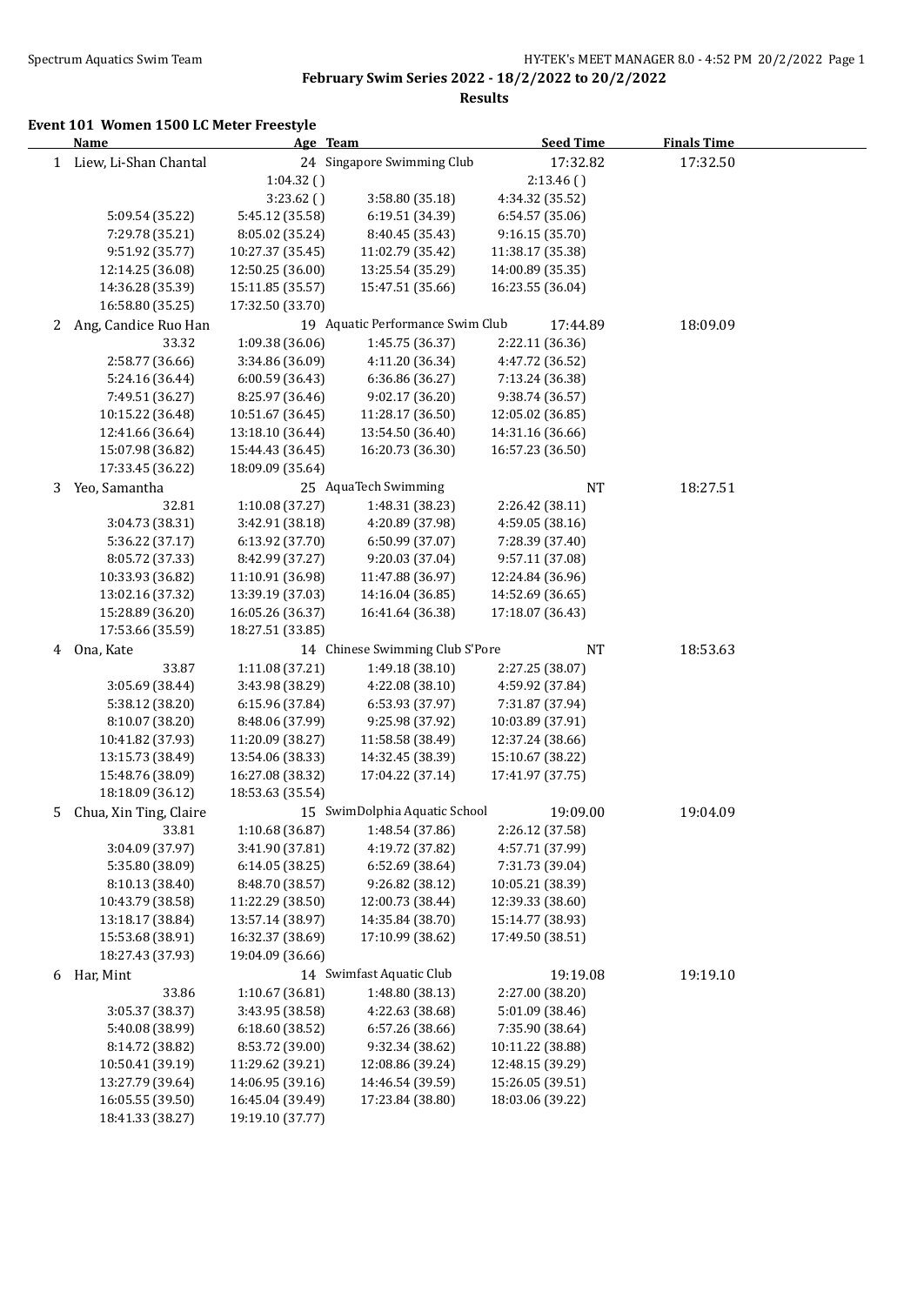**Results**

### **(Event 101 Women 1500 LC Meter Freestyle)**

|    | <u>Name</u>                        | Age Team                           |                                                | <b>Seed Time</b>                   | <b>Finals Time</b> |  |
|----|------------------------------------|------------------------------------|------------------------------------------------|------------------------------------|--------------------|--|
|    | 7 Lee, Xuan Ying                   |                                    | 14 Ace Swim Club                               | 20:23.18                           | 19:48.72           |  |
|    | 34.75                              | 1:11.75 (37.00)                    | 1:49.96 (38.21)                                | 2:29.58 (39.62)                    |                    |  |
|    | 3:07.58 (38.00)                    | 3:47.29 (39.71)                    | 4:26.62 (39.33)                                | 5:06.93 (40.31)                    |                    |  |
|    | 5:47.17 (40.24)                    | 6:26.92 (39.75)                    | 7:06.76 (39.84)                                | 7:46.53 (39.77)                    |                    |  |
|    | 8:25.44 (38.91)                    | 9:06.02 (40.58)                    | 9:46.13 (40.11)                                | 10:26.91 (40.78)                   |                    |  |
|    | 11:06.88 (39.97)                   | 11:46.77 (39.89)                   | 12:27.12 (40.35)                               | 13:07.97 (40.85)                   |                    |  |
|    | 13:47.89 (39.92)                   | 14:29.01 (41.12)                   | 15:08.53 (39.52)                               | 15:49.71 (41.18)                   |                    |  |
|    | 16:29.51 (39.80)                   | 17:11.08 (41.57)                   | 17:50.60 (39.52)                               | 18:32.61 (42.01)                   |                    |  |
|    | 19:11.45 (38.84)                   | 19:48.72 (37.27)                   |                                                |                                    |                    |  |
| 8  | Law, Zeyi Amanda                   |                                    | 14 Ace Swim Club                               | 21:19.45                           | 20:03.45           |  |
|    | 36.79                              | 1:16.02 (39.23)                    | 1:56.56 (40.54)                                | 2:37.21 (40.65)                    |                    |  |
|    | 3:17.98 (40.77)                    | 3:58.31 (40.33)                    | 4:38.50 (40.19)                                | 5:18.93 (40.43)                    |                    |  |
|    | 5:59.22 (40.29)                    | 6:39.83 (40.61)                    | 7:20.27 (40.44)                                | 8:00.69 (40.42)                    |                    |  |
|    | 8:41.69 (41.00)                    | 9:22.17 (40.48)                    | 10:02.63 (40.46)                               | 10:43.29 (40.66)                   |                    |  |
|    | 11:23.85 (40.56)                   | 12:03.80 (39.95)                   | 12:44.40 (40.60)                               | 13:25.07 (40.67)                   |                    |  |
|    | 14:05.41 (40.34)                   | 14:45.72 (40.31)                   | 15:26.12 (40.40)                               | 16:06.20 (40.08)                   |                    |  |
|    | 16:46.19 (39.99)                   | 17:26.27 (40.08)                   | 18:06.35 (40.08)                               | 18:46.06 (39.71)                   |                    |  |
|    | 19:25.05 (38.99)                   | 20:03.45 (38.40)                   |                                                |                                    |                    |  |
| 9  | Yam, Yu En                         |                                    | 13 Aquatic Performance Swim Club               | <b>NT</b>                          | 20:06.70           |  |
|    | 36.83                              | 1:16.62 (39.79)                    | 1:56.88 (40.26)                                | 2:36.80 (39.92)                    |                    |  |
|    | 3:17.37 (40.57)                    | 3:57.36 (39.99)                    | 4:37.76 (40.40)                                | 5:18.29 (40.53)                    |                    |  |
|    | 5:58.98 (40.69)                    | 6:39.49 (40.51)                    | 7:20.27 (40.78)                                | 8:00.91 (40.64)                    |                    |  |
|    | 8:41.21 (40.30)                    | 9:21.54 (40.33)                    | 10:02.19 (40.65)                               | 10:42.54 (40.35)                   |                    |  |
|    | 11:22.98 (40.44)                   | 12:03.24 (40.26)                   | 12:44.02 (40.78)                               | 13:24.52 (40.50)                   |                    |  |
|    | 14:05.03 (40.51)                   | 14:45.90 (40.87)                   | 15:26.50 (40.60)                               | 16:06.87 (40.37)                   |                    |  |
|    | 16:47.41 (40.54)                   | 17:28.13 (40.72)                   | 18:08.46 (40.33)                               | 18:49.02 (40.56)                   |                    |  |
|    | 19:28.81 (39.79)                   | 20:06.70 (37.89)                   |                                                |                                    |                    |  |
| 10 | Teo, Jing Wen Heather              |                                    | 13 Aquatic Performance Swim Club               | NT                                 | 20:12.45           |  |
|    | 34.36                              | 1:11.85 (37.49)                    | 1:50.42 (38.57)                                | 2:29.53 (39.11)                    |                    |  |
|    | 3:08.56 (39.03)                    | 3:48.91 (40.35)                    | 4:28.41 (39.50)                                | 5:08.40 (39.99)                    |                    |  |
|    | 5:48.67 (40.27)                    | 6:29.37 (40.70)                    | 7:10.14 (40.77)                                | 7:51.22 (41.08)                    |                    |  |
|    | 8:31.93 (40.71)                    | 9:12.32 (40.39)                    | 9:52.82 (40.50)                                | 10:33.95 (41.13)                   |                    |  |
|    | 11:14.17 (40.22)                   | 11:55.06 (40.89)                   | 12:34.85 (39.79)                               | 13:16.47 (41.62)                   |                    |  |
|    | 13:58.90 (42.43)                   | 14:39.71 (40.81)                   | 15:20.87 (41.16)                               | 16:01.79 (40.92)                   |                    |  |
|    | 16:44.20 (42.41)                   | 17:26.13 (41.93)                   | 18:08.25 (42.12)                               | 18:50.20 (41.95)                   |                    |  |
|    | 19:32.16 (41.96)                   | 20:12.45 (40.29)                   |                                                |                                    |                    |  |
|    | 11 Sweeney, Tegan A                |                                    | 15 Cis Huskies Swim Team-ZZ<br>1:57.98 (41.37) | NT                                 | 20:59.96           |  |
|    | 36.13                              | 1:16.61 (40.48)<br>4:03.78 (41.80) | 4:45.48 (41.70)                                | 2:40.38 (42.40)                    |                    |  |
|    | 3:21.98 (41.60)<br>6:10.32 (42.21) | 6:53.20 (42.88)                    | 7:35.65 (42.45)                                | 5:28.11 (42.63)<br>8:17.37 (41.72) |                    |  |
|    | 8:59.83 (42.46)                    | 9:43.28 (43.45)                    | 10:26.47 (43.19)                               | 11:09.47 (43.00)                   |                    |  |
|    | 11:51.85 (42.38)                   | 12:34.77 (42.92)                   | 13:19.29 (44.52)                               | 14:01.67 (42.38)                   |                    |  |
|    | 14:45.84 (44.17)                   | 15:28.42 (42.58)                   | 16:10.94 (42.52)                               | 16:52.91 (41.97)                   |                    |  |
|    | 17:34.89 (41.98)                   | 18:15.92 (41.03)                   | 18:58.36 (42.44)                               | 19:40.48 (42.12)                   |                    |  |
|    | 20:21.56 (41.08)                   | 20:59.96 (38.40)                   |                                                |                                    |                    |  |
| 12 | Lee, Magdalene                     |                                    | 14 Swimfast Aquatic Club                       | 22:12.15                           | 21:43.73           |  |
|    | 36.19                              | 1:16.02 (39.83)                    | 1:57.14 (41.12)                                | 2:39.26 (42.12)                    |                    |  |
|    | 3:20.88 (41.62)                    | 4:03.13 (42.25)                    | 4:46.15 (43.02)                                | 5:29.20 (43.05)                    |                    |  |
|    | 6:12.52 (43.32)                    | 6:57.80 (45.28)                    | 7:42.39 (44.59)                                | 8:26.79 (44.40)                    |                    |  |
|    | 9:11.26 (44.47)                    | 9:54.19 (42.93)                    | 10:39.68 (45.49)                               | 11:24.19 (44.51)                   |                    |  |
|    | 12:09.42 (45.23)                   | 12:53.61 (44.19)                   | 13:38.21 (44.60)                               | 14:23.45 (45.24)                   |                    |  |
|    | 15:08.94 (45.49)                   | 15:53.44 (44.50)                   | 16:38.47 (45.03)                               | 17:23.14 (44.67)                   |                    |  |
|    | 18:07.92 (44.78)                   | 18:52.27 (44.35)                   | 19:36.32 (44.05)                               | 20:18.56 (42.24)                   |                    |  |
|    | 21:01.83 (43.27)                   | 21:43.73 (41.90)                   |                                                |                                    |                    |  |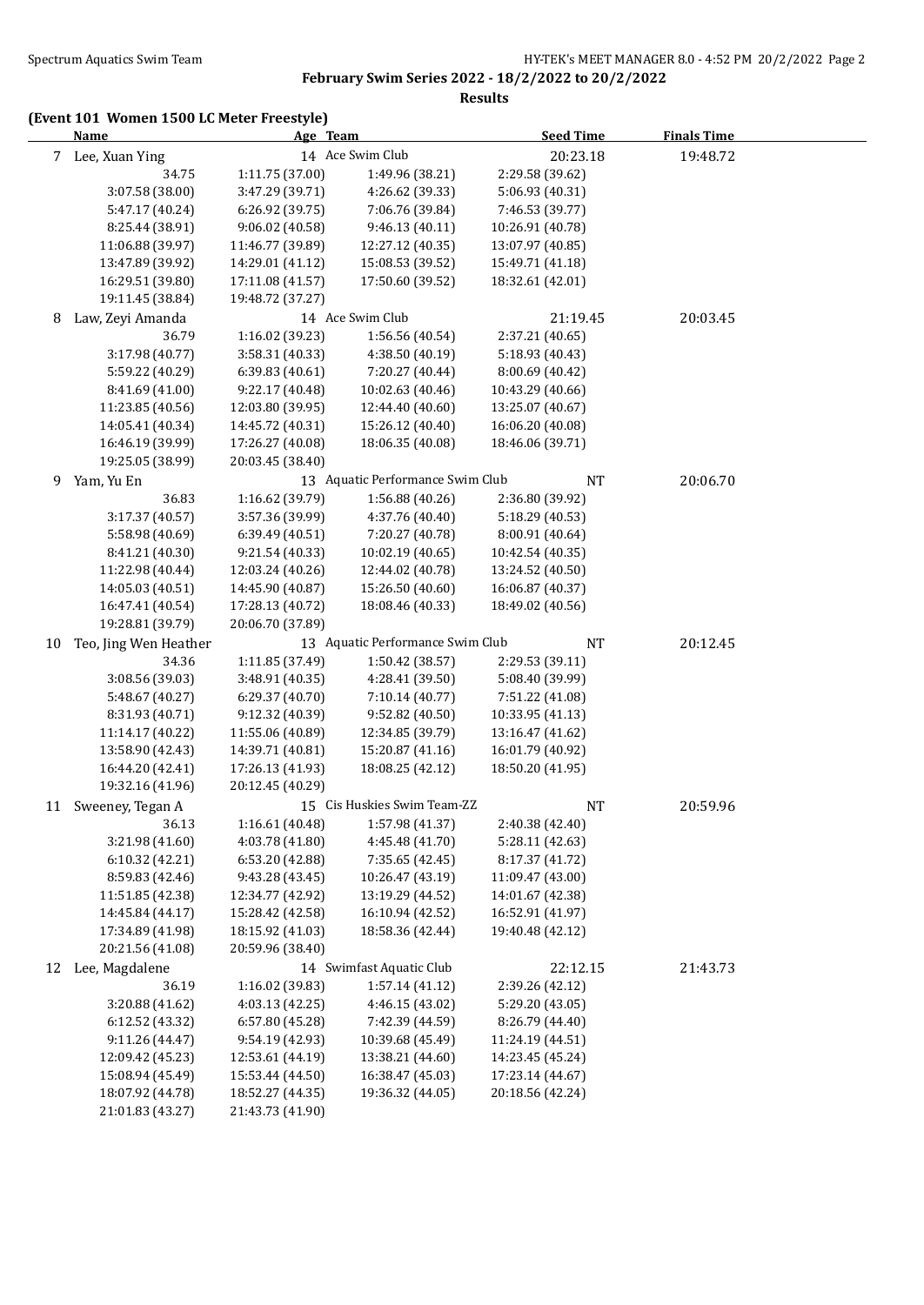$\overline{a}$ 

**February Swim Series 2022 - 18/2/2022 to 20/2/2022**

**Results**

### **Event 102 Men 1500 LC Meter Freestyle**

|              | <b>Name</b>                          | Age Team         |                                  | <b>Seed Time</b> | <b>Finals Time</b> |  |
|--------------|--------------------------------------|------------------|----------------------------------|------------------|--------------------|--|
| $\mathbf{1}$ | Oh, Rui Zhi Ritchie                  |                  | 20 Aquatic Performance Swim Club | 16:09.83         | 15:58.65           |  |
|              | 29.20                                | 1:00.59 (31.39)  | 1:32.25 (31.66)                  | 2:04.05 (31.80)  |                    |  |
|              | 2:36.09 (32.04)                      | 3:08.06 (31.97)  | 3:39.74 (31.68)                  | 4:11.83 (32.09)  |                    |  |
|              | 4:43.82 (31.99)                      | 5:15.87 (32.05)  | 5:47.96 (32.09)                  | 6:20.12 (32.16)  |                    |  |
|              | 6:52.42 (32.30)                      | 7:24.68 (32.26)  | 7:56.91 (32.23)                  | 8:29.43 (32.52)  |                    |  |
|              | 9:01.79 (32.36)                      | 9:33.76 (31.97)  | 10:05.82 (32.06)                 | 10:38.15 (32.33) |                    |  |
|              | 11:10.40 (32.25)                     | 11:42.85 (32.45) | 12:15.13 (32.28)                 | 12:47.47 (32.34) |                    |  |
|              | 13:19.95 (32.48)                     | 13:52.35 (32.40) | 14:24.84 (32.49)                 | 14:56.78 (31.94) |                    |  |
|              | 15:28.27 (31.49)                     | 15:58.65 (30.38) |                                  |                  |                    |  |
| 2            | Adeney, Michael                      |                  | 19 Nexus Swim Team-SI            | 16:05.50         | 16:11.92           |  |
|              | 28.97                                | 1:00.31 (31.34)  | 1:32.27 (31.96)                  | 2:04.10 (31.83)  |                    |  |
|              | 2:36.22 (32.12)                      | 3:08.20 (31.98)  | 3:40.03 (31.83)                  | 4:12.20 (32.17)  |                    |  |
|              | 4:44.97 (32.77)                      | 5:17.59 (32.62)  | 5:50.00 (32.41)                  | 6:22.39 (32.39)  |                    |  |
|              | 6:55.00 (32.61)                      | 7:27.39 (32.39)  | 7:59.86 (32.47)                  | 8:32.92 (33.06)  |                    |  |
|              | 9:05.88 (32.96)                      | 9:38.73 (32.85)  | 10:11.50 (32.77)                 | 10:44.29 (32.79) |                    |  |
|              | 11:17.23 (32.94)                     | 11:50.34 (33.11) | 12:22.88 (32.54)                 | 12:55.76 (32.88) |                    |  |
|              | 13:28.46 (32.70)                     | 14:01.14 (32.68) | 14:34.35 (33.21)                 | 15:07.54 (33.19) |                    |  |
|              | 15:40.00 (32.46)                     | 16:11.92 (31.92) |                                  |                  |                    |  |
| 3            | Tan, Luke                            |                  | 20 Elite Swim Swim               | <b>NT</b>        | 16:32.71           |  |
|              | 28.78                                | 1:01.36 (32.58)  | 1:34.31 (32.95)                  | 2:07.73 (33.42)  |                    |  |
|              | 2:40.69 (32.96)                      | 3:14.15(33.46)   |                                  |                  |                    |  |
|              |                                      |                  | 3:47.34 (33.19)                  | 4:20.79 (33.45)  |                    |  |
|              | 4:53.62 (32.83)                      | 5:27.13 (33.51)  | 5:59.68 (32.55)                  | 6:33.26 (33.58)  |                    |  |
|              | 7:05.85 (32.59)                      | 7:39.27 (33.42)  | 8:12.35 (33.08)                  | 8:45.89 (33.54)  |                    |  |
|              | 9:18.77 (32.88)                      | 9:52.31 (33.54)  | 10:25.07 (32.76)                 | 10:58.90 (33.83) |                    |  |
|              | 11:31.86 (32.96)                     | 12:05.72 (33.86) | 12:38.68 (32.96)                 | 13:12.32 (33.64) |                    |  |
|              | 13:45.39 (33.07)<br>16:00.30 (33.34) | 14:19.29 (33.90) | 14:52.90 (33.61)                 | 15:26.96 (34.06) |                    |  |
|              |                                      | 16:32.71 (32.41) |                                  |                  |                    |  |
| 4            | Schmidt, Emil                        |                  | 16 Nexus Swim Team-SI            | 17:16.70         | 16:54.20           |  |
|              | 29.51                                | 1:01.53 (32.02)  | 1:35.11 (33.58)                  | 2:09.15 (34.04)  |                    |  |
|              | 2:42.84 (33.69)                      | 3:16.73 (33.89)  | 3:50.93 (34.20)                  | 4:24.82 (33.89)  |                    |  |
|              | 4:58.95 (34.13)                      | 5:32.96 (34.01)  | 6:07.36 (34.40)                  | 6:41.52 (34.16)  |                    |  |
|              | 7:15.61 (34.09)                      | 7:49.21 (33.60)  | 8:23.13 (33.92)                  | 8:57.04 (33.91)  |                    |  |
|              | 9:30.79 (33.75)                      | 10:04.79 (34.00) | 10:38.77 (33.98)                 | 11:12.54 (33.77) |                    |  |
|              | 11:46.81 (34.27)                     | 12:21.11 (34.30) | 12:55.78 (34.67)                 | 13:29.79 (34.01) |                    |  |
|              | 14:04.40 (34.61)                     | 14:38.54 (34.14) | 15:12.92 (34.38)                 | 15:46.89 (33.97) |                    |  |
|              | 16:21.14 (34.25)                     | 16:54.20 (33.06) |                                  |                  |                    |  |
| 5            | Horchani, Lucas                      |                  | 16 AquaTech Swimming             | 18:01.95         | 17:16.73           |  |
|              | 29.53                                | 1:02.61 (33.08)  | 1:36.91 (34.30)                  | 2:11.71 (34.80)  |                    |  |
|              | 2:47.42 (35.71)                      | 3:22.18 (34.76)  | 3:56.51 (34.33)                  | 4:31.06 (34.55)  |                    |  |
|              | 5:06.27 (35.21)                      | 5:40.69 (34.42)  | 6:15.71 (35.02)                  | 6:50.01 (34.30)  |                    |  |
|              | 7:25.86 (35.85)                      | 7:59.94 (34.08)  | 8:36.01 (36.07)                  | 9:10.58 (34.57)  |                    |  |
|              | 9:45.34 (34.76)                      | 10:20.06 (34.72) | 10:55.80 (35.74)                 | 11:31.28 (35.48) |                    |  |
|              | 12:05.76 (34.48)                     | 12:41.54 (35.78) | 13:16.24 (34.70)                 | 13:49.85 (33.61) |                    |  |
|              | 14:25.35 (35.50)                     | 14:59.99 (34.64) | 15:34.64 (34.65)                 | 16:09.22 (34.58) |                    |  |
|              | 16:43.48 (34.26)                     | 17:16.73 (33.25) |                                  |                  |                    |  |
| 6            | Hew, Jeffrey                         |                  | 18 Swimfast Aquatic Club         | 17:23.65         | 17:28.44           |  |
|              | 29.47                                | 1:02.22 (32.75)  | 1:36.45 (34.23)                  | 2:11.02 (34.57)  |                    |  |
|              | 2:45.90 (34.88)                      | 3:20.72 (34.82)  | 3:55.85 (35.13)                  | 4:30.99 (35.14)  |                    |  |
|              | 5:05.98 (34.99)                      | 5:40.99 (35.01)  | 6:16.08(35.09)                   | 6:50.95 (34.87)  |                    |  |
|              | 7:26.38 (35.43)                      | 8:01.56 (35.18)  | 8:36.76 (35.20)                  | 9:11.83 (35.07)  |                    |  |
|              | 9:47.20 (35.37)                      | 10:22.65 (35.45) | 10:58.13 (35.48)                 | 11:33.21 (35.08) |                    |  |
|              | 12:08.86 (35.65)                     | 12:44.14 (35.28) | 13:19.97 (35.83)                 | 13:55.53 (35.56) |                    |  |
|              | 14:31.54 (36.01)                     | 15:06.96 (35.42) | 15:42.52 (35.56)                 | 16:18.12 (35.60) |                    |  |
|              | 16:53.76 (35.64)                     | 17:28.44 (34.68) |                                  |                  |                    |  |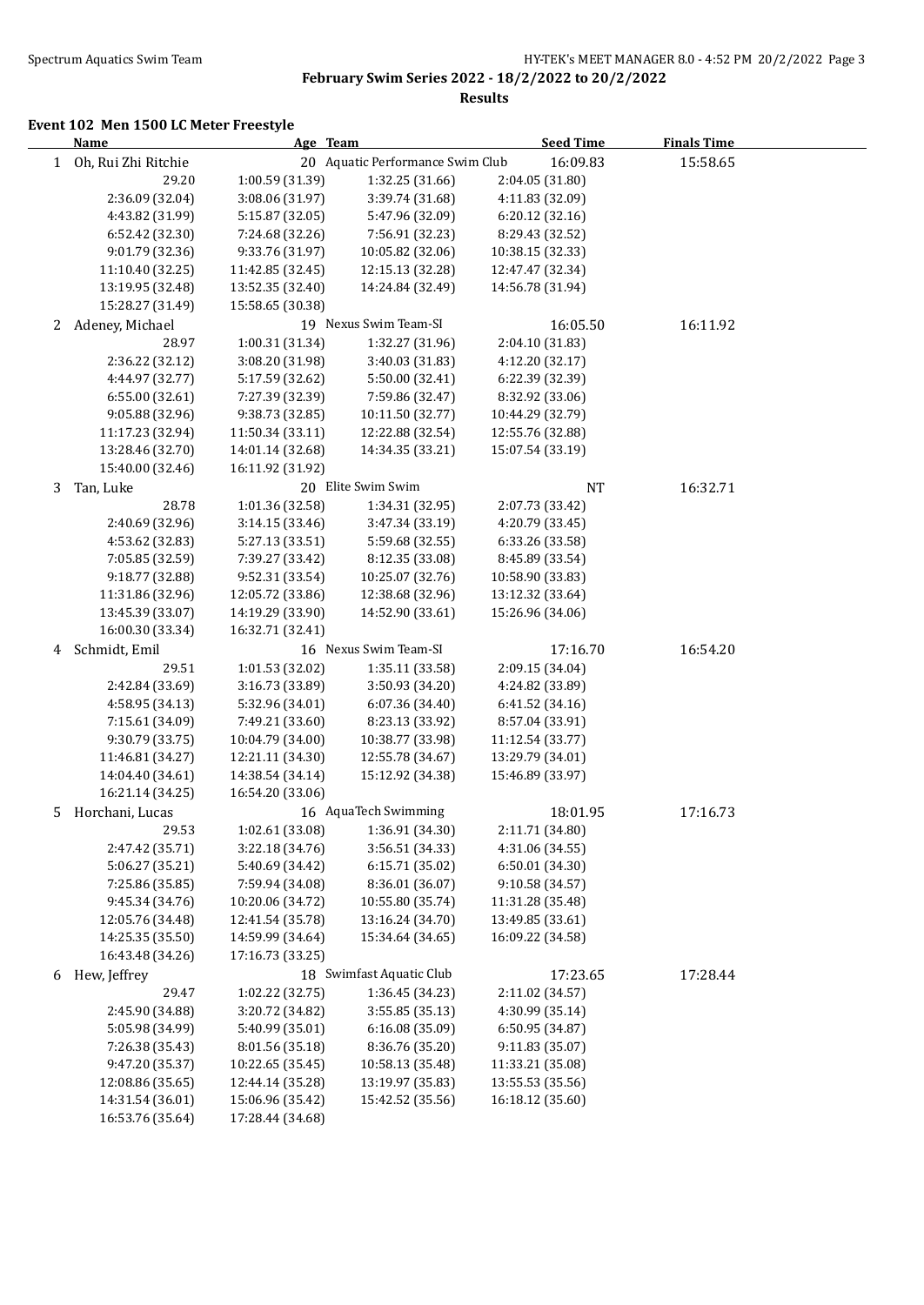### **(Event 102 Men 1500 LC Meter Freestyle)**

**Results**

| <b>Seed Time</b><br><b>Name</b><br>Age Team<br><b>Finals Time</b>                              |  |
|------------------------------------------------------------------------------------------------|--|
| 15 Ace Swim Club<br>17:41.44<br>17:36.68<br>7 Lee, Joseph Jian Kai                             |  |
| 2:15.31 (35.21)<br>30.43<br>1:04.72 (34.29)<br>1:40.10 (35.38)                                 |  |
| 2:51.27 (35.96)<br>3:26.77 (35.50)<br>4:02.44 (35.67)<br>4:38.28 (35.84)                       |  |
| 5:14.23 (35.95)<br>5:49.82 (35.59)<br>6:25.97(36.15)<br>7:02.15 (36.18)                        |  |
| 7:38.34 (36.19)<br>9:24.90 (35.13)<br>8:14.12 (35.78)<br>8:49.77 (35.65)                       |  |
| 11:45.54 (35.14)<br>10:00.02 (35.12)<br>11:10.40 (35.48)<br>10:34.92 (34.90)                   |  |
| 14:07.18 (35.38)<br>12:20.86 (35.32)<br>12:56.11 (35.25)<br>13:31.80 (35.69)                   |  |
| 16:29.96 (35.60)<br>14:42.75 (35.57)<br>15:18.24 (35.49)<br>15:54.36 (36.12)                   |  |
| 17:05.39 (35.43)<br>17:36.68 (31.29)                                                           |  |
| 15 AquaTech Swimming<br>Mori, Taichi<br>18:03.70<br>17:38.07<br>8                              |  |
| 32.31<br>1:42.25 (35.26)<br>1:06.99 (34.68)<br>2:17.73 (35.48)                                 |  |
| 3:28.96 (35.77)<br>4:04.56 (35.60)<br>2:53.19 (35.46)<br>4:40.17 (35.61)                       |  |
| 5:15.74 (35.57)<br>5:51.11 (35.37)<br>6:26.65 (35.54)<br>7:02.54 (35.89)                       |  |
| 7:38.16 (35.62)<br>8:14.05 (35.89)<br>8:49.72 (35.67)<br>9:25.49 (35.77)                       |  |
| 10:01.09 (35.60)<br>10:36.38 (35.29)<br>11:11.57 (35.19)<br>11:47.05 (35.48)                   |  |
| 12:22.47 (35.42)<br>12:58.01 (35.54)<br>13:33.25 (35.24)<br>14:08.52 (35.27)                   |  |
| 14:43.56 (35.04)<br>16:30.15 (35.57)<br>15:19.13 (35.57)<br>15:54.58 (35.45)                   |  |
| 17:04.90 (34.75)<br>17:38.07 (33.17)                                                           |  |
| 14 AquaTech Swimming<br>Ng, Ryan, Long Teck<br>18:17.17<br>17:41.53<br>9                       |  |
| 31.87<br>1:06.99 (35.12)<br>1:42.58 (35.59)<br>2:18.19 (35.61)                                 |  |
| 2:53.79 (35.60)<br>4:05.26 (35.63)<br>3:29.63 (35.84)<br>4:41.06 (35.80)                       |  |
| 5:16.29 (35.23)<br>5:51.59 (35.30)<br>6:27.23 (35.64)<br>7:03.13 (35.90)                       |  |
| 8:50.26 (35.76)<br>7:38.50 (35.37)<br>8:14.50 (36.00)<br>9:26.41 (36.15)                       |  |
| 10:01.70 (35.29)<br>10:36.97 (35.27)<br>11:12.27 (35.30)<br>11:48.21 (35.94)                   |  |
| 13:34.95 (36.04)<br>14:10.21 (35.26)<br>12:23.67 (35.46)<br>12:58.91 (35.24)                   |  |
| 16:32.63 (35.53)<br>14:45.21 (35.00)<br>15:21.71 (36.50)<br>15:57.10 (35.39)                   |  |
| 17:08.10 (35.47)<br>17:41.53 (33.43)                                                           |  |
| Lim, Ryan Wei-Ming<br>15 Singapore Swimming Club<br>19:31.59<br>17:45.24<br>10                 |  |
| 1:07.85 (35.60)<br>1:42.75 (34.90)<br>2:17.98 (35.23)<br>32.25                                 |  |
| 2:53.16 (35.18)<br>4:04.09 (35.53)<br>3:28.56 (35.40)<br>4:39.52 (35.43)                       |  |
| 5:14.95 (35.43)<br>6:24.96 (34.98)<br>7:00.53 (35.57)<br>5:49.98 (35.03)                       |  |
| 8:47.25 (35.61)<br>9:23.39 (36.14)<br>7:35.95 (35.42)<br>8:11.64 (35.69)                       |  |
| 9:59.14 (35.75)<br>10:35.04 (35.90)<br>11:11.13 (36.09)<br>11:47.10 (35.97)                    |  |
| 14:10.93 (35.89)<br>12:23.17 (36.07)<br>12:58.81 (35.64)<br>13:35.04 (36.23)                   |  |
| 14:47.21 (36.28)<br>15:23.56 (36.35)<br>16:00.33 (36.77)<br>16:35.81 (35.48)                   |  |
| 17:11.28 (35.47)<br>17:45.24 (33.96)                                                           |  |
| 11 Lee, Hilo<br>15 AquaTech Swimming<br>18:17.90<br>17:49.35                                   |  |
| 30.59<br>1:05.83 (35.24)<br>1:41.79 (35.96)<br>2:18.40 (36.61)                                 |  |
| 3:30.26 (35.82)<br>4:06.64 (36.38)<br>4:42.49 (35.85)<br>2:54.44 (36.04)                       |  |
| 5:18.60 (36.11)<br>5:54.78 (36.18)<br>6:30.67 (35.89)<br>7:06.93 (36.26)                       |  |
| 7:42.80 (35.87)<br>8:18.36 (35.56)<br>8:54.24 (35.88)<br>9:29.91 (35.67)                       |  |
| 10:05.98 (36.07)<br>10:42.22 (36.24)<br>11:18.14 (35.92)<br>11:54.04 (35.90)                   |  |
| 13:06.00 (36.17)<br>12:29.83 (35.79)<br>13:40.97 (34.97)<br>14:16.33 (35.36)                   |  |
|                                                                                                |  |
| 14:52.14 (35.81)<br>15:28.40 (36.26)<br>16:04.53 (36.13)<br>16:40.21 (35.68)                   |  |
| 17:14.99 (34.78)<br>17:49.35 (34.36)                                                           |  |
|                                                                                                |  |
| Ng, Caden Kyler<br>14 Ace Swim Club<br>17:28.02<br>17:49.78<br>12<br>30.81<br>1:40.68 (35.32)  |  |
| 1:05.36 (34.55)<br>2:16.09 (35.41)<br>3:26.72 (35.64)<br>4:02.07 (35.35)<br>4:37.58 (35.51)    |  |
| 2:51.08 (34.99)<br>6:24.00 (35.41)<br>5:13.12 (35.54)<br>5:48.59 (35.47)<br>6:59.35 (35.35)    |  |
| 7:35.52 (36.17)<br>8:11.05 (35.53)<br>8:48.10 (37.05)                                          |  |
| 9:23.60 (35.50)<br>9:59.32 (35.72)<br>10:34.80 (35.48)<br>11:11.51 (36.71)<br>11:47.88 (36.37) |  |
| 13:35.71 (35.85)<br>14:11.44 (35.73)<br>12:24.27 (36.39)<br>12:59.86 (35.59)                   |  |
| 14:48.61 (37.17)<br>16:00.93 (36.58)<br>16:37.57 (36.64)<br>15:24.35 (35.74)                   |  |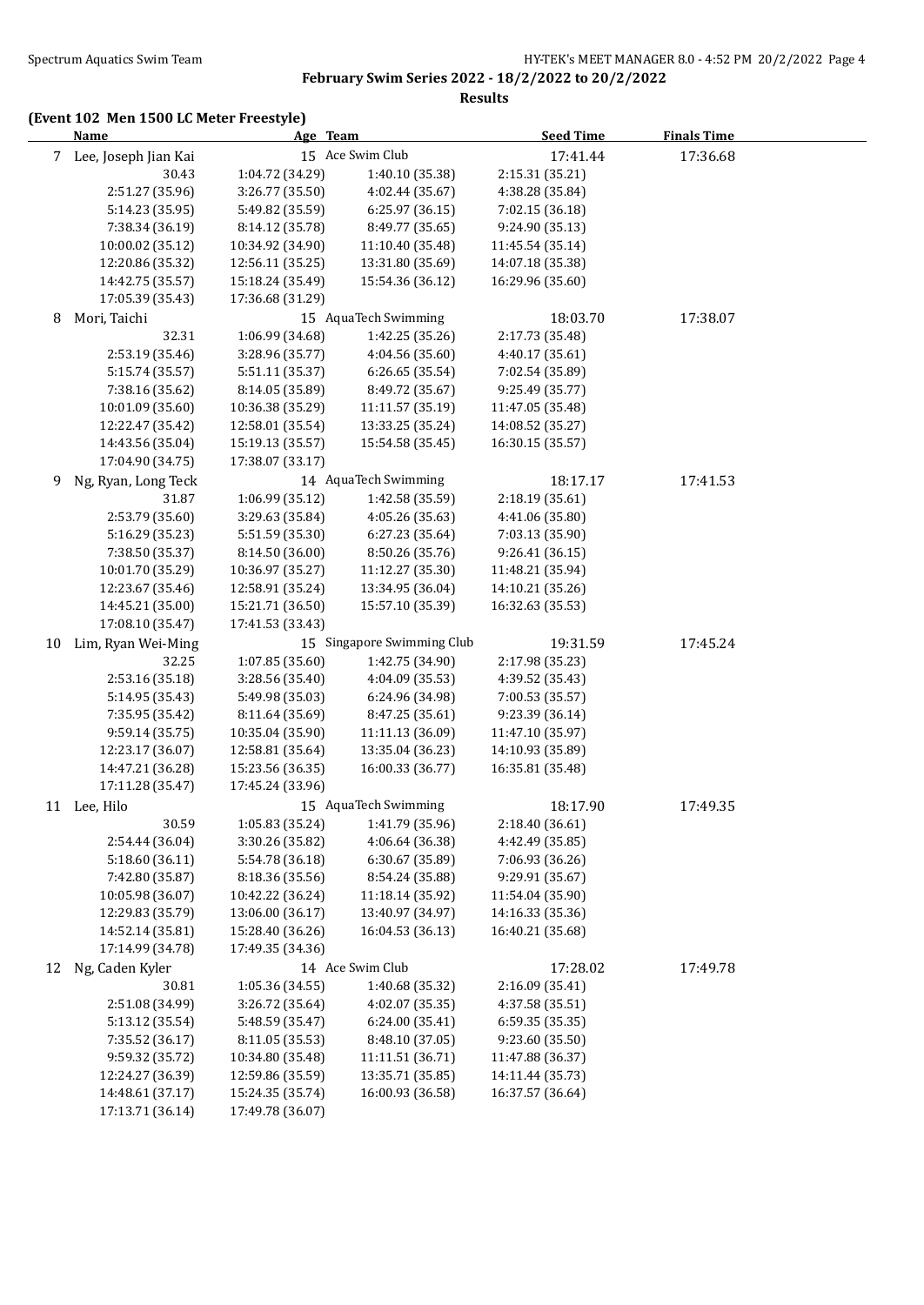**February Swim Series 2022 - 18/2/2022 to 20/2/2022 Results**

**(Event 102 Men 1500 LC Meter Freestyle)**

|    | <b>Name</b>         | Age Team         |                                    | <b>Seed Time</b> | <b>Finals Time</b> |  |
|----|---------------------|------------------|------------------------------------|------------------|--------------------|--|
| 13 | Lim, Cheng Yu       |                  | 15 SwimDolphia Aquatic School      | 18:10.89         | 18:00.63           |  |
|    | 30.31               | 1:04.95 (34.64)  | 1:40.98 (36.03)                    | 2:17.45 (36.47)  |                    |  |
|    | 2:53.53 (36.08)     | 3:30.11 (36.58)  | 4:06.37 (36.26)                    | 4:42.74 (36.37)  |                    |  |
|    | 5:19.16 (36.42)     | 5:55.58 (36.42)  | 6:31.70 (36.12)                    | 7:08.00 (36.30)  |                    |  |
|    | 7:44.43 (36.43)     | 8:20.82 (36.39)  | 8:57.02 (36.20)                    | 9:33.80 (36.78)  |                    |  |
|    | 10:09.81 (36.01)    | 10:46.64 (36.83) | 11:23.40 (36.76)                   | 11:59.99 (36.59) |                    |  |
|    | 12:36.50 (36.51)    | 13:12.71 (36.21) | 13:49.02 (36.31)                   | 14:25.69 (36.67) |                    |  |
|    | 15:02.24 (36.55)    | 15:39.08 (36.84) | 16:15.08 (36.00)                   | 16:51.00 (35.92) |                    |  |
|    | 17:26.50 (35.50)    | 18:00.63 (34.13) |                                    |                  |                    |  |
| 14 | Smith, James M      |                  | 15 United World College Phoenix-ZZ | 18:37.91         | 18:17.88           |  |
|    | 32.33               | 1:07.36 (35.03)  | 1:43.10 (35.74)                    | 2:19.22 (36.12)  |                    |  |
|    | 2:55.55 (36.33)     | 3:31.95 (36.40)  | 4:08.06 (36.11)                    | 4:44.41 (36.35)  |                    |  |
|    | 5:21.18 (36.77)     | 5:57.89 (36.71)  | 6:34.76 (36.87)                    | 7:11.66 (36.90)  |                    |  |
|    | 7:48.87 (37.21)     | 8:25.66 (36.79)  | 9:02.66 (37.00)                    | 9:39.49 (36.83)  |                    |  |
|    | 10:16.64 (37.15)    | 10:53.80 (37.16) | 11:31.21 (37.41)                   | 12:08.25 (37.04) |                    |  |
|    | 12:45.48 (37.23)    | 13:22.42 (36.94) | 13:59.54 (37.12)                   | 14:36.61 (37.07) |                    |  |
|    | 15:14.17 (37.56)    | 15:51.47 (37.30) | 16:28.97 (37.50)                   | 17:06.16 (37.19) |                    |  |
|    | 17:42.81 (36.65)    | 18:17.88 (35.07) |                                    |                  |                    |  |
| 15 | Hee, Ian Zhao Xuan  |                  | 15 AquaTech Swimming               | 18:24.27         | 18:26.11           |  |
|    | 30.68               | 1:06.01 (35.33)  | 1:42.54 (36.53)                    | 2:19.41 (36.87)  |                    |  |
|    | 2:56.53 (37.12)     | 3:33.62 (37.09)  | 4:10.98 (37.36)                    | 4:48.03 (37.05)  |                    |  |
|    | 5:25.30 (37.27)     | 6:02.49 (37.19)  | 6:39.60 (37.11)                    | 7:16.85 (37.25)  |                    |  |
|    | 7:54.56 (37.71)     | 8:31.29 (36.73)  | 9:08.58 (37.29)                    | 9:45.73 (37.15)  |                    |  |
|    | 10:22.66 (36.93)    | 10:59.78 (37.12) | 11:37.02 (37.24)                   | 12:14.31 (37.29) |                    |  |
|    | 12:51.94 (37.63)    | 13:28.99 (37.05) | 14:06.45 (37.46)                   | 14:43.58 (37.13) |                    |  |
|    | 15:20.84 (37.26)    | 15:58.20 (37.36) | 16:36.17 (37.97)                   | 17:13.39 (37.22) |                    |  |
|    | 17:50.33 (36.94)    | 18:26.11 (35.78) |                                    |                  |                    |  |
| 16 | Tan, Yi Deng Eithan |                  | 15 Chinese Swimming Club S'Pore    | <b>NT</b>        | 18:26.62           |  |
|    | 30.92               | 1:06.15(35.23)   | 1:42.73 (36.58)                    | 2:19.75 (37.02)  |                    |  |
|    | 2:57.32 (37.57)     | 3:34.38 (37.06)  | 4:11.97 (37.59)                    | 4:49.77 (37.80)  |                    |  |
|    | 5:27.03 (37.26)     | 6:05.23 (38.20)  | 6:43.33 (38.10)                    | 7:20.54 (37.21)  |                    |  |
|    | 7:58.01 (37.47)     | 8:35.74 (37.73)  | 9:13.24 (37.50)                    | 9:50.71 (37.47)  |                    |  |
|    | 10:28.58 (37.87)    | 11:06.71 (38.13) | 11:44.03 (37.32)                   | 12:21.25 (37.22) |                    |  |
|    | 12:58.87 (37.62)    | 13:36.53 (37.66) | 14:13.68 (37.15)                   | 14:50.58 (36.90) |                    |  |
|    | 15:28.71 (38.13)    | 16:05.70 (36.99) | 16:42.10 (36.40)                   | 17:19.24 (37.14) |                    |  |
|    | 17:53.03 (33.79)    | 18:26.62 (33.59) |                                    |                  |                    |  |
|    | 17 Low, Kobe        |                  | 13 Chinese Swimming Club S'Pore    | NT               | 18:28.91           |  |
|    | 32.84               | 1:09.19 (36.35)  | 1:45.90 (36.71)                    | 2:22.14 (36.24)  |                    |  |
|    | 2:58.87 (36.73)     | 3:35.77 (36.90)  | 4:12.87 (37.10)                    | 4:49.82 (36.95)  |                    |  |
|    | 5:27.15 (37.33)     | 6:04.26 (37.11)  | 6:41.96 (37.70)                    | 7:19.60 (37.64)  |                    |  |
|    | 7:57.13 (37.53)     | 8:34.79 (37.66)  | 9:12.77 (37.98)                    | 9:49.86 (37.09)  |                    |  |
|    | 10:25.83 (35.97)    | 11:03.50 (37.67) | 11:42.02 (38.52)                   | 12:19.92 (37.90) |                    |  |
|    | 12:57.37 (37.45)    | 13:35.10 (37.73) | 14:12.66 (37.56)                   | 14:49.88 (37.22) |                    |  |
|    | 15:27.02 (37.14)    | 16:04.63 (37.61) | 16:42.27 (37.64)                   | 17:18.42 (36.15) |                    |  |
|    | 17:54.23 (35.81)    | 18:28.91 (34.68) |                                    |                  |                    |  |
| 18 | Karthikeyan, Aadhav |                  | 17 Pacific Swimming Club-ZZ        | 18:20.77         | 18:34.13           |  |
|    | 31.39               | 1:06.59 (35.20)  | 1:43.05 (36.46)                    | 2:19.89 (36.84)  |                    |  |
|    | 2:56.93 (37.04)     | 3:34.31 (37.38)  | 4:11.56 (37.25)                    | 4:48.76 (37.20)  |                    |  |
|    | 5:26.18 (37.42)     | 6:03.76 (37.58)  | 6:41.11(37.35)                     | 7:18.83 (37.72)  |                    |  |
|    | 7:56.10 (37.27)     | 8:34.06 (37.96)  | 9:11.32 (37.26)                    | 9:49.15 (37.83)  |                    |  |
|    | 10:26.56 (37.41)    | 11:04.15 (37.59) | 11:41.39 (37.24)                   | 12:18.96 (37.57) |                    |  |
|    | 12:56.30 (37.34)    | 13:34.24 (37.94) | 14:11.83 (37.59)                   | 14:49.64 (37.81) |                    |  |
|    | 15:27.23 (37.59)    | 16:05.29 (38.06) | 16:42.75 (37.46)                   | 17:20.10 (37.35) |                    |  |
|    | 17:57.19 (37.09)    | 18:34.13 (36.94) |                                    |                  |                    |  |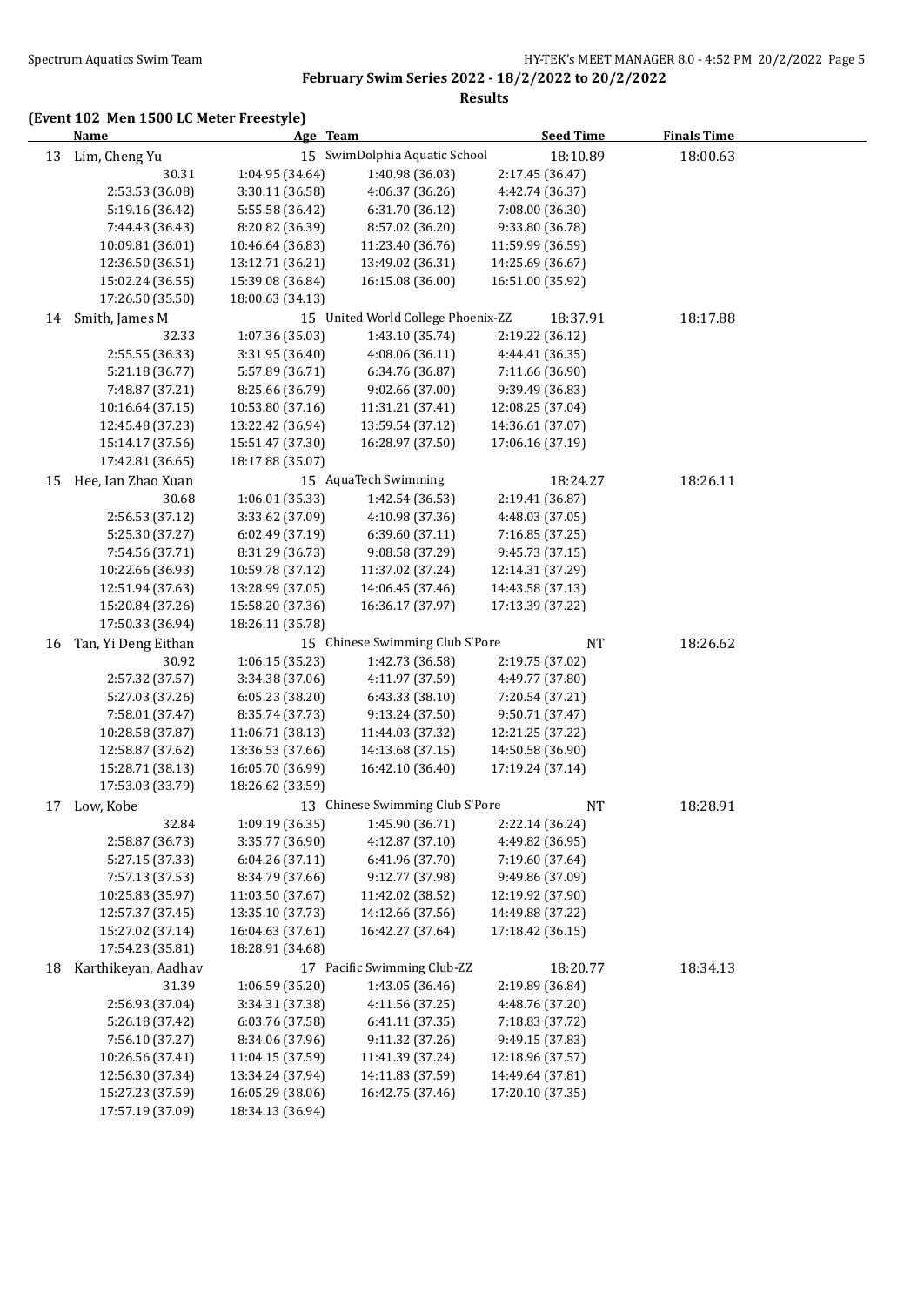# **(Event 102 Men 1500 LC Meter Freestyle)**

**Results**

|    | Name                 | Age Team         |                                  | <b>Seed Time</b> | <b>Finals Time</b> |  |
|----|----------------------|------------------|----------------------------------|------------------|--------------------|--|
| 19 | Catlin, Christian    |                  | 14 Chinese Swimming Club S'Pore  | 19:51.27         | 18:48.39           |  |
|    | 32.18                | 1:08.87 (36.69)  | 1:46.14 (37.27)                  | 2:23.53 (37.39)  |                    |  |
|    | 3:01.14 (37.61)      | 3:39.05 (37.91)  | 4:16.93 (37.88)                  | 4:54.74 (37.81)  |                    |  |
|    | 5:32.27 (37.53)      | 6:10.24(37.97)   | 6:48.17 (37.93)                  | 7:25.67 (37.50)  |                    |  |
|    | 8:03.75 (38.08)      | 8:41.80 (38.05)  | 9:19.78 (37.98)                  | 9:57.46 (37.68)  |                    |  |
|    | 10:35.44 (37.98)     | 11:13.81 (38.37) | 11:51.79 (37.98)                 | 12:30.20 (38.41) |                    |  |
|    | 13:08.19 (37.99)     | 13:46.85 (38.66) | 14:24.77 (37.92)                 | 15:02.90 (38.13) |                    |  |
|    | 15:40.44 (37.54)     | 16:18.86 (38.42) | 16:56.89 (38.03)                 | 17:35.05 (38.16) |                    |  |
|    | 18:12.13 (37.08)     | 18:48.39 (36.26) |                                  |                  |                    |  |
| 20 | Alldritt, Kai        |                  | 15 The American Club             | <b>NT</b>        | 19:02.57           |  |
|    | 32.45                | 1:08.56 (36.11)  | 1:45.77 (37.21)                  | 2:22.98 (37.21)  |                    |  |
|    | 3:01.47 (38.49)      | 3:39.81 (38.34)  | 4:18.60 (38.79)                  | 4:57.34 (38.74)  |                    |  |
|    | 5:36.79 (39.45)      | 6:15.75 (38.96)  | 6:54.45 (38.70)                  | 7:33.00 (38.55)  |                    |  |
|    | 8:12.31 (39.31)      | 8:50.28 (37.97)  | 9:28.85 (38.57)                  | 10:07.64 (38.79) |                    |  |
|    | 10:46.51 (38.87)     | 11:25.06 (38.55) | 12:03.73 (38.67)                 | 12:42.22 (38.49) |                    |  |
|    | 13:20.65 (38.43)     | 13:59.40 (38.75) | 14:37.97 (38.57)                 | 15:17.12 (39.15) |                    |  |
|    | 15:56.20 (39.08)     | 16:34.56 (38.36) | 17:13.13 (38.57)                 | 17:51.69 (38.56) |                    |  |
|    | 18:28.23 (36.54)     | 19:02.57 (34.34) |                                  |                  |                    |  |
| 21 | Liu, Yi Fan Benjamin |                  | 14 Aquatic Performance Swim Club | NT               | 19:20.14           |  |
|    | 33.25                | 1:11.77 (38.52)  | 1:51.58 (39.81)                  | 2:31.16 (39.58)  |                    |  |
|    | 3:10.89 (39.73)      | 3:50.96 (40.07)  | 4:31.44 (40.48)                  | 5:12.29 (40.85)  |                    |  |
|    | 5:53.39 (41.10)      | 6:34.07 (40.68)  | 7:11.67 (37.60)                  | 7:50.32 (38.65)  |                    |  |
|    | 8:29.48 (39.16)      | 9:08.62 (39.14)  | 9:47.77 (39.15)                  | 10:26.53 (38.76) |                    |  |
|    | 11:05.18 (38.65)     | 11:45.11 (39.93) | 12:25.92 (40.81)                 | 13:04.13 (38.21) |                    |  |
|    | 13:42.50 (38.37)     | 14:22.52 (40.02) | 15:00.58 (38.06)                 | 15:39.44 (38.86) |                    |  |
|    | 16:17.71 (38.27)     | 16:56.98 (39.27) | 17:34.95 (37.97)                 | 18:13.01 (38.06) |                    |  |
|    | 18:48.85 (35.84)     | 19:20.14 (31.29) |                                  |                  |                    |  |
| 22 | Chia, Ronald         | 16 X Lab         |                                  | <b>NT</b>        | 19:23.89           |  |
|    | 33.70                | 1:11.85(38.15)   | 1:50.59 (38.74)                  | 2:30.07 (39.48)  |                    |  |
|    | 3:09.07 (39.00)      | 3:48.65 (39.58)  | 4:27.67 (39.02)                  | 5:07.05 (39.38)  |                    |  |
|    | 5:46.80 (39.75)      | 6:26.32 (39.52)  | 7:05.92 (39.60)                  | 7:45.69 (39.77)  |                    |  |
|    | 8:25.03 (39.34)      | 9:04.45 (39.42)  | 9:43.53 (39.08)                  | 10:22.96 (39.43) |                    |  |
|    | 11:01.80 (38.84)     | 11:40.86 (39.06) | 12:19.70 (38.84)                 | 12:58.87 (39.17) |                    |  |
|    | 13:37.88 (39.01)     | 14:17.36 (39.48) | 14:56.35 (38.99)                 | 15:35.39 (39.04) |                    |  |
|    | 16:14.51 (39.12)     | 16:53.91 (39.40) | 17:32.68 (38.77)                 | 18:11.95 (39.27) |                    |  |
|    | 18:48.61 (36.66)     | 19:23.89 (35.28) |                                  |                  |                    |  |
| 23 | Catlin, Ethan        |                  | 16 Chinese Swimming Club S'Pore  | 19:03.06         | 19:32.53           |  |
|    | 33.16                | 1:11.07 (37.91)  | 1:50.08 (39.01)                  | 2:29.37 (39.29)  |                    |  |
|    | 3:09.15 (39.78)      | 3:48.84 (39.69)  | 4:28.25 (39.41)                  | 5:07.82 (39.57)  |                    |  |
|    | 5:47.65 (39.83)      | 6:27.40 (39.75)  | 7:07.03 (39.63)                  | 7:46.41 (39.38)  |                    |  |
|    | 8:25.89 (39.48)      | 9:05.51 (39.62)  | 9:45.18 (39.67)                  | 10:24.90 (39.72) |                    |  |
|    | 11:04.49 (39.59)     | 11:44.07 (39.58) | 12:22.73 (38.66)                 | 13:01.78 (39.05) |                    |  |
|    | 13:41.08 (39.30)     | 14:20.44 (39.36) | 14:59.55 (39.11)                 | 15:39.00 (39.45) |                    |  |
|    | 16:18.48 (39.48)     | 16:58.37 (39.89) | 17:37.58 (39.21)                 | 18:16.67 (39.09) |                    |  |
|    | 18:55.74 (39.07)     | 19:32.53 (36.79) |                                  |                  |                    |  |
| 24 | Chua, Isaac Wei En   |                  | 13 Pacific Swimming Club-ZZ      | 20:38.04         | 19:58.79           |  |
|    | 33.33                | 1:11.75 (38.42)  | 1:51.22 (39.47)                  | 2:31.15 (39.93)  |                    |  |
|    | 3:12.14 (40.99)      | 3:51.13 (38.99)  | 4:31.44 (40.31)                  | 5:12.28 (40.84)  |                    |  |
|    | 5:53.18 (40.90)      | 6:32.47 (39.29)  | 7:12.02 (39.55)                  | 7:51.40 (39.38)  |                    |  |
|    | 8:32.69 (41.29)      | 9:11.83 (39.14)  | 9:52.37 (40.54)                  | 10:31.96 (39.59) |                    |  |
|    | 11:12.17 (40.21)     | 11:51.81 (39.64) | 12:31.14 (39.33)                 | 13:11.81 (40.67) |                    |  |
|    | 13:52.46 (40.65)     | 14:34.19 (41.73) | 15:15.89 (41.70)                 | 15:56.66 (40.77) |                    |  |
|    | 16:37.36 (40.70)     | 17:18.19 (40.83) | 17:59.87 (41.68)                 | 18:38.97 (39.10) |                    |  |
|    | 19:18.84 (39.87)     | 19:58.79 (39.95) |                                  |                  |                    |  |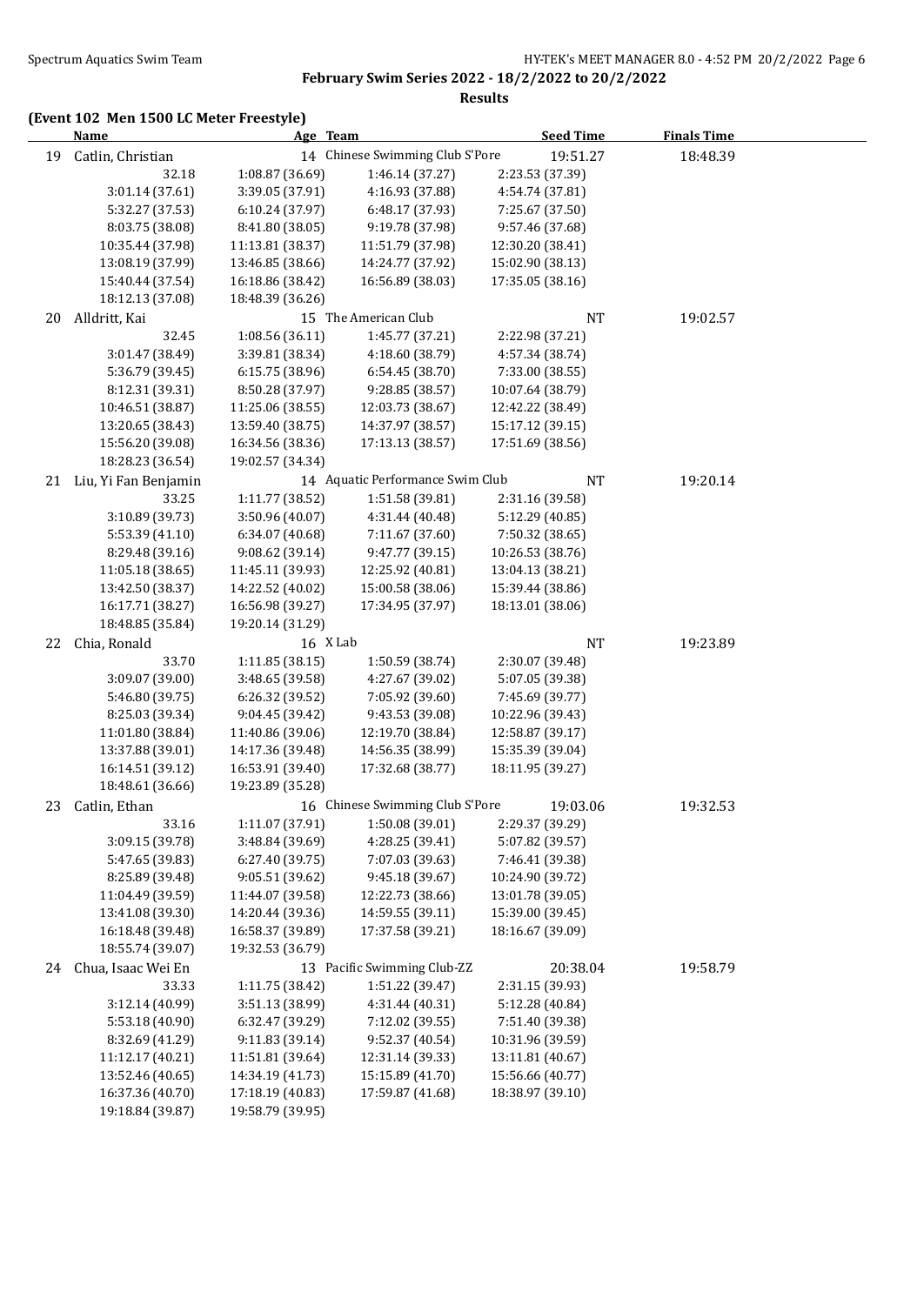**Results**

### **(Event 102 Men 1500 LC Meter Freestyle)**

|    | Name                      | Age Team         |                                  | <b>Seed Time</b> | <b>Finals Time</b> |  |
|----|---------------------------|------------------|----------------------------------|------------------|--------------------|--|
|    | 25 Lem, Yi Chern          |                  | 14 Swimfast Aquatic Club         | <b>NT</b>        | 19:58.97           |  |
|    | 33.23                     | 1:10.35(37.12)   | 1:49.73 (39.38)                  | 2:30.17 (40.44)  |                    |  |
|    | 3:10.75 (40.58)           | 3:50.76 (40.01)  | 4:31.72 (40.96)                  | 5:12.58 (40.86)  |                    |  |
|    | 5:53.38 (40.80)           | 6:34.34 (40.96)  | 7:14.12 (39.78)                  |                  |                    |  |
|    | 8:35.67(                  | 9:17.10(41.43)   | 9:57.92 (40.82)                  | 10:38.34 (40.42) |                    |  |
|    | 11:19.25 (40.91)          | 12:00.22 (40.97) | 12:40.56 (40.34)                 | 13:20.57 (40.01) |                    |  |
|    | 14:01.30 (40.73)          | 14:41.72 (40.42) | 15:22.60 (40.88)                 | 16:02.60 (40.00) |                    |  |
|    | 16:42.77 (40.17)          | 17:22.17 (39.40) | 18:02.02 (39.85)                 | 18:42.37 (40.35) |                    |  |
|    | 19:21.71 (39.34)          | 19:58.97 (37.26) |                                  |                  |                    |  |
| 26 | Randhawa, Nevin Pal Singh |                  | 13 Aquatic Performance Swim Club | 20:13.73         | 20:13.12           |  |
|    | 33.01                     | 1:11.16(38.15)   | 1:51.31 (40.15)                  | 2:31.77 (40.46)  |                    |  |
|    | 3:12.33 (40.56)           | 3:52.86 (40.53)  | 4:33.42 (40.56)                  | 5:14.17 (40.75)  |                    |  |
|    | 5:55.13 (40.96)           | 6:35.79 (40.66)  | 7:16.72 (40.93)                  | 7:57.34 (40.62)  |                    |  |
|    | 8:38.35 (41.01)           | 9:19.38 (41.03)  | 9:59.96 (40.58)                  | 10:41.05 (41.09) |                    |  |
|    | 11:22.17 (41.12)          | 12:03.02 (40.85) | 12:44.28 (41.26)                 | 13:25.46 (41.18) |                    |  |
|    | 14:06.49 (41.03)          | 14:47.38 (40.89) | 15:28.29 (40.91)                 | 16:09.73 (41.44) |                    |  |
|    | 16:50.27 (40.54)          | 17:31.49 (41.22) | 18:12.65 (41.16)                 | 18:53.22 (40.57) |                    |  |
|    | 19:33.84 (40.62)          | 20:13.12 (39.28) |                                  |                  |                    |  |
| 27 | Tan, Nathanel             |                  | 16 Swimfast Aquatic Club         | NT               | 20:20.65           |  |
|    | 35.67                     | 1:15.13 (39.46)  | 1:55.80 (40.67)                  | 2:36.21 (40.41)  |                    |  |
|    | 3:17.12 (40.91)           | 3:58.75 (41.63)  | 4:38.90 (40.15)                  | 5:20.21 (41.31)  |                    |  |
|    | 6:00.61(40.40)            | 6:41.52 (40.91)  | 7:23.58 (42.06)                  | 8:03.83 (40.25)  |                    |  |
|    | 8:44.46 (40.63)           | 9:25.51 (41.05)  | 10:06.59 (41.08)                 | 10:47.58 (40.99) |                    |  |
|    | 11:28.93 (41.35)          | 12:09.46 (40.53) | 12:50.44 (40.98)                 | 13:31.30 (40.86) |                    |  |
|    | 14:13.00 (41.70)          | 14:54.18 (41.18) | 15:35.40 (41.22)                 | 16:17.24 (41.84) |                    |  |
|    | 16:58.98 (41.74)          | 17:39.97 (40.99) | 18:20.89 (40.92)                 | 19:02.10 (41.21) |                    |  |
|    | 19:43.17 (41.07)          | 20:20.65 (37.48) |                                  |                  |                    |  |
| 28 | Chiam, Caius Barron       |                  | 13 Swimfast Aquatic Club         | 20:56.93         | 21:32.86           |  |
|    | 36.41                     | 1:18.19 (41.78)  | 2:00.28 (42.09)                  | 2:43.78 (43.50)  |                    |  |
|    | 3:26.30 (42.52)           | 4:09.38 (43.08)  | 4:52.00 (42.62)                  | 5:35.26 (43.26)  |                    |  |
|    | 6:19.24 (43.98)           | 7:03.17 (43.93)  | 7:46.77 (43.60)                  | 8:30.25 (43.48)  |                    |  |
|    | 9:14.15 (43.90)           | 9:57.59 (43.44)  | 10:41.33 (43.74)                 | 11:25.08 (43.75) |                    |  |
|    | 12:08.67 (43.59)          | 12:52.84 (44.17) | 13:36.59 (43.75)                 | 14:21.32 (44.73) |                    |  |
|    | 15:04.81 (43.49)          | 15:48.13 (43.32) | 16:32.38 (44.25)                 | 17:15.91 (43.53) |                    |  |
|    | 17:59.74 (43.83)          | 18:42.89 (43.15) | 19:25.73 (42.84)                 | 20:08.49 (42.76) |                    |  |
|    | 20:50.99 (42.50)          | 21:32.86 (41.87) |                                  |                  |                    |  |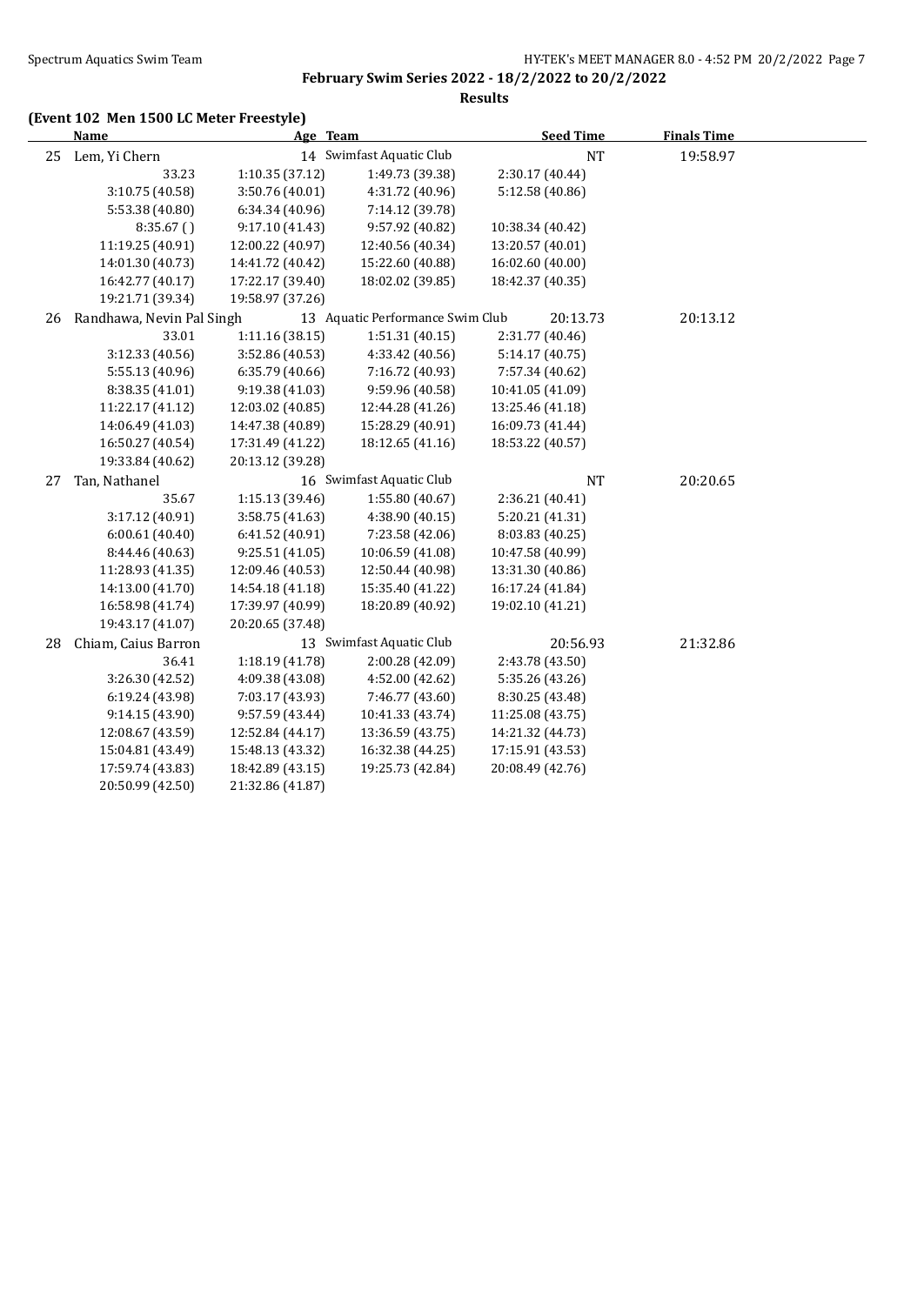**Results**

#### **Event 201 Women 50 LC Meter Backstroke**

|              | <b>Name</b>              |    | Age Team                           | <b>Seed Time</b> | <b>Finals Time</b> |  |
|--------------|--------------------------|----|------------------------------------|------------------|--------------------|--|
| $\mathbf{1}$ | Talwalkar, Emiko N       |    | 18 United World College Phoenix-ZZ | 29.87            | 30.59              |  |
| 2            | Yeo, Bonnie              | 18 | Chinese Swimming Club S'Pore       | 30.45            | 30.86              |  |
| 3            | Tan, Song Ci Charla      | 18 | Chinese Swimming Club S'Pore       | 31.66            | 31.71              |  |
| 4            | YE, Rou Jing             | 18 | SwimDolphia Aquatic School         | 31.30            | 31.81              |  |
| 5            | Sin, Ying Jie            | 16 | <b>AquaTech Swimming</b>           | 31.25            | 32.29              |  |
| 6            | Bretting, Avery          | 16 | The American Club                  | 32.66            | 32.60              |  |
| 7            | Cheong, Tze Ing Chloe    | 20 | Swimfast Aquatic Club              | 31.34            | 32.79              |  |
| 8            | Leong, Kaitlyn Alexandra | 16 | Swimfast Aquatic Club              | 32.92            | 32.81              |  |
| 9            | Yeoh, Yeann              | 16 | AquaTech Swimming                  | 34.33            | 32.85              |  |
| 10           | Sullivan, Maile          | 15 | Aquatic Performance Swim Club      | 32.72            | 33.08              |  |
| 11           | Tan, Eliza               | 15 | Ais Sharks Swim Team               | 33.71            | 33.45              |  |
| 12           | Smith, Isabelle L        | 16 | United World College Phoenix-ZZ    | 32.66            | 33.58              |  |
| 13           | Kaneko, Yuma             | 16 | Nexus Swim Team-SI                 | 34.65            | 33.65              |  |
| 14           | Sorensen, Natalie        | 17 | Uwcsea-East                        | 31.80            | 33.66              |  |
| 15           | Koh, Rui Shan Jobey      | 15 | SwimDolphia Aquatic School         | 34.07            | 33.82              |  |
| 16           | Baker, Ava I             | 16 | United World College Phoenix-ZZ    | 32.48            | 33.87              |  |
| 17           | Ng, Charlotte            | 14 | Swimfast Aquatic Club              | 35.33            | 33.91              |  |
| 18           | Albury, Holly            | 17 | Ais Sharks Swim Team               | 34.63            | 33.95              |  |
| 19           | Flosi, Kamryn            | 14 | <b>AquaTech Swimming</b>           | 34.46            | 33.98              |  |
| 20           | Buchsbaum, Emma          | 17 | United World College Phoenix-ZZ    | 32.99            | 34.04              |  |
| 21           | van Eldik, Jikke         | 16 | The American Club                  | 33.86            | 34.15              |  |
| 22           | Chang, Catherine         | 14 | <b>AquaTech Swimming</b>           | 34.69            | 34.24              |  |
| 23           | Ona, Kate                | 14 | Chinese Swimming Club S'Pore       | 34.52            | 34.36              |  |
| 24           | Bevan, Annabel           | 14 | Nexus Swim Team-SI                 | 35.32            | 34.52              |  |
| 25           | Mastamam, Azlina         | 13 | Olympia Swimming Club              | 33.92            | 34.57              |  |
| 26           | Teo, Jin Yin Yvette      | 18 | Chinese Swimming Club S'Pore       | 34.35            | 34.68              |  |
| 27           | Teo, Jing Wen Heather    | 13 | Aquatic Performance Swim Club      | 35.83            | 34.76              |  |
| 28           | Hare, Lily               | 16 | Swimfast Aquatic Club              | 35.54            | 34.85              |  |
| 29           | Lee, Jeriel              | 13 | Singapore Swimming Club            | 35.10            | 34.92              |  |
| 30           | Vanderjagt, Emma         | 18 | Cis Huskies Swim Team-ZZ           | 35.55            | 35.08              |  |
| 31           | Bhatnagar, Jiya          | 16 | Uwcsea-East                        | 35.85            | 35.21              |  |
| 32           | Koh, Victoria            | 14 | Aquatic Performance Swim Club      | 35.60            | 35.34              |  |
| 33           | Sim, Zhi Qi Victoria     | 13 | Aquatic Performance Swim Club      | 34.85            | 35.40              |  |
| 34           | Tan, Su Yi Kaitlyn       | 16 | Swimfast Aquatic Club              | 35.38            | 35.76              |  |
| 35           | HO, Zi Rui Lauren        | 13 | Swimfast Aquatic Club              | 35.46            | 36.71              |  |
| 36           | Harger, Allison          | 14 | Uwcsea-East                        | 34.81            | 36.87              |  |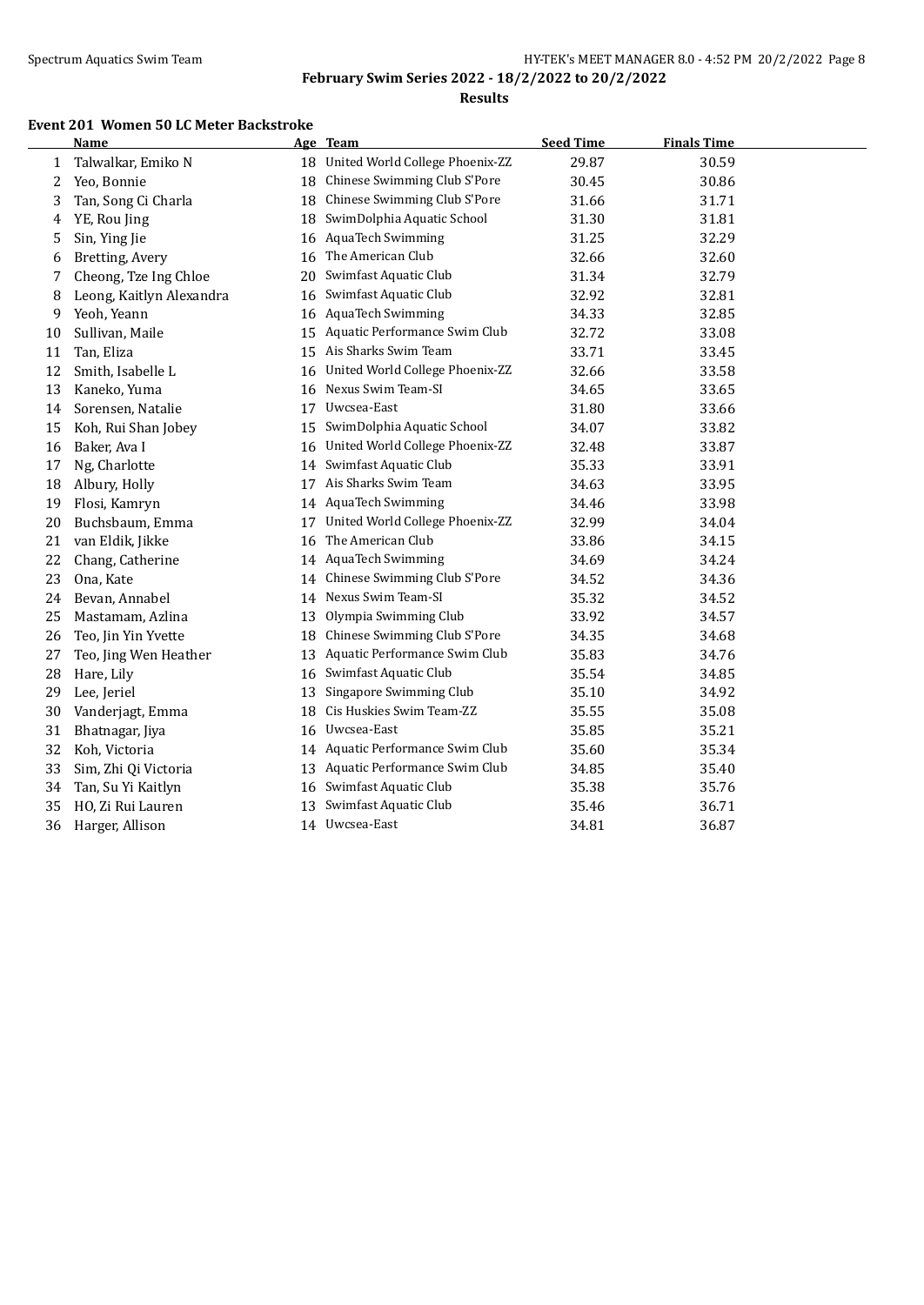l.

**February Swim Series 2022 - 18/2/2022 to 20/2/2022**

**Results**

#### **Event 202 Men 50 LC Meter Backstroke**

|              | <b>Name</b>             |    | Age Team                        | <b>Seed Time</b> | <b>Finals Time</b> |  |
|--------------|-------------------------|----|---------------------------------|------------------|--------------------|--|
| $\mathbf{1}$ | Koo, Yingxuan Gabriel   | 17 | Aquatic Performance Swim Club   | 25.79            | 26.62              |  |
| 2            | Lee, Donovan            | 22 | <b>AquaTech Swimming</b>        | 26.05            | 27.19              |  |
| 3            | Cui, Yihao Steven       | 16 | Swimfast Aquatic Club           | 26.36            | 27.31              |  |
| 4            | Low, Tze Hang Christian | 18 | Aquatic Performance Swim Club   | 26.80            | 28.29              |  |
| 5            | Gerber, Jakob N         | 16 | United World College Phoenix-ZZ | 27.50            | 28.34              |  |
| 6            | Lee, Pete Xuan Xian     | 17 | Aquatic Performance Swim Club   | 27.78            | 28.67              |  |
| 7            | Ng, Jaden               | 17 | Singapore Swimming Club         | 28.98            | 28.84              |  |
| 8            | Pang, Yu Jie Isaac      | 21 | Aquatic Performance Swim Club   | 28.14            | 29.10              |  |
| 9            | Lim, Ignatius           | 17 | Singapore Swimming Club         | 28.86            | 29.24              |  |
| 10           | Neo, Wei Wen Randall    | 17 | Chinese Swimming Club S'Pore    | 27.91            | 29.33              |  |
| 11           | Yeo, Kai Hsuen          | 15 | Chinese Swimming Club S'Pore    | 30.40            | 29.56              |  |
| 12           | Lee, Xing Hong Julian   | 14 | Aquatic Performance Swim Club   | 30.68            | 29.59              |  |
| 13           | Yeoh, Justin Quinton    | 15 | Aquatic Performance Swim Club   | 29.95            | 29.60              |  |
| 14           | Rogers, Oliver          | 16 | <b>AquaTech Swimming</b>        | 29.51            | 29.78              |  |
| 15           | Ng, Hong Jun            | 19 | Red Dot Penguins                | 30.04            | 29.79              |  |
| 16           | Kefford, Daniel         | 16 | <b>AquaTech Swimming</b>        | 30.55            | 29.82              |  |
| 17           | Wahking, Jacob          | 16 | Aquatic Performance Swim Club   | 28.94            | 29.87              |  |
| 18           | Zarak, Jake             | 17 | Aquatic Performance Swim Club   | 30.52            | 29.98              |  |
| 19           | Ong, Jia Cheng Juin     | 17 | Singapore Swimming Club         | 29.99            | 30.09              |  |
| 20           | Ives, George C          | 17 | United World College Phoenix-ZZ | 29.37            | 30.11              |  |
| 21           | Yuen, Ethan, Fong Seng  | 17 | <b>AquaTech Swimming</b>        | 30.96            | 30.26              |  |
| 22           | Seah, Johnavan          | 15 | AquaTech Swimming               | 30.87            | 30.27              |  |
| 23           | Wong, Jeng Ian          | 15 | Chinese Swimming Club S'Pore    | 30.61            | 30.54              |  |
| 24           | Koh, Berton             | 15 | Swimfast Aquatic Club           | 31.21            | 30.64              |  |
| 25           | Tan, Micaiah            | 16 | AquaTech Swimming               | 29.48            | 30.65              |  |
| 26           | Mertens, Maximilian     | 15 | Aquatic Performance Swim Club   | 31.46            | 30.67              |  |
| 27           | Lin, Boyu               | 16 | <b>AquaTech Swimming</b>        | 30.94            | 30.81              |  |
| 28           | Kefford, Joshua         | 18 | Ais Sharks Swim Team            | 30.24            | 31.15              |  |
| 29           | Teoh, Hong Yi Daniel    | 15 | Swimfast Aquatic Club           | 31.11            | 32.25              |  |
|              | Wong, Glenden           | 16 | Aquatic Performance Swim Club   | 29.62            | <b>NS</b>          |  |
|              | Diermayr, Lucas         | 18 | United World College Phoenix-ZZ | 29.63            | <b>NS</b>          |  |
|              | Lee, Mikkel Jun Jie     | 20 | Chinese Swimming Club S'Pore    | 26.30            | <b>NS</b>          |  |
| $---$        | Pang, Jacob Yu Jia      | 16 | Aquatic Performance Swim Club   | 30.21            | <b>NS</b>          |  |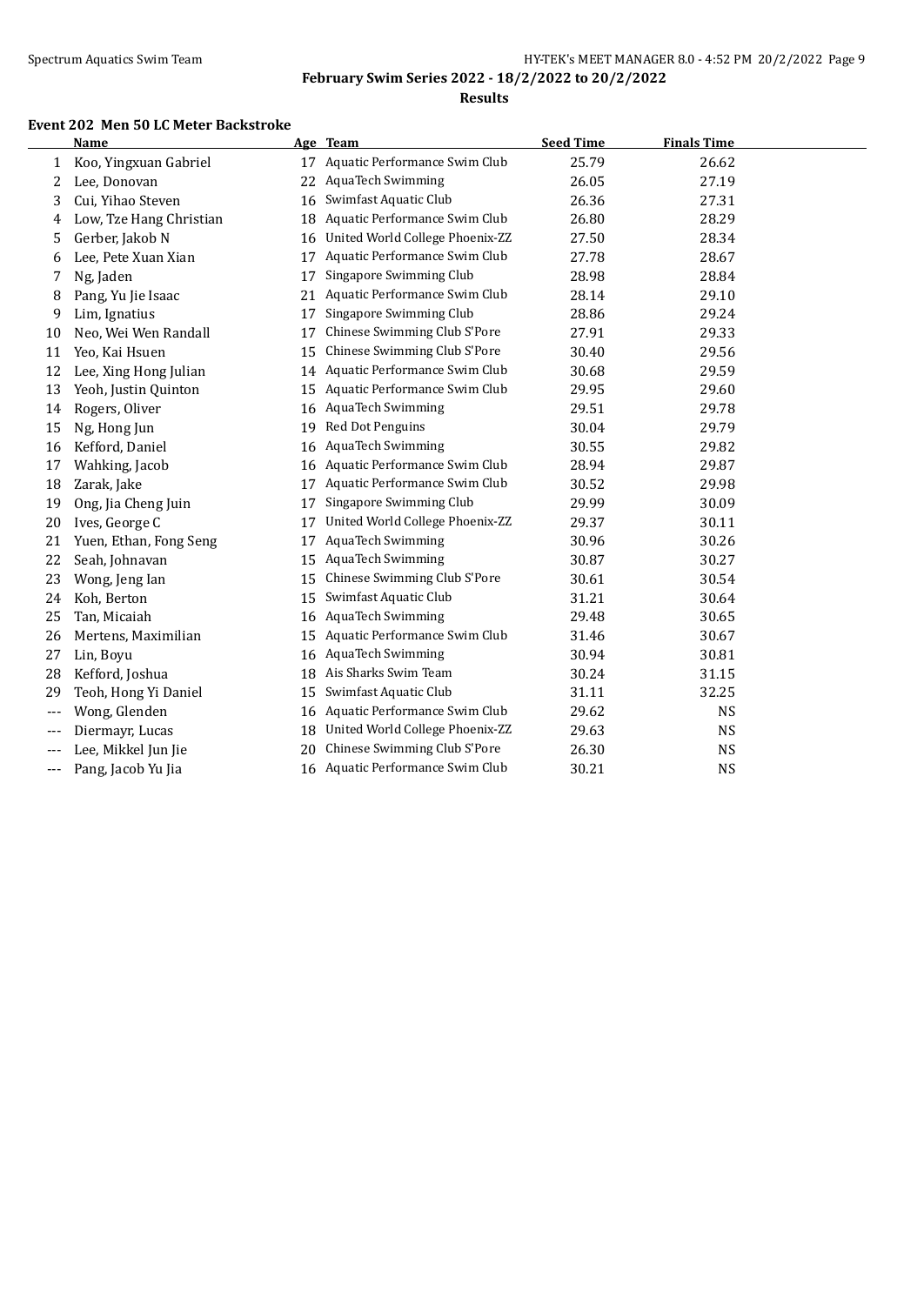**Results**

### **Event 203 Women 100 LC Meter Butterfly**

|    | Name                      | Age Team                                    | <b>Seed Time</b> | <b>Finals Time</b> |  |
|----|---------------------------|---------------------------------------------|------------------|--------------------|--|
| 1  | Quah, Ting Wen            | 30 Swimfast Aquatic Club                    | 1:00.63          | 1:00.51            |  |
|    | 27.93                     | 1:00.51 (32.58)                             |                  |                    |  |
| 2  | Quah, Jing Wen            | 22 Swimfast Aquatic Club                    | 59.96            | 1:00.94            |  |
|    | 28.26                     | 1:00.94 (32.68)                             |                  |                    |  |
| 3  | Chan, Shi Min Nur Marina  | 25 Chinese Swimming Club S'Pore             | 1:02.32          | 1:03.47            |  |
|    | 29.18                     | 1:03.47 (34.29)                             |                  |                    |  |
| 4  | Zaman, Ria                | 17 Aquatic Performance Swim Club            | 1:04.23          | 1:05.00            |  |
|    | 30.14                     | 1:05.00 (34.86)                             |                  |                    |  |
| 5  | Lim, Ashley               | 17 AquaTech Swimming                        | 1:05.07          | 1:05.01            |  |
|    | 30.38                     | 1:05.01 (34.63)                             |                  |                    |  |
|    | Yip, Sarah Angelique      | 19 Singapore Swimming Club                  |                  |                    |  |
| 6  | 30.02                     |                                             | 1:03.69          | 1:05.09            |  |
|    |                           | 1:05.09 (35.07)                             |                  |                    |  |
| 7  | Leong, Kaitlyn Alexandra  | 16 Swimfast Aquatic Club                    | 1:05.68          | 1:06.13            |  |
|    | 30.78                     | 1:06.13(35.35)                              |                  |                    |  |
| 8  | Chong, Melanie            | 16 Chinese Swimming Club S'Pore             | 1:05.37          | 1:06.21            |  |
|    | 30.93                     | 1:06.21 (35.28)                             |                  |                    |  |
| 9  | Tan, Tirzah               | 17 Swimfast Aquatic Club                    | 1:06.10          | 1:06.55            |  |
|    | 31.14                     | 1:06.55 (35.41)                             |                  |                    |  |
| 10 | Yau, Tricia               | 17 AquaTech Swimming                        | 1:07.89          | 1:07.08            |  |
|    | 31.48                     | 1:07.08 (35.60)                             |                  |                    |  |
| 11 | Chew, En Vivienne         | 14 Ace Swim Club                            | 1:07.57          | 1:07.11            |  |
|    | 31.43                     | 1:07.11 (35.68)                             |                  |                    |  |
| 12 | Kaneko, Yuma              | 16 Nexus Swim Team-SI                       | 1:07.81          | 1:08.00            |  |
|    | 31.95                     | 1:08.00(36.05)                              |                  |                    |  |
| 13 | Ngoi, Emily Seok Yen      | 15 AquaTech Swimming                        | 1:10.21          | 1:08.26            |  |
|    | 32.00                     | 1:08.26 (36.26)                             |                  |                    |  |
|    | 14 Mak, Elyza             | 16 Aquarian Aquatic School                  | 1:07.25          | 1:08.27            |  |
|    | 31.57                     | 1:08.27 (36.70)                             |                  |                    |  |
| 15 | Gwee, Min Xin             | 16 Swimfast Aquatic Club                    | 1:07.25          | 1:08.78            |  |
|    | 32.20                     | 1:08.78 (36.58)                             |                  |                    |  |
| 16 | Rachmadi, Carol           | 17 Aquatic Performance Swim Club            | 1:09.38          | 1:08.88            |  |
|    | 32.68                     | 1:08.88 (36.20)                             |                  |                    |  |
| 17 | Goh, Muse                 | 14 AquaTech Swimming                        | 1:10.02          | 1:09.02            |  |
|    | 32.64                     | 1:09.02 (36.38)                             |                  |                    |  |
| 18 | Leong, Jing Ping, Crystal | 18 SwimDolphia Aquatic School               | 1:07.13          | 1:09.08            |  |
|    | 32.19                     | 1:09.08 (36.89)                             |                  |                    |  |
|    | 19 Loo, Chloe I           | 15 AquaTech Swimming                        | 1:07.95          | 1:09.13            |  |
|    | 31.91                     | 1:09.13 (37.22)                             |                  |                    |  |
| 20 | Hau, Ryae Ning Joella     | 16 Ace Swim Club                            | 1:08.71          | 1:09.42            |  |
|    | 31.24                     | 1:09.42 (38.18)                             |                  |                    |  |
| 21 | Taguchi, Julia Chiyo      | 13 Singapore Swimming Club                  | 1:09.88          | 1:09.50            |  |
|    | 32.99                     | 1:09.50 (36.51)                             |                  |                    |  |
| 22 | Yang, Seira               | 14 Aquatic Performance Swim Club            | 1:11.01          | 1:09.59            |  |
|    | 32.71                     | 1:09.59 (36.88)                             |                  |                    |  |
| 23 | Ang, Candice Ruo Han      | 19 Aquatic Performance Swim Club            | 1:08.53          | 1:10.38            |  |
|    | 33.14                     |                                             |                  |                    |  |
|    |                           | 1:10.38 (37.24)<br>13 Olympia Swimming Club |                  |                    |  |
| 24 | Mastamam, Azlina          |                                             | 1:09.52          | 1:10.47            |  |
|    | 31.85                     | 1:10.47 (38.62)                             |                  |                    |  |
| 25 | Deelchand, Dominique F    | 17 Cis Huskies Swim Team-ZZ                 | 1:12.50          | 1:10.82            |  |
|    | 32.85                     | 1:10.82 (37.97)                             |                  |                    |  |
| 26 | Some, Xuan Hui Lynette    | 15 Chinese Swimming Club S'Pore             | 1:13.04          | 1:10.88            |  |
|    | 32.82                     | 1:10.88 (38.06)                             |                  |                    |  |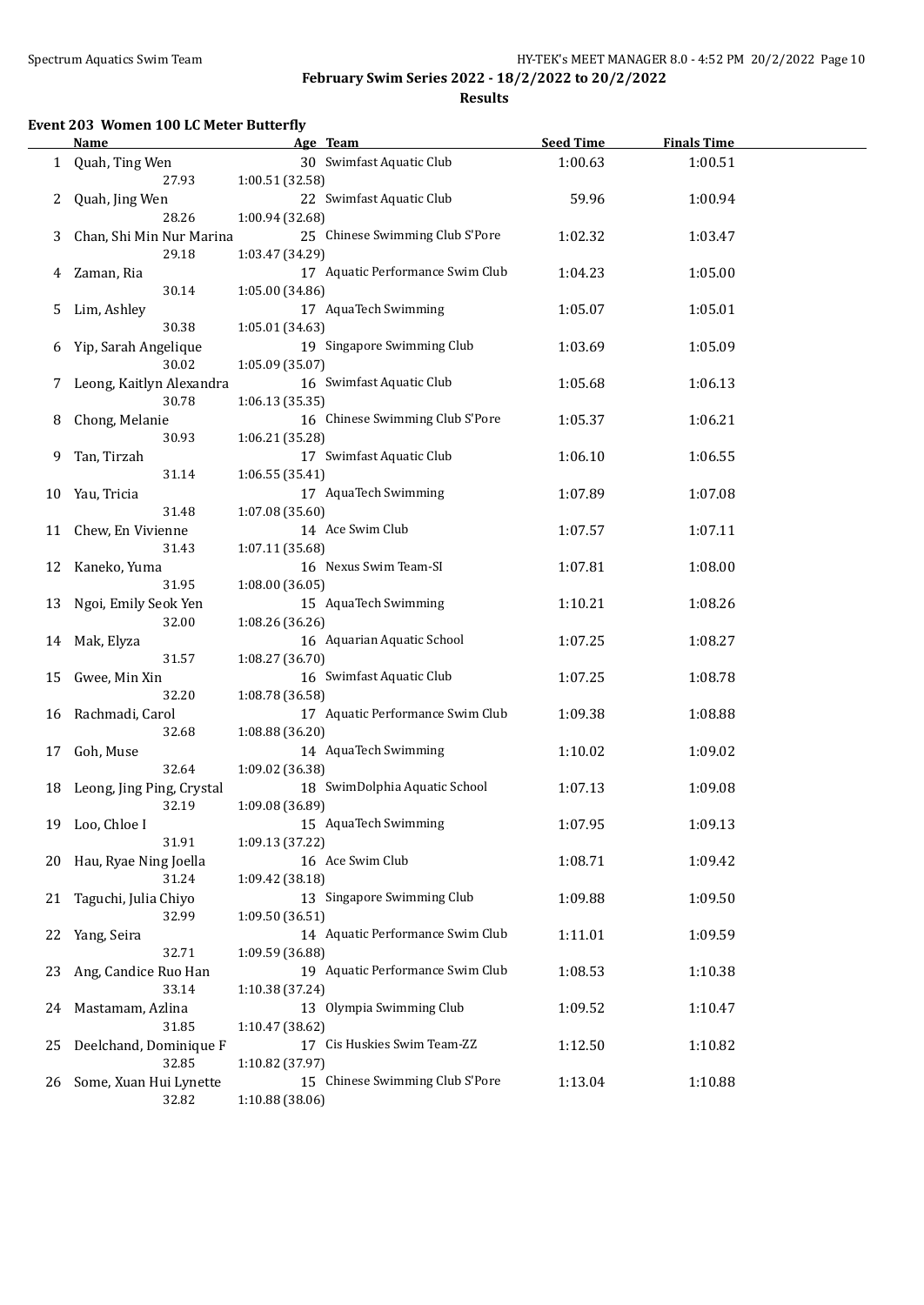**Results**

### **(Event 203 Women 100 LC Meter Butterfly)**

|     | <b>Name</b>            | Age Team                           | <b>Seed Time</b> | <b>Finals Time</b> |  |
|-----|------------------------|------------------------------------|------------------|--------------------|--|
| 27  | Ng, Charlotte          | 14 Swimfast Aquatic Club           | 1:11.96          | 1:10.91            |  |
|     | 33.26                  | 1:10.91(37.65)                     |                  |                    |  |
| *28 | Chang, Catherine       | 14 AquaTech Swimming               | 1:11.23          | 1:10.99            |  |
|     | 32.91                  | 1:10.99 (38.08)                    |                  |                    |  |
| *28 | Izam, Zahra            | 13 Elite Swim Swim                 | 1:12.22          | 1:10.99            |  |
|     | 32.78                  | 1:10.99 (38.21)                    |                  |                    |  |
| 30  | Teo, Jing Wen Heather  | 13 Aquatic Performance Swim Club   | 1:12.30          | 1:11.04            |  |
|     | 33.39                  | 1:11.04(37.65)                     |                  |                    |  |
|     | 31 Koh, Rui Shan Jobey | 15 SwimDolphia Aquatic School      | 1:13.22          | 1:11.06            |  |
|     | 33.62                  | 1:11.06 (37.44)                    |                  |                    |  |
| 32  | YE, Qin Wen            | 14 Swimfast Aquatic Club           | 1:10.97          | 1:11.24            |  |
|     | 32.90                  | 1:11.24 (38.34)                    |                  |                    |  |
| 33  | Low, Zi Qi Manda       | 15 Chinese Swimming Club S'Pore    | 1:12.60          | 1:11.48            |  |
|     | 33.56                  | 1:11.48 (37.92)                    |                  |                    |  |
| 34  | Gray, Lucie            | 20 Aquatic Performance Swim Club   | 1:11.60          | 1:12.25            |  |
|     | 33.43                  | 1:12.25 (38.82)                    |                  |                    |  |
| 35  | Flosi, Kamryn          | 14 AquaTech Swimming               | 1:12.08          | 1:12.27            |  |
|     | 32.91                  | 1:12.27 (39.36)                    |                  |                    |  |
| 36  | Ng, Daphne             | 17 Swimfast Aquatic Club           | 1:10.27          | 1:12.34            |  |
|     | 33.22                  | 1:12.34 (39.12)                    |                  |                    |  |
| 37  | Low, Yin-Rae           | 14 Chinese Swimming Club S'Pore    | 1:13.10          | 1:12.61            |  |
|     | 34.45                  | 1:12.61(38.16)                     |                  |                    |  |
| 38  | Vosshage, Kartini      | 19 United World College Phoenix-ZZ | 1:09.61          | 1:14.26            |  |
|     | 31.60                  | 1:14.26(42.66)                     |                  |                    |  |
| 39  | Chowdhury, Inara S     | 16 United World College Phoenix-ZZ | 1:12.28          | 1:15.25            |  |
|     | 34.49                  | 1:15.25 (40.76)                    |                  |                    |  |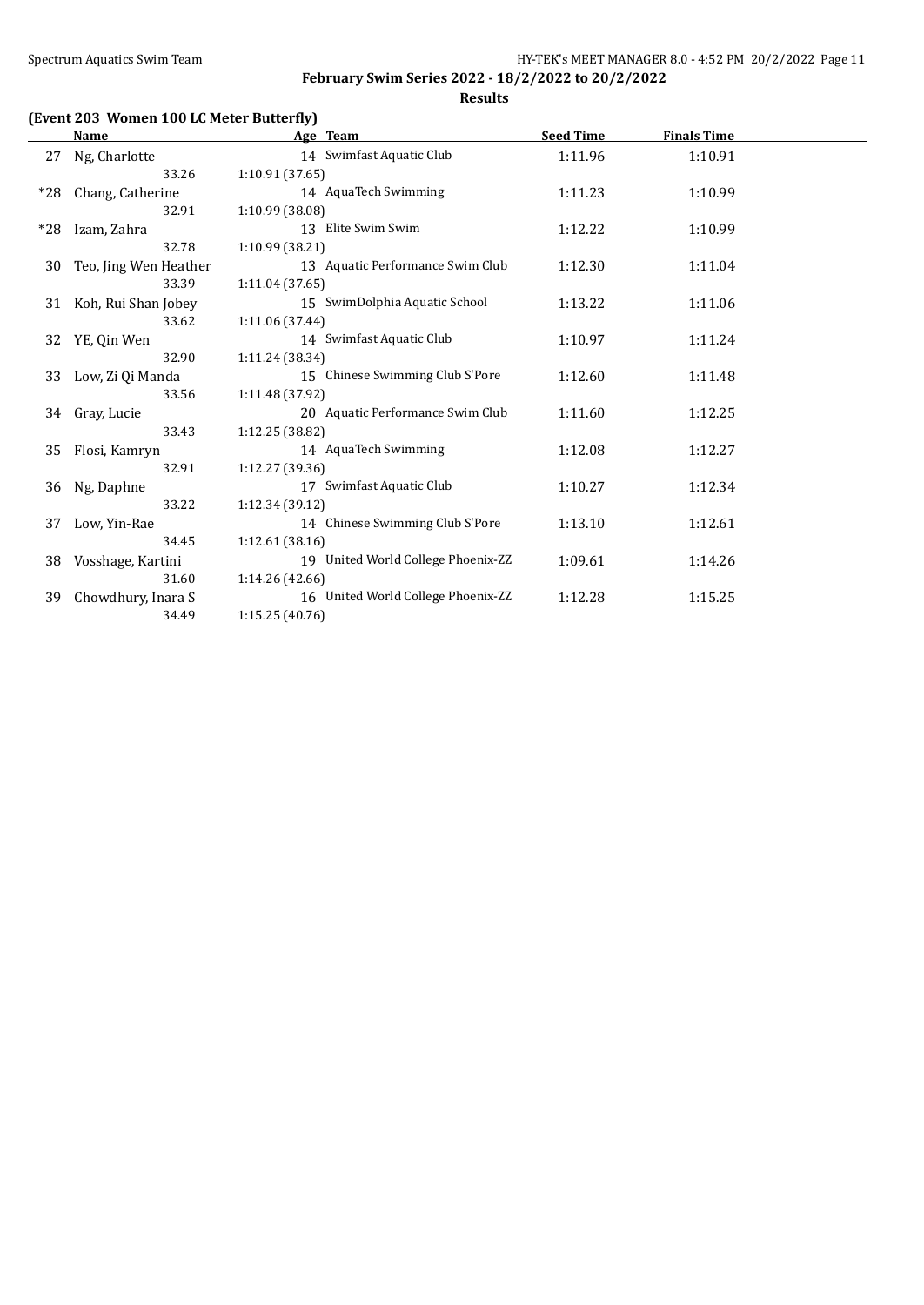$\overline{a}$ 

**February Swim Series 2022 - 18/2/2022 to 20/2/2022**

**Results**

### **Event 204 Men 100 LC Meter Butterfly**

|      | Name                        |                 | Age Team                         | <b>Seed Time</b> | <b>Finals Time</b> |  |
|------|-----------------------------|-----------------|----------------------------------|------------------|--------------------|--|
|      | 1 Teong, Tzen Wei           |                 | 25 AquaTech Swimming             | 51.28            | 53.04              |  |
|      | 23.91                       | 53.04 (29.13)   |                                  |                  |                    |  |
| 2    | Quah, Zheng Wen             |                 | 26 Swimfast Aquatic Club         | 52.39            | 53.51              |  |
|      | 25.02                       | 53.51 (28.49)   |                                  |                  |                    |  |
|      |                             |                 | 21 Chinese Swimming Club S'Pore  |                  | 54.05              |  |
| 3    | Ong, Jung Yi                |                 |                                  | 52.98            |                    |  |
|      | 25.29                       | 54.05 (28.76)   |                                  |                  |                    |  |
| 4    | Lim, Glen                   |                 | 20 AquaTech Swimming             | 55.44            | 55.12              |  |
|      | 26.28                       | 55.12 (28.84)   |                                  |                  |                    |  |
| 5    | Neo, Wei Wen Randall        |                 | 17 Chinese Swimming Club S'Pore  | 55.39            | 56.30              |  |
|      | 25.98                       | 56.30 (30.32)   |                                  |                  |                    |  |
| *6   | Cassin, Jack                |                 | 18 Nexus Swim Team-SI            | 55.44            | 56.39              |  |
|      | 26.17                       | 56.39 (30.22)   |                                  |                  |                    |  |
| $*6$ | Loo, Russell                |                 | 17 AquaTech Swimming             | 56.40            | 56.39              |  |
|      | 26.38                       | 56.39 (30.01)   |                                  |                  |                    |  |
| 8    | Tan, Ephraim                |                 | 18 Aquatic Performance Swim Club | 56.33            | 57.29              |  |
|      | 27.04                       | 57.29 (30.25)   |                                  |                  |                    |  |
|      | 9 Lee, Pete Xuan Xian       |                 | 17 Aquatic Performance Swim Club | 59.30            | 57.42              |  |
|      | 26.78                       | 57.42 (30.64)   |                                  |                  |                    |  |
|      |                             |                 |                                  |                  |                    |  |
| 10   | Lim, Marc                   |                 | 16 AquaTech Swimming             | 59.72            | 57.56              |  |
|      | 26.98                       | 57.56 (30.58)   |                                  |                  |                    |  |
|      | 11 Chrisstoffels, Niels     |                 | 18 Nexus Swim Team-SI            | 57.47            | 57.94              |  |
|      | 27.17                       | 57.94 (30.77)   |                                  |                  |                    |  |
| 12   | Chee, Alden                 |                 | 18 Swimfast Aquatic Club         | 58.28            | 58.15              |  |
|      | 27.22                       | 58.15 (30.93)   |                                  |                  |                    |  |
|      | 13 Lau, Wei Hong            |                 | 21 Ace Swim Club                 | 58.38            | 58.61              |  |
|      | 27.04                       | 58.61 (31.57)   |                                  |                  |                    |  |
|      | 14 Yeo, Kai Peng Jaryl      |                 | 20 Chinese Swimming Club S'Pore  | 57.61            | 58.66              |  |
|      | 27.02                       | 58.66 (31.64)   |                                  |                  |                    |  |
|      | 15 Randhawa, Gavinpal Singh |                 | 17 Aquatic Performance Swim Club | 58.45            | 58.82              |  |
|      | 27.24                       | 58.82 (31.58)   |                                  |                  |                    |  |
|      | 16 Yuen, Ethan, Fong Seng   |                 | 17 AquaTech Swimming             | 58.57            | 59.03              |  |
|      | 27.32                       | 59.03 (31.71)   |                                  |                  |                    |  |
| 17   | Goh, Lachlan                |                 | 16 AquaTech Swimming             | 1:01.38          | 59.27              |  |
|      | 27.94                       | 59.27 (31.33)   |                                  |                  |                    |  |
|      | 18 Yap, Yan Xi Brandon      |                 | 16 Aquarian Aquatic School       | 58.78            | 59.28              |  |
|      | 27.75                       | 59.28 (31.53)   |                                  |                  |                    |  |
|      |                             |                 | 17 Aquatic Performance Swim Club | 58.86            | 59.67              |  |
|      | 19 Zarak, Jake<br>27.53     | 59.67 (32.14)   |                                  |                  |                    |  |
|      |                             |                 | 17 Singapore Swimming Club       |                  |                    |  |
| 20   | Ng, Jaden                   |                 |                                  | 1:00.22          | 59.81              |  |
|      | 27.61                       | 59.81 (32.20)   |                                  |                  |                    |  |
| 21   | Yong, Keane                 |                 | 17 AquaTech Swimming             | 1:00.02          | 1:00.24            |  |
|      | 27.82                       | 1:00.24 (32.42) |                                  |                  |                    |  |
| 22   | Lim, Joshua                 |                 | 17 Swimfast Aquatic Club         | 1:00.82          | 1:00.50            |  |
|      | 28.48                       | 1:00.50 (32.02) |                                  |                  |                    |  |
| 23   | Yin, Joshua Hao Zhe         |                 | 15 Pacific Swimming Club-ZZ      | 1:01.16          | 1:00.78            |  |
|      | 28.46                       | 1:00.78 (32.32) |                                  |                  |                    |  |
| 24   | Tan, Bradley                |                 | 20 AquaTech Swimming             | 58.58            | 1:01.00            |  |
|      | 28.59                       | 1:01.00 (32.41) |                                  |                  |                    |  |
| 25   | Pang, Yu Jie Isaac          |                 | 21 Aquatic Performance Swim Club | 1:00.67          | 1:01.10            |  |
|      | 28.38                       | 1:01.10 (32.72) |                                  |                  |                    |  |
| 26   | Wilks, Lachlin              |                 | 15 Nexus Swim Team-SI            | 1:01.43          | 1:01.48            |  |
|      | 28.85                       | 1:01.48 (32.63) |                                  |                  |                    |  |
|      |                             |                 |                                  |                  |                    |  |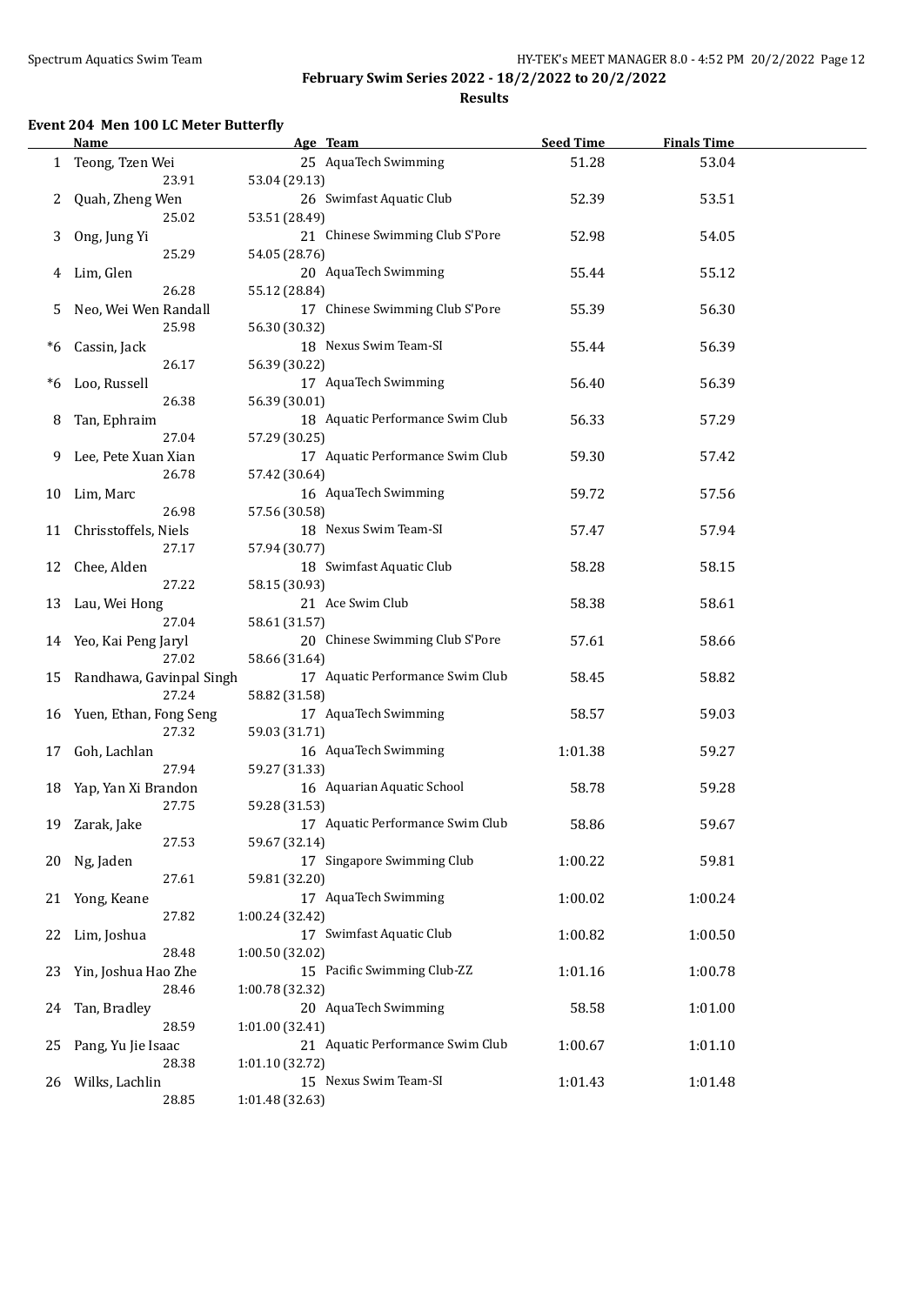**February Swim Series 2022 - 18/2/2022 to 20/2/2022 Results**

### **(Event 204 Men 100 LC Meter Butterfly)**

|       | Name                    | Age Team                            | <b>Seed Time</b> | <b>Finals Time</b> |  |
|-------|-------------------------|-------------------------------------|------------------|--------------------|--|
| 27    | Lee, Kang YU Ted        | Singapore Swimming Club<br>17       | 1:02.71          | 1:01.72            |  |
|       | 28.78                   | 1:01.72 (32.94)                     |                  |                    |  |
| 28    | Ghannam, Karl           | 16 Uwcsea-East                      | 1:02.37          | 1:01.73            |  |
|       | 28.51                   | 1:01.73(33.22)                      |                  |                    |  |
| 29    | Ng, Bryan Kuan Eng      | 18 Swimfast Aquatic Club            | 1:01.16          | 1:01.76            |  |
|       | 28.96                   | 1:01.76 (32.80)                     |                  |                    |  |
| 30    | Mori, Taichi            | 15 AquaTech Swimming                | 1:01.85          | 1:01.81            |  |
|       | 29.54                   | 1:01.81(32.27)                      |                  |                    |  |
| 31    | Lim, Tz-Rei Marcus      | 16 Singapore Swimming Club          | 1:02.78          | 1:01.82            |  |
|       | 28.70                   | 1:01.82(33.12)                      |                  |                    |  |
| 32    | Koh, Wen Kang Aidan     | 14 Olympia Swimming Club            | 1:02.31          | 1:02.28            |  |
|       | 29.78                   | 1:02.28(32.50)                      |                  |                    |  |
| 33    | Seah, Lucas             | 16 Aquatic Performance Swim Club    | 1:01.31          | 1:03.47            |  |
|       | 28.74                   | 1:03.47 (34.73)                     |                  |                    |  |
| $---$ | YU, Lennon              | SwimDolphia Aquatic School<br>16    | 1:01.91          | <b>NS</b>          |  |
| ---   | Schuster, Connor        | Aquatic Performance Swim Club<br>17 | 56.37            | NS.                |  |
| $---$ | Lai, Malcolm Cheng Han  | Elite Swim Swim<br>18               | 1:00.25          | <b>NS</b>          |  |
| $---$ | Schooling, Joseph Isaac | Chinese Swimming Club S'Pore<br>27  | 52.93            | <b>NS</b>          |  |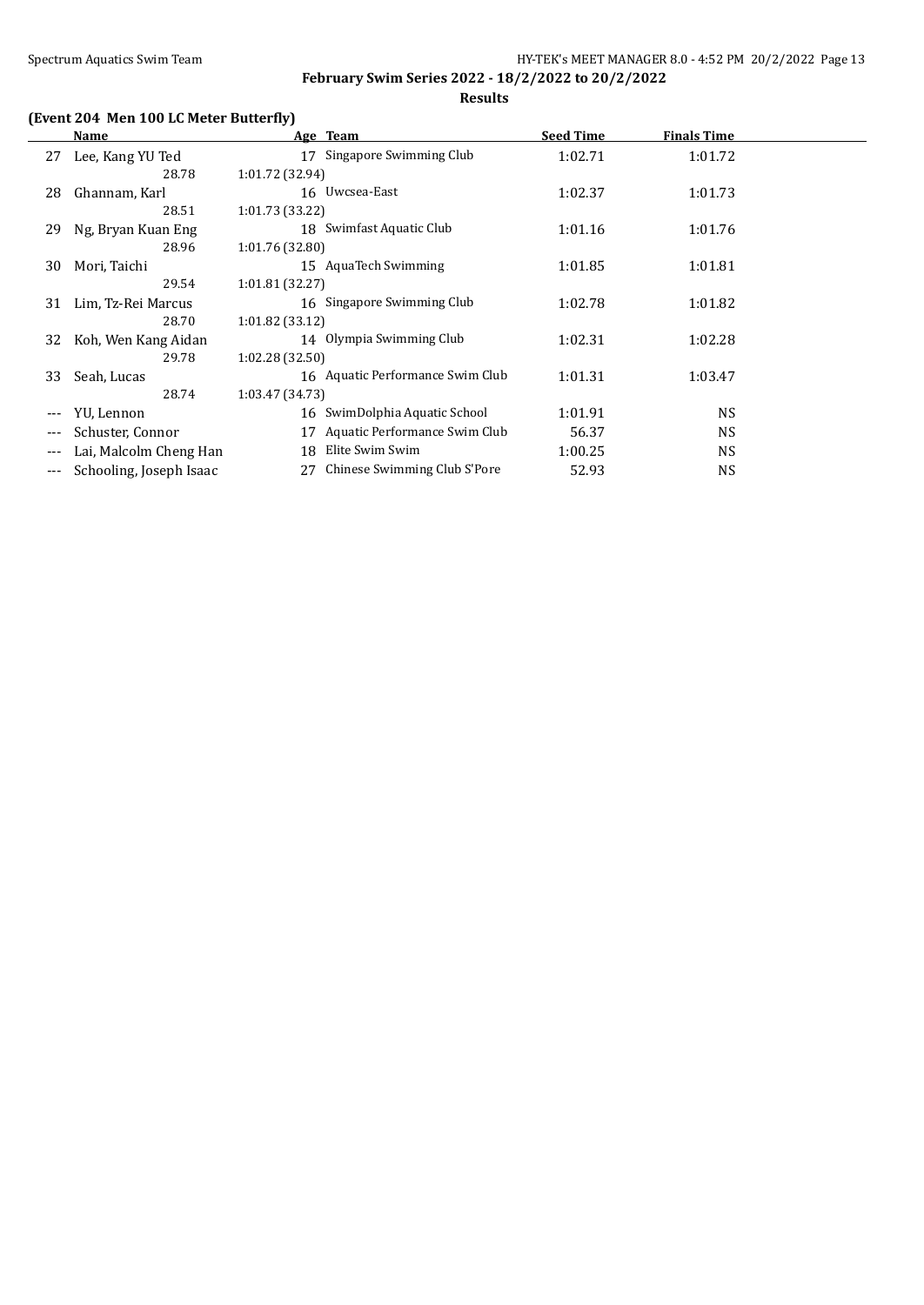l.

**February Swim Series 2022 - 18/2/2022 to 20/2/2022**

**Results**

### **Event 205 Women 200 LC Meter Freestyle**

|    | Name                         | Age Team                           | <b>Seed Time</b> | <b>Finals Time</b> |  |
|----|------------------------------|------------------------------------|------------------|--------------------|--|
|    | 1 Quah, Jing Wen             | 22 Swimfast Aquatic Club           | 2:01.72          | 2:04.07            |  |
|    | 29.16                        | 1:00.54 (31.38)<br>1:32.67 (32.13) | 2:04.07 (31.40)  |                    |  |
|    | 2 Lim, Ashley                | 17 AquaTech Swimming               | 2:04.85          | 2:05.34            |  |
|    | 29.33                        | 1:01.09 (31.76)<br>1:33.42 (32.33) | 2:05.34 (31.92)  |                    |  |
|    | 3 Ling, Sze Yi Trina         | 17 Aquatic Masters Swim Club       | 2:09.47          | 2:12.33            |  |
|    | 31.29                        | 1:38.70 (33.62)<br>1:05.08 (33.79) | 2:12.33 (33.63)  |                    |  |
|    | 4 Ong, Naomi                 | 16 Singapore Swimming Club         | 2:09.81          | 2:13.06            |  |
|    | 31.39                        | 1:04.61 (33.22)<br>1:39.00 (34.39) | 2:13.06 (34.06)  |                    |  |
| 5. | Ring, Nathalie               | 13 AquaTech Swimming               | 2:16.30          | 2:13.20            |  |
|    | 31.55                        | 1:05.85 (34.30)<br>1:40.15 (34.30) | 2:13.20 (33.05)  |                    |  |
|    | 6 Poh, Wen Ee                | 17 Chinese Swimming Club S'Pore    | 2:15.90          | 2:13.64            |  |
|    | 31.21                        | 1:05.24 (34.03)<br>1:40.18 (34.94) | 2:13.64 (33.46)  |                    |  |
|    | 7 Yee, In Yi Avril           | 17 Olympia Swimming Club           | 2:11.84          | 2:14.33            |  |
|    | 31.53                        | 1:05.76 (34.23)<br>1:40.31 (34.55) | 2:14.33 (34.02)  |                    |  |
|    | 8 Lee, Xin Ru Charmaine      | 19 SwimDolphia Aquatic School      | 2:12.12          | 2:14.40            |  |
|    | 30.83                        | 1:04.61(33.78)<br>1:39.17 (34.56)  | 2:14.40 (35.23)  |                    |  |
| 9. | Mak, Elyza                   | 16 Aquarian Aquatic School         | 2:11.32          | 2:15.10            |  |
|    | 31.66                        | 1:05.76(34.10)<br>1:40.63 (34.87)  | 2:15.10 (34.47)  |                    |  |
|    | 10 Martin, Nea               | 16 Uwcsea-East                     | 2:11.00          | 2:15.33            |  |
|    | 30.88                        | 1:04.99(34.11)<br>1:40.40 (35.41)  | 2:15.33 (34.93)  |                    |  |
|    | 11 Lim, Wan Ting             | 16 Swimfast Aquatic Club           | 2:14.02          | 2:15.73            |  |
|    | 31.10                        | 1:05.01(33.91)<br>1:40.55 (35.54)  | 2:15.73 (35.18)  |                    |  |
| 12 | Zuidhoff, Noor S             | 18 United World College Phoenix-ZZ | 2:12.31          | 2:16.23            |  |
|    | 31.44                        | 1:05.78 (34.34)<br>1:41.00 (35.22) | 2:16.23 (35.23)  |                    |  |
|    | 13 Lee, Pei Ee Chevonne      | 21 SwimDolphia Aquatic School      | 2:15.50          | 2:16.87            |  |
|    | 31.60                        | 1:41.59 (35.60)<br>1:05.99 (34.39) | 2:16.87 (35.28)  |                    |  |
|    | 14 Har, Mint                 | 14 Swimfast Aquatic Club           | 2:17.08          | 2:17.08            |  |
|    | 30.26                        | 1:04.34 (34.08)<br>1:40.54 (36.20) | 2:17.08 (36.54)  |                    |  |
| 15 | Lee, Jeriel                  | 13 Singapore Swimming Club         | 2:16.30          | 2:17.27            |  |
|    | 32.04                        | 1:06.78 (34.74)<br>1:42.37 (35.59) | 2:17.27 (34.90)  |                    |  |
| 16 | Tan, Eliza                   | 15 Ais Sharks Swim Team            | 2:22.51          | 2:17.30            |  |
|    | 30.53                        | 1:05.22 (34.69)<br>1:40.83 (35.61) | 2:17.30 (36.47)  |                    |  |
|    | 17 Yue, Shanice Joy          | 16 AquaTech Swimming               | 2:19.02          | 2:17.34            |  |
|    | 31.58                        | 1:42.11 (35.82)<br>1:06.29 (34.71) | 2:17.34 (35.23)  |                    |  |
| 18 | Tan, Tirzah                  | 17 Swimfast Aquatic Club           | 2:15.58          | 2:17.71            |  |
|    | 31.77                        | 1:42.66 (35.92)<br>1:06.74 (34.97) | 2:17.71 (35.05)  |                    |  |
|    | 19 Albury, Zoe               | 18 Nexus Swim Team-SI              | 2:17.81          | 2:18.11            |  |
|    | 32.11                        | 1:43.54 (36.11)<br>1:07.43 (35.32) | 2:18.11 (34.57)  |                    |  |
|    | 20 Sullivan, Maile           | 15 Aquatic Performance Swim Club   | 2:22.31          | 2:18.27            |  |
|    | 31.53                        | 1:43.08 (36.15)<br>1:06.93 (35.40) | 2:18.27 (35.19)  |                    |  |
|    | 21 Leong, Jing Ping, Crystal | 18 SwimDolphia Aquatic School      | 2:16.10          | 2:18.39            |  |
|    | 31.94                        | 1:42.44 (35.62)<br>1:06.82 (34.88) | 2:18.39 (35.95)  |                    |  |
| 22 | Bretting, Avery              | 16 The American Club               | 2:19.55          | 2:19.24            |  |
|    | 31.63                        | 1:06.47 (34.84)<br>1:42.98 (36.51) | 2:19.24 (36.26)  |                    |  |
| 23 | Some, Xuan Hui Lynette       | 15 Chinese Swimming Club S'Pore    | 2:19.22          | 2:19.45            |  |
|    | 32.46                        | 1:43.19 (36.12)<br>1:07.07 (34.61) | 2:19.45 (36.26)  |                    |  |
| 24 | Lopin, Maia                  | 16 Uwcsea-East                     | 2:16.05          | 2:19.54            |  |
|    | 31.07                        | 1:43.67 (37.09)<br>1:06.58 (35.51) | 2:19.54 (35.87)  |                    |  |
| 25 | Chua, Xin Ting, Claire       | 15 SwimDolphia Aquatic School      | 2:17.42          | 2:19.67            |  |
|    | 31.57                        | 1:43.18 (36.62)<br>1:06.56 (34.99) | 2:19.67 (36.49)  |                    |  |
| 26 | Ho, Xin En Klaire            | 15 Swimfast Aquatic Club           | 2:23.09          | 2:20.07            |  |
|    | 31.90                        | 1:07.44 (35.54)<br>1:43.79 (36.35) | 2:20.07 (36.28)  |                    |  |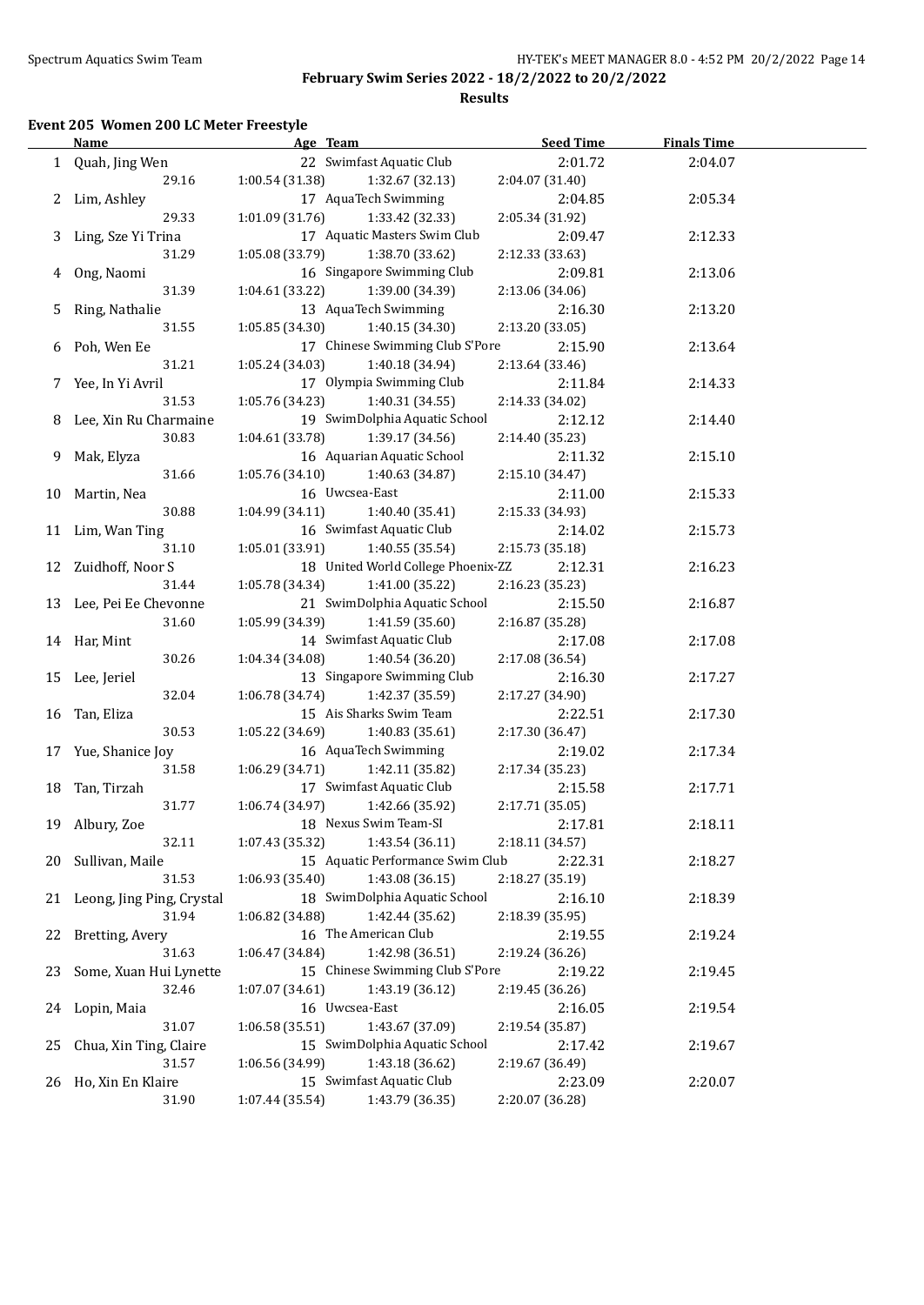**Results**

### **(Event 205 Women 200 LC Meter Freestyle)**

|    | Name                 | Age Team        |                                  | <b>Seed Time</b> | <b>Finals Time</b> |  |
|----|----------------------|-----------------|----------------------------------|------------------|--------------------|--|
| 27 | Tay, Wei Hui Rachael | 17              | Swimfast Aquatic Club            | 2:17.27          | 2:20.15            |  |
|    | 33.19                | 1:08.29(35.10)  | 1:44.57 (36.28)                  | 2:20.15(35.58)   |                    |  |
| 28 | Yang, Seira          |                 | 14 Aquatic Performance Swim Club | 2:21.78          | 2:20.32            |  |
|    | 32.35                | 1:07.80 (35.45) | 1:44.53 (36.73)                  | 2:20.32 (35.79)  |                    |  |
| 29 | Xu, Inga             |                 | 13 Nexus Swim Team-SI            | 2:23.09          | 2:23.07            |  |
|    | 32.76                | 1:08.95 (36.19) | 1:46.13 (37.18)                  | 2:23.07 (36.94)  |                    |  |
| 30 | Ng, Daphne           |                 | 17 Swimfast Aquatic Club         | 2:19.06          | 2:24.74            |  |
|    | 33.01                | 1:09.26(36.25)  | 1:47.62 (38.36)                  | 2:24.74 (37.12)  |                    |  |
| 31 | Lee, Xuan Ying       |                 | 14 Ace Swim Club                 | 2:22.49          | 2:25.45            |  |
|    | 33.87                | 1:10.45(36.58)  | 1:48.86 (38.41)                  | 2:25.45 (36.59)  |                    |  |
| 32 | Ong, Jing Qi R'Yen   |                 | 15 Chinese Swimming Club S'Pore  | 2:23.16          | 2:26.73            |  |
|    | 32.95                | 1:09.88 (36.93) | 1:49.14 (39.26)                  | 2:26.73 (37.59)  |                    |  |
| 33 | HO, Zi Rui Lauren    |                 | 13 Swimfast Aquatic Club         | 2:23.71          | 2:30.61            |  |
|    | 33.71                | 1:12.24 (38.53) | 1:52.10 (39.86)                  | 2:30.61(38.51)   |                    |  |
|    | Crow, Stella         |                 | 15 Tanglin Merlions              | 2:18.21          | <b>NS</b>          |  |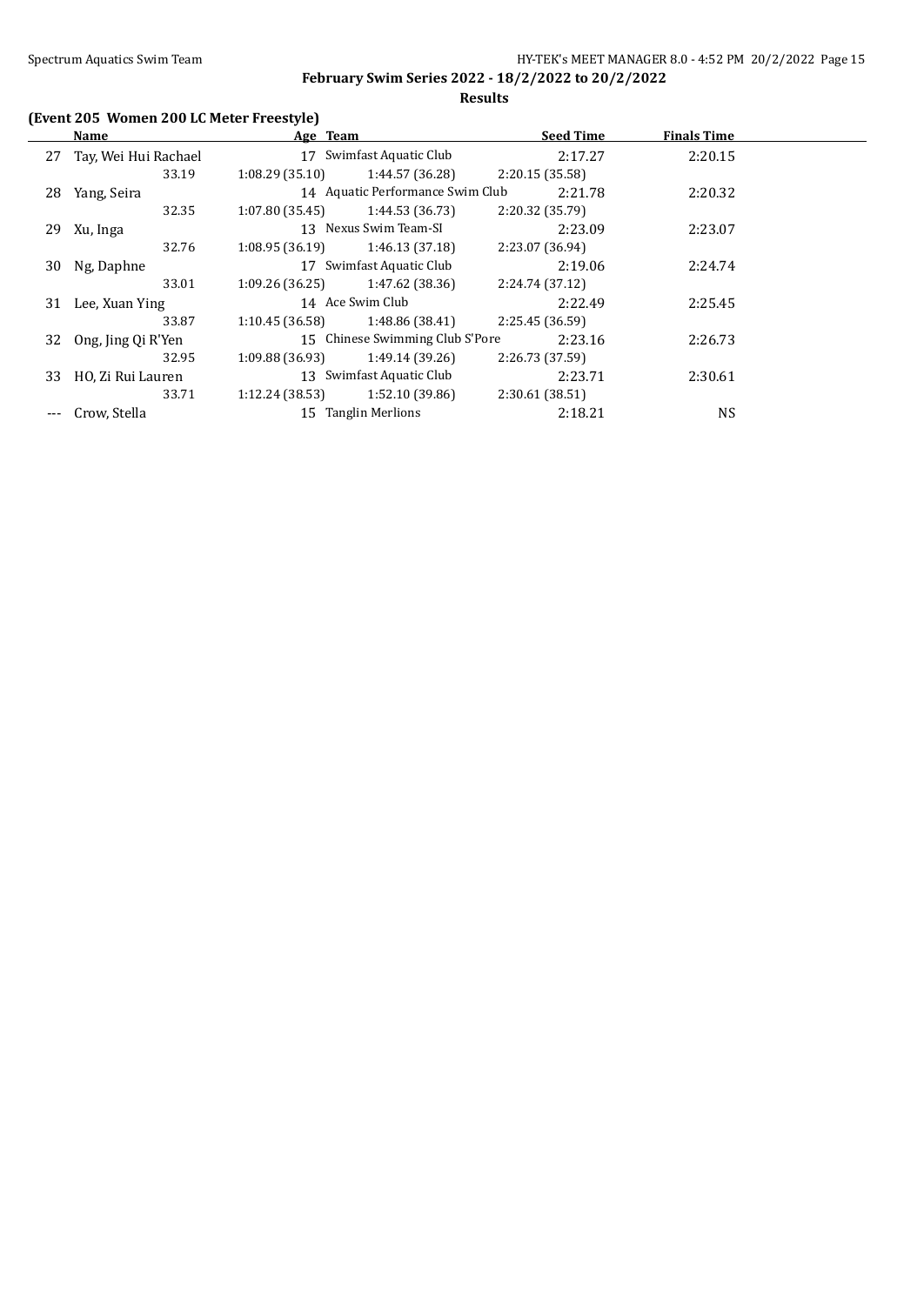l.

**February Swim Series 2022 - 18/2/2022 to 20/2/2022**

**Results**

### **Event 206 Men 200 LC Meter Freestyle**

|    | <u>Name</u>             | Age Team                         | <b>Seed Time</b> | <b>Finals Time</b> |  |
|----|-------------------------|----------------------------------|------------------|--------------------|--|
|    | 1 Tan, Jonathan         | 20 AquaTech Swimming             | 1:50.17          | 1:50.26            |  |
|    | 26.22                   | 54.51 (28.29)<br>1:22.42 (27.91) | 1:50.26 (27.84)  |                    |  |
| 2  | Quah, Zheng Wen         | 26 Swimfast Aquatic Club         | 1:48.71          | 1:50.67            |  |
|    | 25.71                   | 54.01 (28.30)<br>1:22.43 (28.42) | 1:50.67 (28.24)  |                    |  |
| 3  | Pang, Sheng Jun         | 30 AquaTech Swimming             | 1:51.29          | 1:52.26            |  |
|    | 26.04                   | 54.24 (28.20)<br>1:23.16 (28.92) | 1:52.26 (29.10)  |                    |  |
|    | 4 Azman, Ardi           | 19 Aquarian Aquatic School       | 1:50.07          | 1:52.40            |  |
|    | 25.38                   | 53.38 (28.00)<br>1:22.52 (29.14) | 1:52.40 (29.88)  |                    |  |
| 5  | Lim, Glen               | 20 AquaTech Swimming             | 1:48.89          | 1:52.50            |  |
|    | 26.23                   | 54.31 (28.08)<br>1:23.29 (28.98) | 1:52.50 (29.21)  |                    |  |
| 6  | Ang, Li Mitchell        | 19 Aquatic Masters Swim Club     | 1:51.77          | 1:56.42            |  |
|    | 27.26                   | 1:27.25 (30.28)<br>56.97 (29.71) | 1:56.42 (29.17)  |                    |  |
| 7. | Tan, Luke               | 20 Elite Swim Swim               | 1:55.76          | 1:56.54            |  |
|    | 27.31                   | 56.73 (29.42)<br>1:26.81 (30.08) | 1:56.54 (29.73)  |                    |  |
| 8  | Cassin, Jack            | 18 Nexus Swim Team-SI            | 1:51.83          | 1:56.72            |  |
|    | 27.17                   | 56.38 (29.21)<br>1:26.74 (30.36) | 1:56.72 (29.98)  |                    |  |
| 9  | Lium, Jerald            | 18 Aquatic Masters Swim Club     | 1:54.92          | 1:56.84            |  |
|    | 27.32                   | 56.88 (29.56)<br>1:26.97 (30.09) | 1:56.84 (29.87)  |                    |  |
|    | 10 Chiam, Cohen Barron  | 16 Swimfast Aquatic Club         | 1:59.02          | 1:57.15            |  |
|    | 27.71                   | 57.30 (29.59)<br>1:26.88 (29.58) | 1:57.15 (30.27)  |                    |  |
|    | 11 Chrisstoffels, Niels | 18 Nexus Swim Team-SI            | 1:55.41          | 1:58.17            |  |
|    | 27.81                   | 57.96 (30.15)<br>1:28.64 (30.68) | 1:58.17 (29.53)  |                    |  |
| 12 | Chee, Alden             | 18 Swimfast Aquatic Club         | 1:57.72          | 1:58.62            |  |
|    | 27.83                   | 57.79 (29.96)<br>1:28.32 (30.53) | 1:58.62 (30.30)  |                    |  |
| 13 | Cheng, Reagan           | 14 Chinese Swimming Club S'Pore  | 2:06.69          | 1:59.16            |  |
|    | 27.29                   | 57.66 (30.37)<br>1:28.89 (31.23) | 1:59.16 (30.27)  |                    |  |
| 14 | Tay, Zackery Quan Long  | 17 Chinese Swimming Club S'Pore  | 2:01.61          | 1:59.35            |  |
|    | 27.65                   | 58.17 (30.52)<br>1:29.78 (31.61) | 1:59.35 (29.57)  |                    |  |
| 15 | Tan, Jon Heng Sheldon   | 17 AquaTech Swimming             | 1:58.69          | 1:59.58            |  |
|    | 27.83                   | 57.48 (29.65)<br>1:27.87 (30.39) | 1:59.58 (31.71)  |                    |  |
| 16 | Lim, Marc               | 16 AquaTech Swimming             | 1:58.47          | 1:59.80            |  |
|    | 27.24                   | 57.67 (30.43)<br>1:28.85 (31.18) | 1:59.80 (30.95)  |                    |  |
| 17 | Tan, Ephraim            | 18 Aquatic Performance Swim Club | 1:56.61          | 2:00.08            |  |
|    | 28.14                   | 58.55 (30.41)<br>1:29.40 (30.85) | 2:00.08 (30.68)  |                    |  |
|    | 18 Ang, YuZhe Matthew   | 15 Ace Swim Club                 | 2:02.29          | 2:00.43            |  |
|    | 27.78                   | 58.10 (30.32)<br>1:29.68 (31.58) | 2:00.43 (30.75)  |                    |  |
| 19 | Schlicht, Nathan        | 18 AquaTech Swimming             | 1:57.15          | 2:01.76            |  |
|    | 27.92                   | 1:29.85 (32.06)<br>57.79 (29.87) | 2:01.76 (31.91)  |                    |  |
|    | 20 Lock, Leroy          | 16 AquaTech Swimming             | 2:03.78          | 2:02.05            |  |
|    | 28.86                   | 59.32 (30.46)<br>1:30.52 (31.20) | 2:02.05 (31.53)  |                    |  |
| 21 | Schmidt, Emil           | 16 Nexus Swim Team-SI            | 1:59.99          | 2:02.66            |  |
|    | 28.40                   | 1:32.06 (32.52)<br>59.54 (31.14) | 2:02.66 (30.60)  |                    |  |
| 22 | Makela, Rasmus P        | 18 Uwcsea-East                   | 1:58.93          | 2:03.35            |  |
|    | 28.32                   | 1:32.43 (32.54)<br>59.89 (31.57) | 2:03.35 (30.92)  |                    |  |
| 23 | Fong, Fredrick          | 17 Singapore Island Country Club | 2:01.31          | 2:03.99            |  |
|    | 27.77                   | 1:29.94 (31.93)<br>58.01 (30.24) | 2:03.99 (34.05)  |                    |  |
| 24 | Hew, Jeffrey            | 18 Swimfast Aquatic Club         | 2:03.96          | 2:04.32            |  |
|    | 28.16                   | 59.26 (31.10)<br>1:31.28 (32.02) | 2:04.32 (33.04)  |                    |  |
| 25 | Horchani, Lucas         | 16 AquaTech Swimming             | 2:06.84          | 2:05.18            |  |
|    | 27.82                   | 58.85 (31.03)<br>1:32.68 (33.83) | 2:05.18 (32.50)  |                    |  |
| 26 | Fo, En Rui              | 17 AquaTech Swimming             | 2:03.76          | 2:05.43            |  |
|    | 28.29                   | 59.52 (31.23)<br>1:32.52 (33.00) | 2:05.43 (32.91)  |                    |  |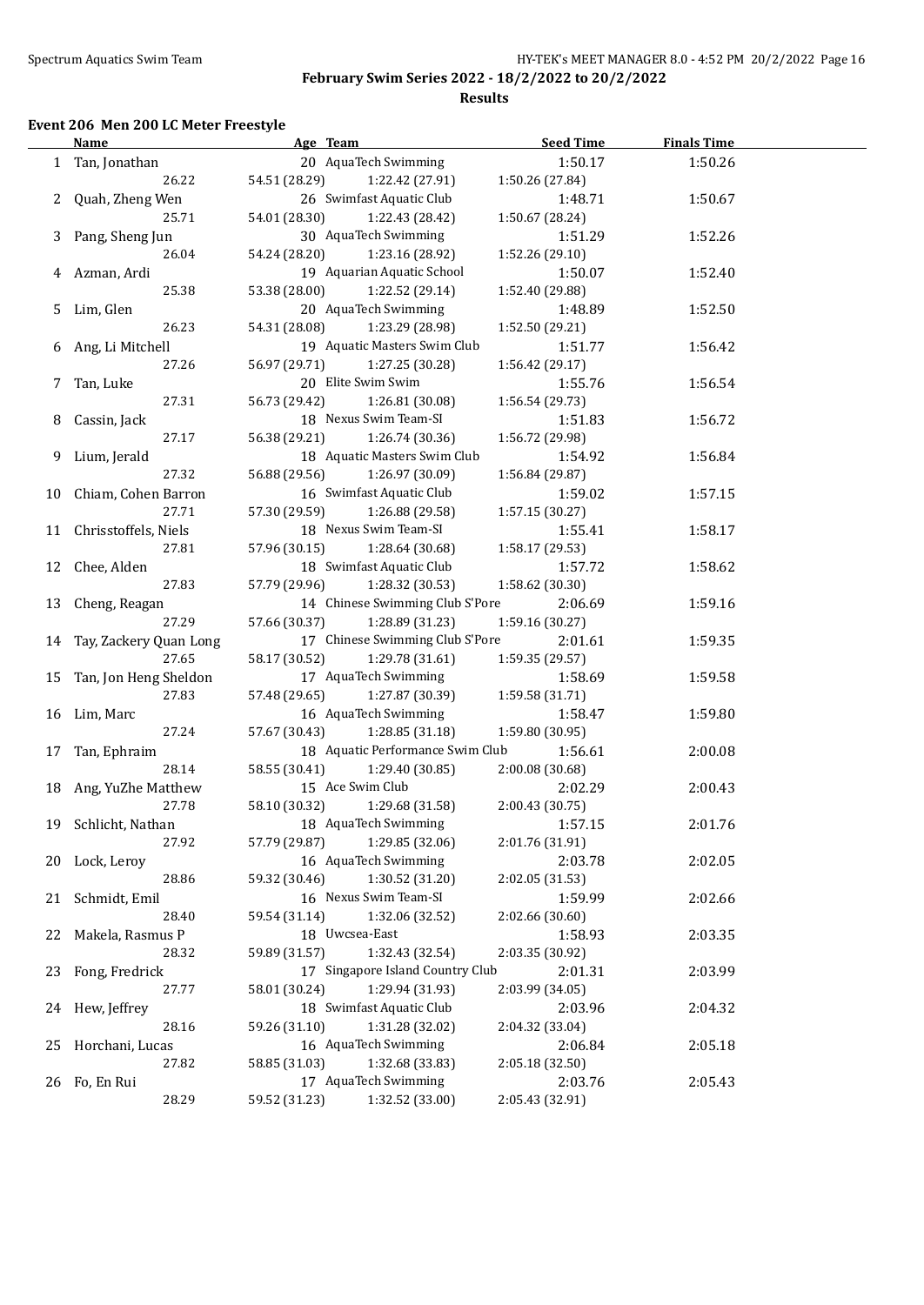**February Swim Series 2022 - 18/2/2022 to 20/2/2022 Results**

### **(Event 206 Men 200 LC Meter Freestyle)**

|    | Name                    | Age Team       |                               | <b>Seed Time</b> | <b>Finals Time</b> |  |
|----|-------------------------|----------------|-------------------------------|------------------|--------------------|--|
| 27 | Lim, Cheng Yu           |                | 15 SwimDolphia Aquatic School | 2:06.45          | 2:05.53            |  |
|    | 28.22                   | 59.54 (31.32)  | 1:32.67 (33.13)               | 2:05.53(32.86)   |                    |  |
| 28 | Ng, Bryan Kuan Eng      |                | 18 Swimfast Aquatic Club      | 2:02.96          | 2:07.03            |  |
|    | 28.60                   | 59.78 (31.18)  | 1:33.38 (33.60)               | 2:07.03(33.65)   |                    |  |
| 29 | Wee, En Xun Gabriel     |                | 16 Art Aquatics               | 2:05.60          | 2:08.77            |  |
|    | 29.65                   | 1:01.69(32.04) | 1:35.20(33.51)                | 2:08.77 (33.57)  |                    |  |
| 30 | Leong, Wei Sheng, Ian   |                | 15 SwimDolphia Aquatic School | 2:04.35          | 2:08.80            |  |
|    | 29.62                   | 1:01.74(32.12) | 1:35.19(33.45)                | 2:08.80(33.61)   |                    |  |
| 31 | Lim, Ryan Wei-Ming      |                | 15 Singapore Swimming Club    | 2:07.28          | 2:09.49            |  |
|    | 29.33                   | 1:01.91(32.58) | 1:36.55(34.64)                | 2:09.49 (32.94)  |                    |  |
|    | Schooling, Joseph Isaac | 27             | Chinese Swimming Club S'Pore  | 1:52.58          | <b>NS</b>          |  |
|    | Schuster, Connor        |                | Aquatic Performance Swim Club | 1:56.20          | <b>NS</b>          |  |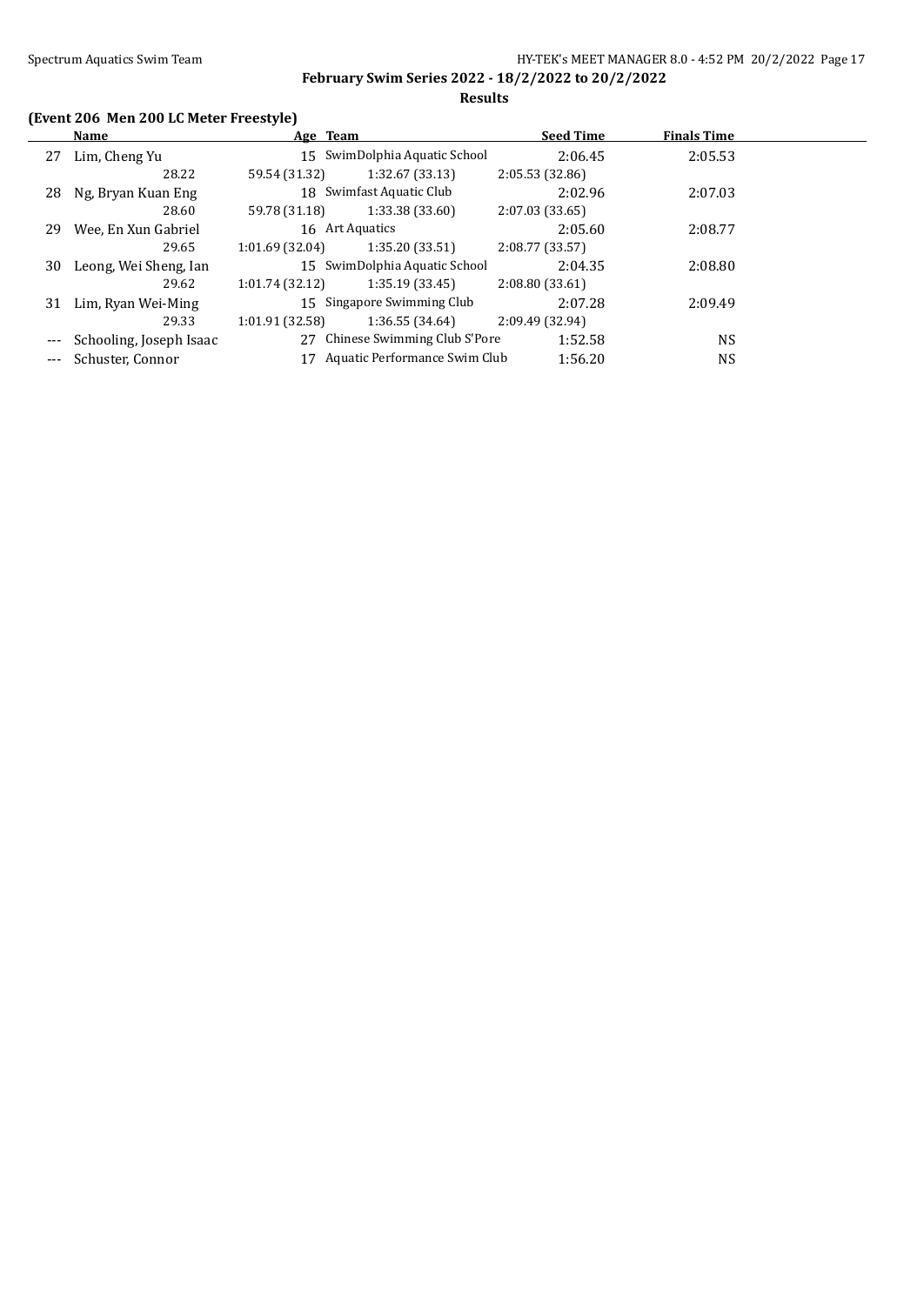**Results**

#### **Event 207 Women 200 LC Meter Breaststroke**

|    | <b>Name</b>                | Age Team and the state of the state of the state of the state of the state of the state of the state of the state of the state of the state of the state of the state of the state of the state of the state of the state of t | <b>Seed Time</b> | <b>Finals Time</b> |  |
|----|----------------------------|--------------------------------------------------------------------------------------------------------------------------------------------------------------------------------------------------------------------------------|------------------|--------------------|--|
|    | 1 Chong, Melanie           | 16 Chinese Swimming Club S'Pore                                                                                                                                                                                                | 2:41.20          | 2:39.90            |  |
|    | 36.33                      | 1:16.60(40.27)<br>1:58.07 (41.47)                                                                                                                                                                                              | 2:39.90 (41.83)  |                    |  |
|    | 2 Soosai, Alicia L         | 19 Singapore Swimming Club                                                                                                                                                                                                     | 2:38.95          | 2:40.61            |  |
|    | 35.61                      | 1:16.27(40.66)<br>1:58.17 (41.90)                                                                                                                                                                                              | 2:40.61 (42.44)  |                    |  |
|    | 3 Zaman, Ria               | 17 Aquatic Performance Swim Club                                                                                                                                                                                               | 2:39.29          | 2:43.74            |  |
|    | 37.09                      | 1:18.82(41.73)<br>2:01.03 (42.21)                                                                                                                                                                                              | 2:43.74 (42.71)  |                    |  |
|    | 4 Gray, Lucie              | 20 Aquatic Performance Swim Club                                                                                                                                                                                               | 2:37.73          | 2:46.09            |  |
|    | 36.29                      | 1:17.89 (41.60)<br>2:01.25 (43.36)                                                                                                                                                                                             | 2:46.09 (44.84)  |                    |  |
|    |                            | 13 Elite Swim Swim                                                                                                                                                                                                             | 2:45.99          |                    |  |
|    | 5 Izam, Zahra<br>38.58     | 1:21.38(42.80)                                                                                                                                                                                                                 | 2:46.30 (42.45)  | 2:46.30            |  |
|    |                            | 2:03.85 (42.47)                                                                                                                                                                                                                |                  |                    |  |
|    | 6 Ng, Xin Li Amanda        | 15 Chinese Swimming Club S'Pore                                                                                                                                                                                                | 2:45.18          | 2:47.84            |  |
|    | 38.10                      | 1:20.93 (42.83)<br>2:04.18 (43.25)                                                                                                                                                                                             | 2:47.84 (43.66)  |                    |  |
|    | 7 Low, Grace-Marie         | 19 Chinese Swimming Club S'Pore                                                                                                                                                                                                | 2:45.39          | 2:47.96            |  |
|    | 37.45                      | 1:19.91 (42.46)<br>2:03.52 (43.61)                                                                                                                                                                                             | 2:47.96 (44.44)  |                    |  |
|    | 8 Mayuzumi, Julia          | 19 The American Club                                                                                                                                                                                                           | 2:49.12          | 2:48.07            |  |
|    | 37.17                      | 1:18.93 (41.76)<br>2:02.42 (43.49)                                                                                                                                                                                             | 2:48.07 (45.65)  |                    |  |
|    | 9 Chew, En Vivienne        | 14 Ace Swim Club                                                                                                                                                                                                               | 2:46.86          | 2:50.15            |  |
|    | 39.21                      | 1:21.77 (42.56)<br>2:05.63(43.86)                                                                                                                                                                                              | 2:50.15(44.52)   |                    |  |
|    | 10 Sam, Sophia             | 15 AquaTech Swimming                                                                                                                                                                                                           | 2:49.17          | 2:51.62            |  |
|    | 37.40                      | 1:22.21 (44.81)<br>2:06.91 (44.70)                                                                                                                                                                                             | 2:51.62 (44.71)  |                    |  |
|    | 11 Loo, Chloe I            | 15 AquaTech Swimming                                                                                                                                                                                                           | 2:48.92          | 2:51.93            |  |
|    | 39.85                      | 1:23.62 (43.77)<br>2:08.32 (44.70)                                                                                                                                                                                             | 2:51.93 (43.61)  |                    |  |
|    | *12 Yeu, Madelyn S         | 14 United World College Phoenix-ZZ                                                                                                                                                                                             | 2:53.43          | 2:52.15            |  |
|    | 37.94                      | 1:22.55(44.61)<br>2:07.24 (44.69)                                                                                                                                                                                              | 2:52.15 (44.91)  |                    |  |
|    | *12 Lim, Isabel            | 14 Singapore Swimming Club                                                                                                                                                                                                     | 2:58.64          | 2:52.15            |  |
|    | 40.57                      | 1:25.72(45.15)<br>2:10.08 (44.36)                                                                                                                                                                                              | 2:52.15 (42.07)  |                    |  |
|    | 14 Koh, Kar Xuan Kayla     | 14 Aquatic Performance Swim Club                                                                                                                                                                                               | 2:52.87          | 2:52.16            |  |
|    | 38.35                      | 1:21.99 (43.64)<br>2:07.38 (45.39)                                                                                                                                                                                             | 2:52.16 (44.78)  |                    |  |
|    | 15 Ong, Zi Rui Ricci       | 14 Chinese Swimming Club S'Pore                                                                                                                                                                                                | 2:56.72          | 2:53.56            |  |
|    | 39.11                      | 1:23.11(44.00)<br>2:08.55 (45.44)                                                                                                                                                                                              | 2:53.56 (45.01)  |                    |  |
|    | 16 Lim, Yue Lee Caryl      | 15 Singapore Swimming Club                                                                                                                                                                                                     | 2:53.09          | 2:53.68            |  |
|    | 39.94                      | 1:23.97 (44.03)<br>2:08.50 (44.53)                                                                                                                                                                                             | 2:53.68 (45.18)  |                    |  |
|    | 17 Low, Marianne           | 17 Chinese Swimming Club S'Pore                                                                                                                                                                                                | 2:51.81          | 2:53.74            |  |
|    |                            |                                                                                                                                                                                                                                |                  |                    |  |
|    | 38.41                      | 1:22.48 (44.07)<br>2:08.13(45.65)                                                                                                                                                                                              | 2:53.74 (45.61)  |                    |  |
|    | 18 NG, Xin Hui             | 13 Pacific Swimming Club-ZZ                                                                                                                                                                                                    | 2:56.64          | 2:54.10            |  |
|    | 39.30                      | 2:08.62 (45.41)<br>1:23.21(43.91)                                                                                                                                                                                              | 2:54.10 (45.48)  |                    |  |
|    | 19 Ong, Qian Yi Ricole     | 16 Chinese Swimming Club S'Pore                                                                                                                                                                                                | 2:54.83          | 2:54.48            |  |
|    | 38.75                      | 1:23.18 (44.43)<br>2:08.53 (45.35)                                                                                                                                                                                             | 2:54.48 (45.95)  |                    |  |
|    | 20 Poh, Rae Xuan Seraphina | 15 Chinese Swimming Club S'Pore                                                                                                                                                                                                | 2:59.59          | 2:54.50            |  |
|    | 39.82                      | 1:24.34 (44.52)<br>2:09.36 (45.02)                                                                                                                                                                                             | 2:54.50 (45.14)  |                    |  |
| 21 | Koh, Kai Llin              | 15 Aquatic Masters Swim Club                                                                                                                                                                                                   | 2:45.89          | 2:54.74            |  |
|    | 38.74                      | 2:08.40 (45.90)<br>1:22.50 (43.76)                                                                                                                                                                                             | 2:54.74 (46.34)  |                    |  |
| 22 | Goh, Jesslyn               | 15 Swimfast Aquatic Club                                                                                                                                                                                                       | 2:53.45          | 2:56.70            |  |
|    | 38.78                      | 2:09.19 (45.91)<br>1:23.28 (44.50)                                                                                                                                                                                             | 2:56.70 (47.51)  |                    |  |
| 23 | Talwalkar, Aiko N          | 15 United World College Phoenix-ZZ                                                                                                                                                                                             | 2:58.42          | 2:58.86            |  |
|    | 39.30                      | 2:10.90 (46.78)<br>1:24.12 (44.82)                                                                                                                                                                                             | 2:58.86 (47.96)  |                    |  |
| 24 | Goh, Kirstin               | 13 Swimfast Aquatic Club                                                                                                                                                                                                       | 3:05.43          | 2:59.79            |  |
|    | 41.08                      | 2:12.97 (45.41)<br>1:27.56 (46.48)                                                                                                                                                                                             | 2:59.79 (46.82)  |                    |  |
| 25 | Koh, Victoria              | 14 Aquatic Performance Swim Club                                                                                                                                                                                               | 3:08.87          | 3:00.28            |  |
|    | 41.20                      | 2:13.19 (46.48)<br>1:26.71 (45.51)                                                                                                                                                                                             | 3:00.28 (47.09)  |                    |  |
| 26 | Sutton, Sophie             | 17 Ais Sharks Swim Team                                                                                                                                                                                                        | 2:59.48          | 3:01.28            |  |
|    | 41.44                      | 1:27.59 (46.15)<br>2:14.89 (47.30)                                                                                                                                                                                             | 3:01.28 (46.39)  |                    |  |
|    |                            |                                                                                                                                                                                                                                |                  |                    |  |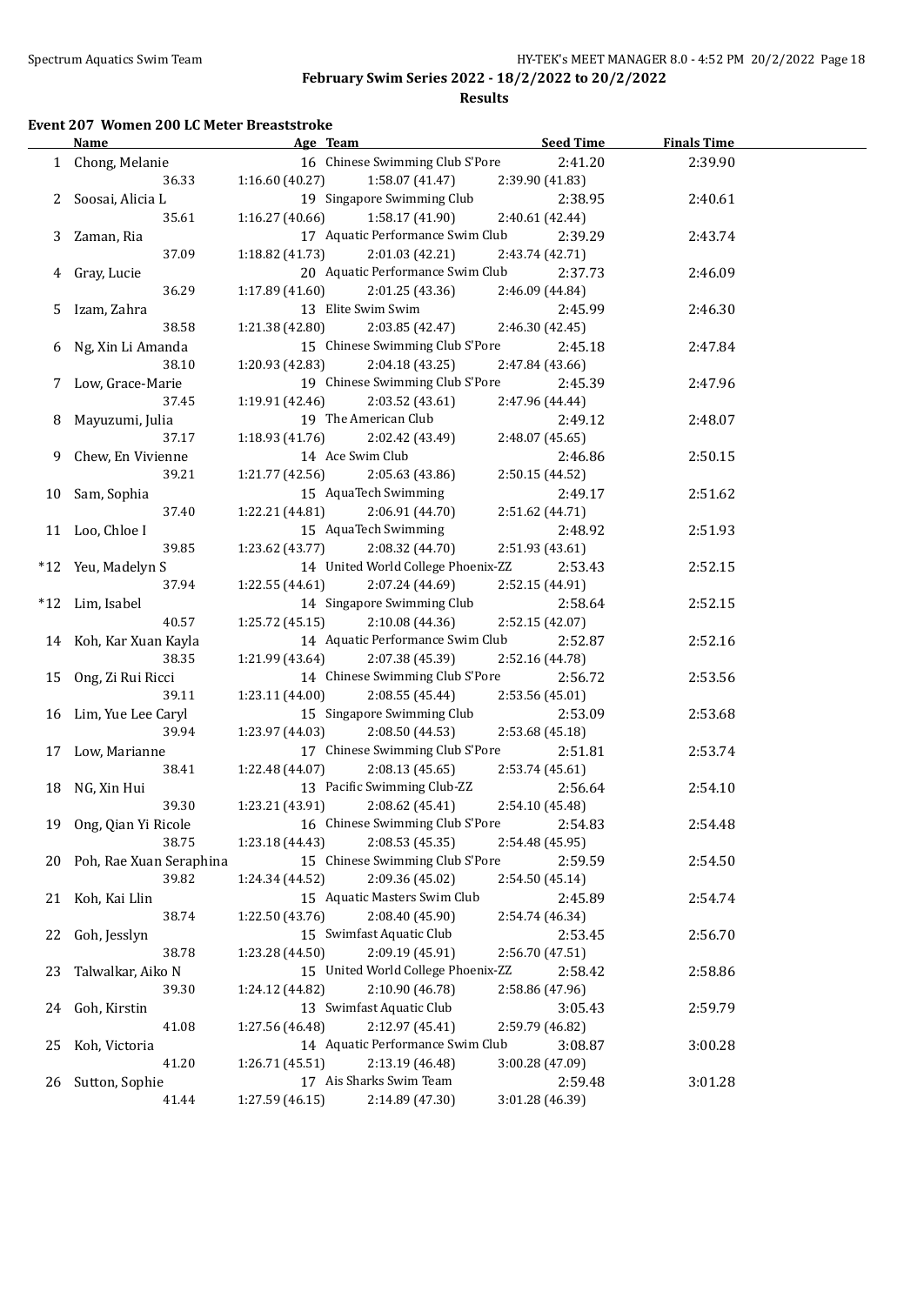### **Results**

### **(Event 207 Women 200 LC Meter Breaststroke)**

|    | Name                    | Age Team        |                                                                                            |                 | <b>Seed Time</b> | <b>Finals Time</b> |  |
|----|-------------------------|-----------------|--------------------------------------------------------------------------------------------|-----------------|------------------|--------------------|--|
| 27 | Zhao, Qintong           |                 | 14 Olympia Swimming Club                                                                   |                 | 3:01.73          | 3:01.72            |  |
|    | 40.80                   | 1:26.99 (46.19) | 2:14.26(47.27)                                                                             | 3:01.72 (47.46) |                  |                    |  |
| 28 | Cheong, Rena Ming-Yen   |                 | 14 Swimfast Aquatic Club                                                                   |                 | 3:03.70          | 3:01.89            |  |
|    | 41.08                   | 1:28.24 (47.16) | 2:15.86 (47.62)                                                                            | 3:01.89(46.03)  |                  |                    |  |
| 29 | Liu, Yutian             |                 | 14 Olympia Swimming Club                                                                   |                 | 2:59.78          | 3:02.52            |  |
|    | 41.12                   | 1:26.93 (45.81) | 2:14.96(48.03)                                                                             | 3:02.52(47.56)  |                  |                    |  |
|    | 30 Kellett, Emily J     |                 | 16 United World College Phoenix-ZZ                                                         |                 | 3:05.36          | 3:03.36            |  |
|    | 40.11                   | 1:25.81(45.70)  | 2:13.81 (48.00)                                                                            | 3:03.36 (49.55) |                  |                    |  |
|    | 31 Evtushenko, Arina    | 17 X Lab        |                                                                                            |                 | 2:58.73          | 3:04.07            |  |
|    | 41.19                   | 1:27.78 (46.59) | 2:15.38 (47.60)                                                                            | 3:04.07(48.69)  |                  |                    |  |
|    | 32 Seeto, Mia           |                 | 13 Nexus Swim Team-SI                                                                      |                 | 3:04.97          | 3:04.26            |  |
|    | 42.73                   |                 | $1:30.35(47.62)$ $2:17.47(47.12)$                                                          | 3:04.26(46.79)  |                  |                    |  |
|    | 33 Koh, Lin             |                 | 16 Swimfast Aquatic Club                                                                   |                 | 3:09.31          | 3:09.17            |  |
|    | 43.67                   | 1:31.40 (47.73) | 2:20.24 (48.84)                                                                            | 3:09.17(48.93)  |                  |                    |  |
|    | 34 Tham, Jezelle Jingyi |                 | 13 Aquatic Performance Swim Club                                                           |                 | 3:03.72          | 3:10.32            |  |
|    | 41.92                   | 1:30.21 (48.29) | 2:20.75 (50.54)                                                                            | 3:10.32(49.57)  |                  |                    |  |
|    | 35 Howard, Nora H       |                 | 16 United World College Phoenix-ZZ                                                         |                 | 3:08.10          | 3:15.28            |  |
|    | 43.05                   | 1:32.16(49.11)  | 2:23.81 (51.65)                                                                            | 3:15.28(51.47)  |                  |                    |  |
|    | 36 Thakur, Rhea         |                 | 17 Uwcsea-East                                                                             |                 | 3:08.62          | 3:17.85            |  |
|    | 42.02                   | 1:32.63(50.61)  | 2:24.74 (52.11)                                                                            | 3:17.85(53.11)  |                  |                    |  |
|    | Ko, Xuan Ting Jade      |                 | 14 Singapore Swimming Club                                                                 |                 | 2:53.80          | DQ                 |  |
|    |                         |                 | SW 7.1a Executed Butterfly kick after the first breaststroke kick at the Start or after th |                 |                  |                    |  |
|    | 38.95                   | 1:23.65 (44.70) | 2:08.25(44.60)                                                                             | DQ (45.03)      |                  |                    |  |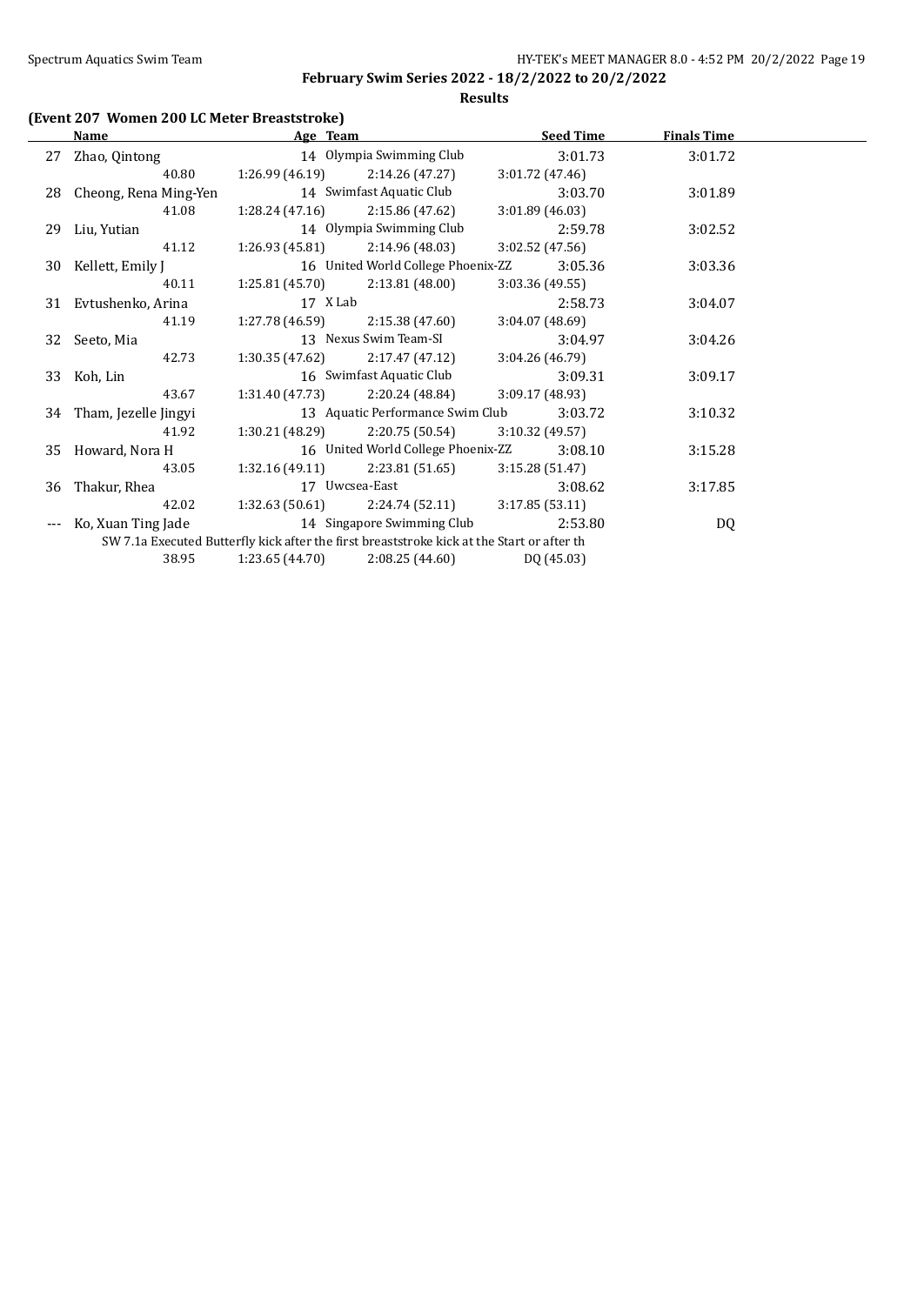l.

**February Swim Series 2022 - 18/2/2022 to 20/2/2022**

**Results**

### **Event 208 Men 200 LC Meter Breaststroke**

|    | <b>Name</b>                | Age Team                           | <b>Seed Time</b> | <b>Finals Time</b> |  |
|----|----------------------------|------------------------------------|------------------|--------------------|--|
|    | 1 Ko, Qi Hao Jayden        | 16 Singapore Swimming Club         | 2:24.65          | 2:21.99            |  |
|    | 32.64                      | 1:09.06 (36.42)<br>1:45.70 (36.64) | 2:21.99 (36.29)  |                    |  |
|    | 2 Ang, Wei Maximillian     | 21 Aquatic Masters Swim Club       | 2:12.49          | 2:22.72            |  |
|    | 30.73                      | 1:06.31 (35.58)<br>1:41.63 (35.32) | 2:22.72 (41.09)  |                    |  |
|    | 3 Yoong, Jia Zhong Jadon   | 17 Swimfast Aquatic Club           | 2:24.21          | 2:23.42            |  |
|    | 32.41                      | 1:09.63 (37.22)<br>1:46.95 (37.32) | 2:23.42 (36.47)  |                    |  |
|    | 4 Lin, Hayden              | 17 AquaTech Swimming               | 2:21.56          | 2:23.80            |  |
|    | 31.94                      | 1:46.05 (37.56)<br>1:08.49(36.55)  | 2:23.80 (37.75)  |                    |  |
| 5  | Goh, Lachlan               | 16 AquaTech Swimming               | 2:23.79          | 2:25.96            |  |
|    | 33.34                      | 1:10.54(37.20)<br>1:48.41 (37.87)  | 2:25.96 (37.55)  |                    |  |
|    | 6 Lim, Yong-Jie Joshua     | 17 Chinese Swimming Club S'Pore    | 2:27.17          | 2:27.00            |  |
|    | 33.37                      | 1:10.89(37.52)<br>1:48.47 (37.58)  | 2:27.00 (38.53)  |                    |  |
|    | 7 Ong, Yi Hao Terence      | 18 Aquatic Performance Swim Club   | 2:21.14          | 2:28.25            |  |
|    | 33.18                      | 1:10.45 (37.27)<br>1:48.78 (38.33) | 2:28.25 (39.47)  |                    |  |
|    | 8 Cheng, Reagan            | 14 Chinese Swimming Club S'Pore    | 2:28.00          | 2:28.33            |  |
|    | 33.00                      | 1:10.56(37.56)<br>1:49.13 (38.57)  | 2:28.33 (39.20)  |                    |  |
| 9  | Tay, Ethan                 | 15 Chinese Swimming Club S'Pore    | 2:33.28          | 2:29.37            |  |
|    | 33.85                      | 1:11.78(37.93)<br>1:51.30 (39.52)  | 2:29.37 (38.07)  |                    |  |
|    | 10 Oh, Rui Zhi Ritchie     | 20 Aquatic Performance Swim Club   | 2:26.53          | 2:29.44            |  |
|    | 33.31                      | 1:10.89 (37.58)<br>1:49.73 (38.84) | 2:29.44 (39.71)  |                    |  |
|    | 11 Chua, Tristan           | 15 AquaTech Swimming               | 2:30.40          | 2:29.50            |  |
|    | 33.21                      | 1:10.84(37.63)<br>1:49.40 (38.56)  | 2:29.50 (40.10)  |                    |  |
|    | 12 Ho, Chong yan           | 14 AquaTech Swimming               | 2:36.05          | 2:29.88            |  |
|    | 33.11                      | 1:11.33 (38.22)<br>1:50.36 (39.03) | 2:29.88 (39.52)  |                    |  |
|    | 13 Choo, Marcus Zhengxiang | 15 Aquatic Performance Swim Club   | 2:26.23          | 2:31.52            |  |
|    | 34.01                      | 1:12.86 (38.85)<br>1:51.80 (38.94) | 2:31.52 (39.72)  |                    |  |
|    | 14 Martynyuk, Ivan         | 15 Aquatic Performance Swim Club   | 2:33.92          | 2:35.77            |  |
|    | 34.30                      | 1:53.33 (40.12)<br>1:13.21 (38.91) | 2:35.77 (42.44)  |                    |  |
|    | 15 Wilks, Lachlin          | 15 Nexus Swim Team-SI              | 2:39.36          | 2:36.28            |  |
|    | 35.40                      | 1:16.24 (40.84)<br>1:56.99 (40.75) | 2:36.28 (39.29)  |                    |  |
|    | 16 Tan, Benjamin           | 13 Chinese Swimming Club S'Pore    | 2:41.04          | 2:37.88            |  |
|    | 35.12                      | 1:14.68 (39.56)<br>1:56.37 (41.69) | 2:37.88 (41.51)  |                    |  |
| 17 | Liaw, Davian               | 13 AquaTech Swimming               | 2:40.70          | 2:38.16            |  |
|    | 36.15                      | 1:17.56(41.41)<br>1:58.54 (40.98)  | 2:38.16 (39.62)  |                    |  |
|    | 18 Tan, Jon En Sergio      | 16 AquaTech Swimming               | 2:42.51          | 2:41.73            |  |
|    | 35.66                      | 1:16.80(41.14)<br>1:59.99 (43.19)  | 2:41.73 (41.74)  |                    |  |
|    | 19 Ong, Wei Ern Jordan     | 17 Ace Swim Club                   | 2:19.61          | 2:43.18            |  |
|    | 30.70                      | 1:06.44 (35.74)<br>1:55.09 (48.65) | 2:43.18 (48.09)  |                    |  |
| 20 | Ang, Aaron Jonathan        | 13 Swimfast Aquatic Club           | 2:44.22          | 2:43.78            |  |
|    | 36.89                      | 2:01.37 (42.94)<br>1:18.43(41.54)  | 2:43.78 (42.41)  |                    |  |
| 21 | Seah, Johnavan             | 15 AquaTech Swimming               | 2:47.20          | 2:44.07            |  |
|    | 36.93                      | 2:01.67 (42.82)<br>1:18.85 (41.92) | 2:44.07 (42.40)  |                    |  |
| 22 | Wong, Jeremy               | 16 Aquatic Performance Swim Club   | 2:52.33          | 2:44.89            |  |
|    | 37.46                      | 2:02.57 (42.74)<br>1:19.83 (42.37) | 2:44.89 (42.32)  |                    |  |
| 23 | El-Ansary, Lachlan         | 15 Nexus Swim Team-SI              | 2:51.22          | 2:45.22            |  |
|    | 38.66                      | 1:20.96 (42.30)<br>2:03.51 (42.55) | 2:45.22 (41.71)  |                    |  |
| 24 | Catlin, Christian          | 14 Chinese Swimming Club S'Pore    | 2:55.14          | 2:48.20            |  |
|    | 38.20                      | 2:05.31 (44.10)<br>1:21.21 (43.01) | 2:48.20 (42.89)  |                    |  |
| 25 | Chong, Jun Wei Mika        | 16 Aquatic Masters Swim Club       | 2:44.02          | 2:48.49            |  |
|    | 37.87                      | 2:04.02 (44.13)<br>1:19.89 (42.02) | 2:48.49 (44.47)  |                    |  |
| 26 | Lee, YI Chen Jonas         | 13 Singapore Swimming Club         | 2:50.12          | 2:48.58            |  |
|    | 37.99                      | 1:20.07 (42.08)<br>2:03.81 (43.74) | 2:48.58 (44.77)  |                    |  |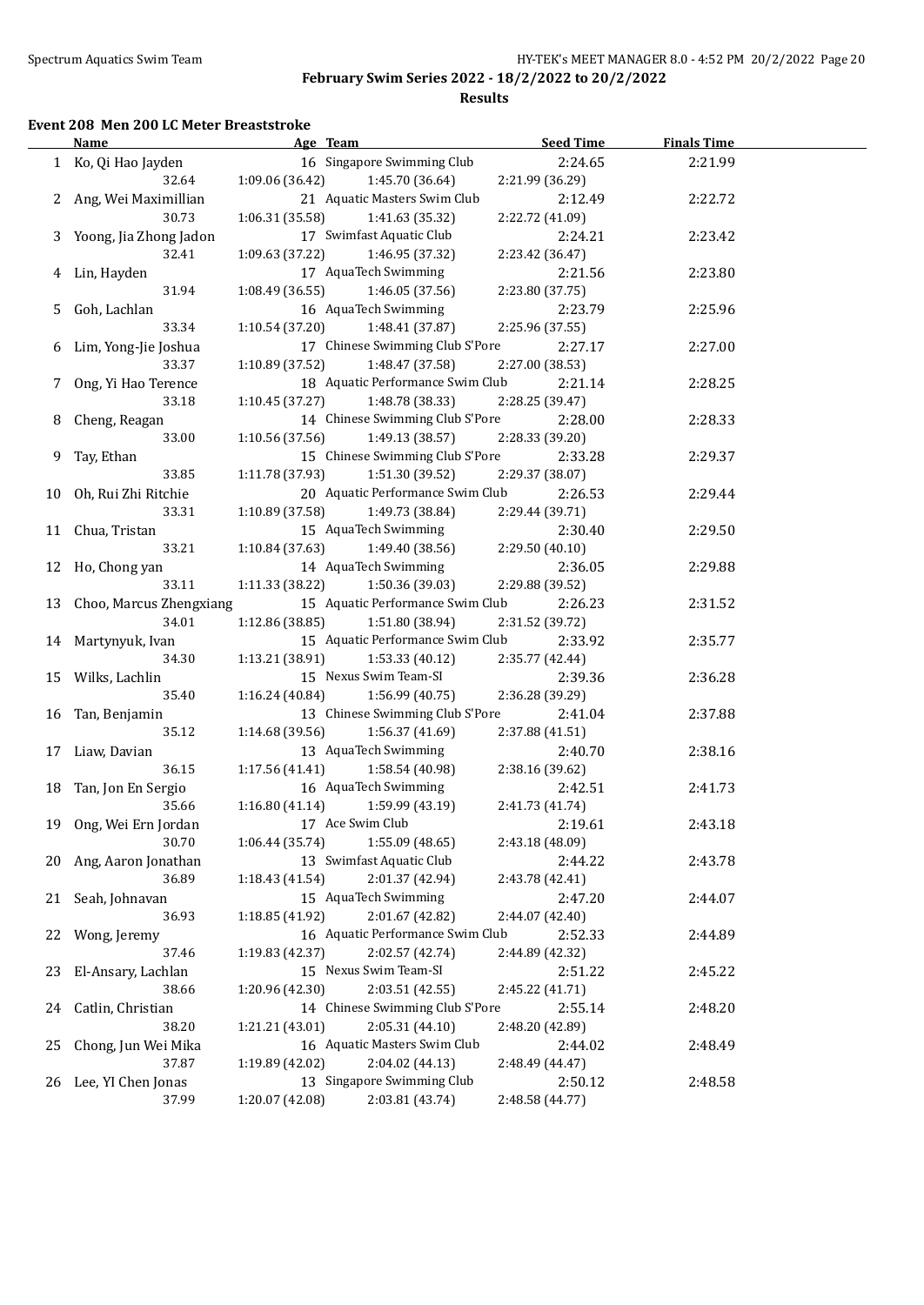**Results**

### **(Event 208 Men 200 LC Meter Breaststroke)**

|     | Name                  | Age Team                                       |                                                                                   | <b>Seed Time</b> | <b>Finals Time</b> |  |
|-----|-----------------------|------------------------------------------------|-----------------------------------------------------------------------------------|------------------|--------------------|--|
| 27  | Tan, Quentin          | 17 X Lab                                       |                                                                                   | 2:43.96          | 2:48.70            |  |
|     | 35.90                 | 1:19.93(44.03)                                 | 2:05.19(45.26)                                                                    | 2:48.70 (43.51)  |                    |  |
| 28  | Birch, Oliver         | 15 Uwcsea-East                                 |                                                                                   | 2:43.57          | 2:50.34            |  |
|     | 37.83                 | 1:21.59(43.76)                                 | 2:06.42 (44.83)                                                                   | 2:50.34 (43.92)  |                    |  |
| 29  | Yang, Lee Asher John  |                                                | 16 Swimfast Aquatic Club                                                          | 2:51.11          | 2:54.24            |  |
|     | 35.32                 | 1:18.38(43.06)                                 | 2:04.46 (46.08)                                                                   | 2:54.24 (49.78)  |                    |  |
| 30  | Goh, Liam Zachariah   |                                                | 13 Chinese Swimming Club S'Pore                                                   | 2:53.15          | 2:54.97            |  |
|     | 40.06                 | 1:24.88 (44.82)                                | 2:10.33(45.45)                                                                    | 2:54.97 (44.64)  |                    |  |
| 31  | Karthikeyan, Aadhay   |                                                | 17 Pacific Swimming Club-ZZ                                                       | 2:51.06          | 2:57.40            |  |
|     | 39.73                 | 1:24.62 (44.89)                                | 2:11.01 (46.39)                                                                   | 2:57.40 (46.39)  |                    |  |
|     | Adeney, Michael       |                                                | 19 Nexus Swim Team-SI                                                             | 2:40.19          | DQ                 |  |
|     |                       | SW 7.5b Executed alternating or butterfly kick |                                                                                   |                  |                    |  |
|     | 34.83                 | 1:13.81(38.98)                                 | 1:53.08 (39.27)                                                                   | DO(40.10)        |                    |  |
|     | Lee, Shayne Ding Yuan |                                                | 17 Chinese Swimming Club S'Pore                                                   | 2:47.16          | DQ                 |  |
|     |                       |                                                | SW 7.6 Both hands did not touch simultaneously or separated at the Turn or Finish |                  |                    |  |
|     | 36.56                 | 1:18.08(41.52)                                 | 2:01.91 (43.83)                                                                   | DQ (44.12)       |                    |  |
| --- | Koh, Kai Jie          |                                                | 14 Aquatic Masters Swim Club                                                      | 2:49.86          | <b>NS</b>          |  |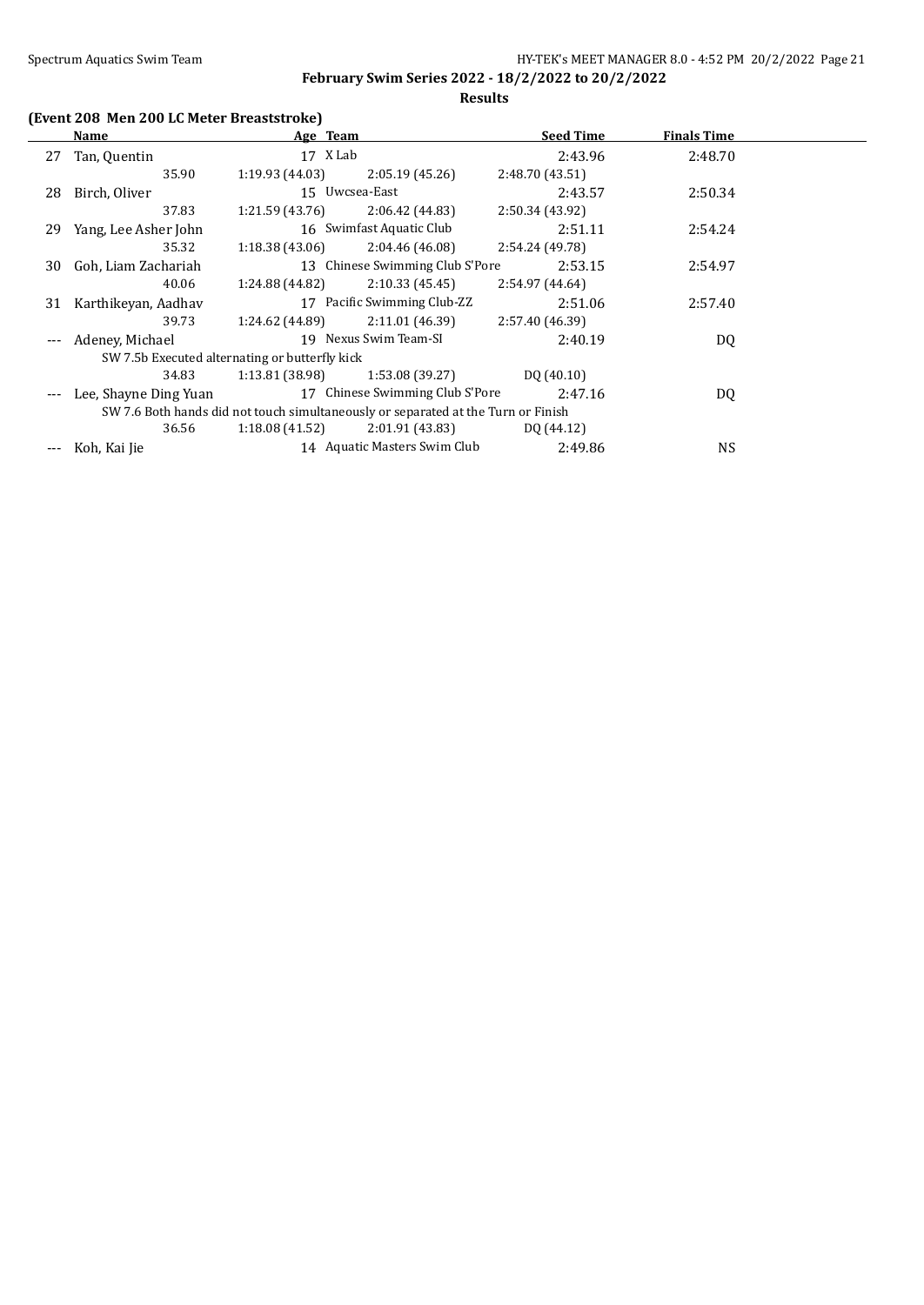L

**February Swim Series 2022 - 18/2/2022 to 20/2/2022**

**Results**

#### **Event 301 Women 50 LC Meter Breaststroke**

|       | <b>Name</b>                   |    | Age Team                        | <b>Seed Time</b> | <b>Finals Time</b> |  |
|-------|-------------------------------|----|---------------------------------|------------------|--------------------|--|
| 1     | Soosai, Alicia L              | 19 | Singapore Swimming Club         | 33.82            | 33.89              |  |
| 2     | Chew, Yuhuan Lauren           | 19 | Chinese Swimming Club S'Pore    | 34.13            | 34.10              |  |
| 3     | Ng, Phoebe                    | 15 | <b>AquaTech Swimming</b>        | 34.52            | 34.25              |  |
| 4     | Chong, Melanie                | 16 | Chinese Swimming Club S'Pore    | 33.57            | 34.53              |  |
| 5     | Mayuzumi, Julia               | 19 | The American Club               | 35.80            | 35.88              |  |
| *6    | Low, Grace-Marie              | 19 | Chinese Swimming Club S'Pore    | 35.28            | 36.02              |  |
| *6    | Gray, Lucie                   | 20 | Aquatic Performance Swim Club   | 34.23            | 36.02              |  |
| 8     | Ng, Xin Li Amanda             | 15 | Chinese Swimming Club S'Pore    | 36.21            | 36.38              |  |
| 9     | Ong, Qian Yi Ricole           | 16 | Chinese Swimming Club S'Pore    | 36.18            | 36.41              |  |
| 10    | Liau, Jing Xuan Claresa       | 18 | Chinese Swimming Club S'Pore    | 36.29            | 36.50              |  |
| 11    | Yeu, Madelyn S                | 14 | United World College Phoenix-ZZ | 37.08            | 36.71              |  |
| 12    | Goh, Jesslyn                  | 15 | Swimfast Aquatic Club           | 37.05            | 36.90              |  |
| 13    | Koh, Kar Xuan Kayla           | 14 | Aquatic Performance Swim Club   | 37.97            | 36.91              |  |
| 14    | Albury, Zoe                   | 18 | Nexus Swim Team-SI              | 36.74            | 37.10              |  |
| 15    | Sam, Sophia                   | 15 | AquaTech Swimming               | 36.59            | 37.15              |  |
| 16    | Talwalkar, Aiko N             | 15 | United World College Phoenix-ZZ | 36.83            | 37.50              |  |
| 17    | Low, Marianne                 | 17 | Chinese Swimming Club S'Pore    | 36.38            | 37.59              |  |
| 18    | Lim, Isabel                   | 14 | Singapore Swimming Club         | 37.53            | 37.61              |  |
| 19    | Low, Zi Qi Manda              | 15 | Chinese Swimming Club S'Pore    | 37.24            | 37.71              |  |
| 20    | Ko, Xuan Ting Jade            | 14 | Singapore Swimming Club         | 37.46            | 37.73              |  |
| 21    | Yong, Kym                     | 16 | <b>AquaTech Swimming</b>        | 37.82            | 37.83              |  |
| 22    | Sutton, Sophie                | 17 | Ais Sharks Swim Team            | 37.51            | 37.88              |  |
| 23    | Poh, Rae Xuan Seraphina       | 15 | Chinese Swimming Club S'Pore    | 38.87            | 38.18              |  |
| 24    | Cheong, Rena Ming-Yen         | 14 | Swimfast Aquatic Club           | 38.77            | 38.27              |  |
| 25    | Seeto, Mia                    | 13 | Nexus Swim Team-SI              | 37.86            | 38.33              |  |
| 26    | Iskandar, Zafirah Dzulkarnain | 17 | Aquatic Performance Swim Club   | 37.65            | 38.67              |  |
| 27    | Liu, Yutian                   | 14 | Olympia Swimming Club           | 37.41            | 38.68              |  |
| 28    | Thakur, Rhea                  | 17 | Uwcsea-East                     | 38.99            | 39.87              |  |
| 29    | Tham, Jezelle Jingyi          | 13 | Aquatic Performance Swim Club   | 39.00            | 39.92              |  |
| $---$ | Koh, Kai Llin                 | 15 | Aquatic Masters Swim Club       | 36.36            | <b>NS</b>          |  |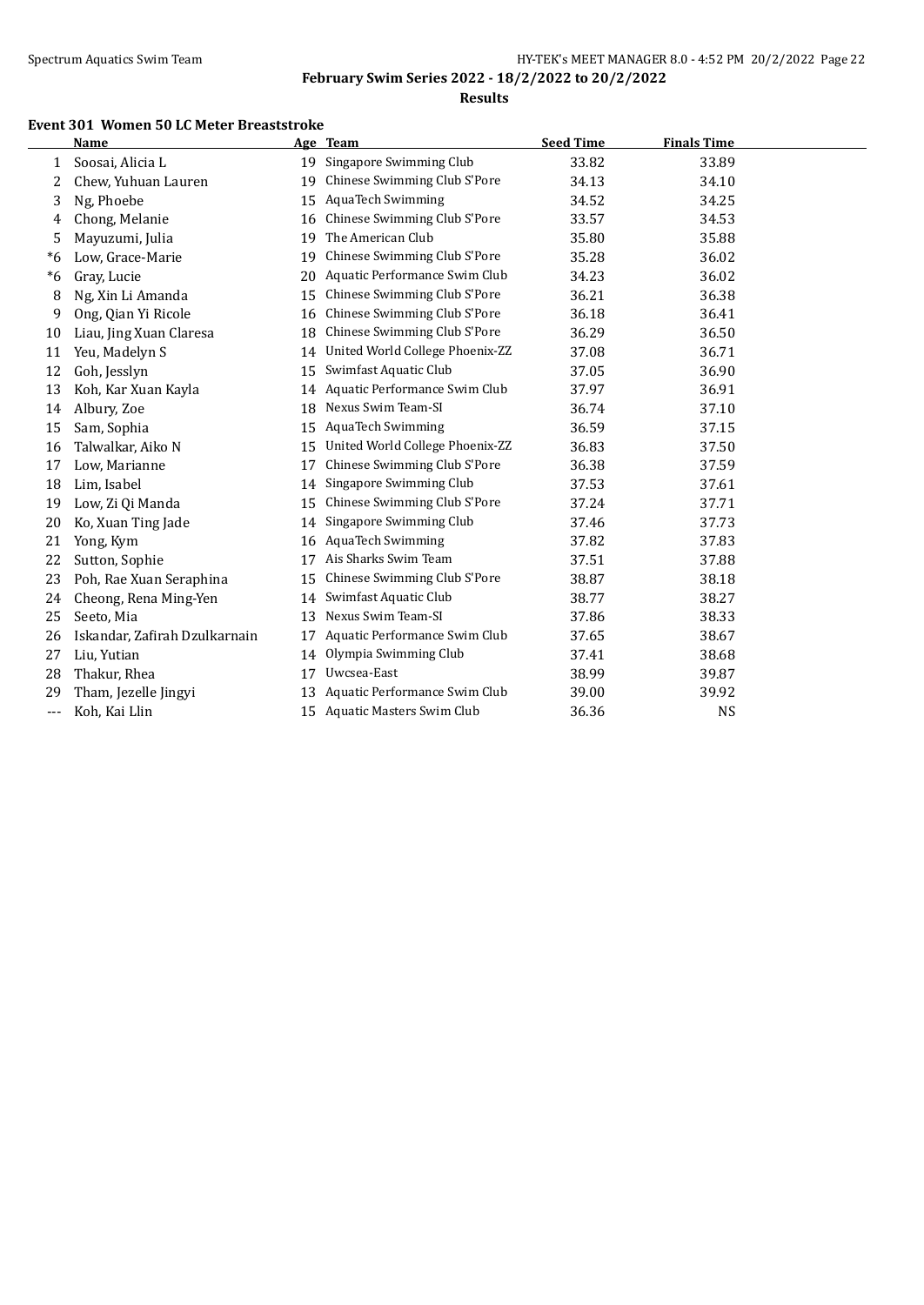**Results**

#### **Event 302 Men 50 LC Meter Breaststroke**

|       | <b>Name</b>              |    | Age Team                         | <b>Seed Time</b> | <b>Finals Time</b> |  |
|-------|--------------------------|----|----------------------------------|------------------|--------------------|--|
| 1     | Cheong, Ee Seng Nicholas | 20 | Chinese Swimming Club S'Pore     | 28.85            | 29.39              |  |
| 2     | Yoong, Jia Zhong Jadon   | 17 | Swimfast Aquatic Club            | 29.87            | 29.61              |  |
| 3     | Lin, Hayden              | 17 | <b>AquaTech Swimming</b>         | 30.22            | 30.16              |  |
| 4     | Ong, Wei Ern Jordan      | 17 | Ace Swim Club                    | 29.72            | 30.36              |  |
| 5     | Lim, Yong-Jie Joshua     | 17 | Chinese Swimming Club S'Pore     | 30.72            | 30.38              |  |
| 6     | Ng, Yi Wang              | 16 | Aquatic Performance Swim Club    | 30.73            | 30.71              |  |
| 7     | Choo, Marcus Zhengxiang  | 15 | Aquatic Performance Swim Club    | 30.72            | 30.79              |  |
| 8     | Clements, Jasper         | 18 | Uwcsea-East                      | 31.45            | 31.04              |  |
| 9     | Tan, Quentin             | 17 | X Lab                            | 30.81            | 31.15              |  |
| 10    | Martynyuk, Ivan          | 15 | Aquatic Performance Swim Club    | 31.33            | 31.30              |  |
| 11    | Ko, Qi Hao Jayden        | 16 | Singapore Swimming Club          | 31.37            | 31.48              |  |
| 12    | Tan, Ian                 | 22 | Ace Swim Club                    | 32.15            | 31.54              |  |
| 13    | Lim, Tao Yuan Ryan       | 21 | Swimfast Aquatic Club            | 31.42            | 31.62              |  |
| 14    | Yeoh, Justin Quinton     | 15 | Aquatic Performance Swim Club    | 31.38            | 31.63              |  |
| 15    | Lee, Ka Shing Jonathan   | 17 | AquaTech Swimming                | 32.38            | 31.68              |  |
| 16    | Ramirez, Kobe C          |    | 16 X Lab                         | 32.07            | 31.74              |  |
| 17    | Chua, Tristan            | 15 | AquaTech Swimming                | 31.85            | 31.79              |  |
| 18    | Tay, Ethan               | 15 | Chinese Swimming Club S'Pore     | 32.90            | 32.03              |  |
| 19    | Song, Ansel              | 15 | Uwcsea-East                      | 33.40            | 32.06              |  |
| 20    | Ng, Reyes                | 15 | AquaTech Swimming                | 32.85            | 32.07              |  |
| 21    | Ho, Chong yan            |    | 14 AquaTech Swimming             | 32.78            | 32.25              |  |
| 22    | Mikael, Deryl            | 18 | Aquatic Performance Swim Club    | 32.75            | 32.33              |  |
| 23    | Shah, Rahul Viren        | 15 | Singapore Swimming Club          | 32.38            | 32.34              |  |
| 24    | Illingworth, James       | 19 | United World College Phoenix-ZZ  | 32.12            | 32.36              |  |
| 25    | Makela, Rasmus P         | 18 | Uwcsea-East                      | 31.03            | 32.44              |  |
| 26    | Scheinemann, Luka        | 15 | <b>AquaTech Swimming</b>         | 33.55            | 32.49              |  |
| 27    | Thorman, Harri           | 19 | AquaTech Swimming                | 32.92            | 32.62              |  |
| 28    | Ng, Hong Jun             | 19 | Red Dot Penguins                 | 33.44            | 32.74              |  |
| 29    | Lee, Kang YU Ted         | 17 | Singapore Swimming Club          | 32.80            | 32.80              |  |
| 30    | Goh, Bryan               |    | 23 Ace Swim Club                 | 32.16            | 32.83              |  |
| $*31$ | Yew, Kelvin              | 51 | Aquatic Performance Swim Club    | 31.54            | 33.17              |  |
| $*31$ | Birch, Oliver            | 15 | Uwcsea-East                      | 33.44            | 33.17              |  |
| 33    | Kew, Zhi Guang Gabriel   | 15 | Chinese Swimming Club S'Pore     | 32.93            | 33.20              |  |
| 34    | Jermyn, Fynn             | 17 | <b>AquaTech Swimming</b>         | 32.68            | 33.39              |  |
| 35    | Lok, Clarence            | 20 | <b>AquaTech Swimming</b>         | 33.35            | 33.81              |  |
| 36    | Wong, Jeremy             |    | 16 Aquatic Performance Swim Club | 33.60            | 34.29              |  |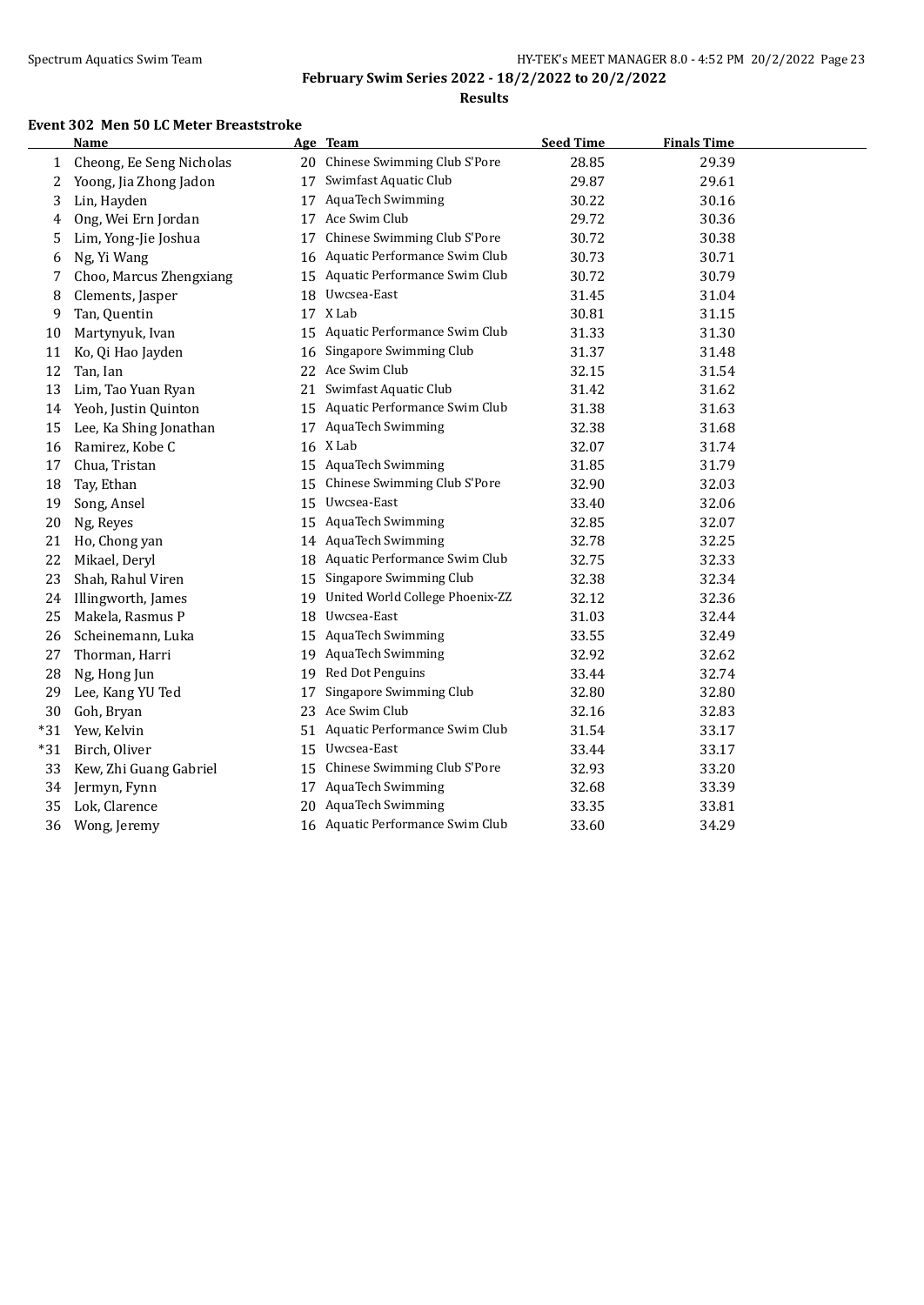$\overline{\phantom{a}}$ 

**February Swim Series 2022 - 18/2/2022 to 20/2/2022**

**Results**

### **Event 303 Women 100 LC Meter Freestyle**

|    | <b>Name</b>                  | Age Team                         | <b>Seed Time</b> | <b>Finals Time</b> |  |
|----|------------------------------|----------------------------------|------------------|--------------------|--|
|    | 1 Lim, Xiang Qi Amanda       | 29 Swimfast Aquatic Club         | 56.34            | 56.82              |  |
|    | 27.10                        | 56.82 (29.72)                    |                  |                    |  |
| 2  | Quah, Ting Wen               | 30 Swimfast Aquatic Club         | 55.40            | 56.91              |  |
|    | 27.30                        | 56.91 (29.61)                    |                  |                    |  |
| 3  | Quah, Jing Wen               | 22 Swimfast Aquatic Club         | 56.07            | 57.03              |  |
|    | 26.85                        | 57.03 (30.18)                    |                  |                    |  |
|    |                              |                                  |                  |                    |  |
| 4  | Chan, Zi Yi                  | 21 Chinese Swimming Club S'Pore  | 56.78            | 57.34              |  |
|    | 27.73                        | 57.34 (29.61)                    |                  |                    |  |
| 5  | Chan, Shi Min Nur Marina     | 25 Chinese Swimming Club S'Pore  | 57.30            | 58.02              |  |
|    | 27.63                        | 58.02 (30.39)                    |                  |                    |  |
| 6  | Loughnan, Millie             | 17 AquaTech Swimming             | NT               | 58.82              |  |
|    | 28.29                        | 58.82 (30.53)                    |                  |                    |  |
| 7  | Yip, Sarah Angelique         | 19 Singapore Swimming Club       | 58.34            | 1:00.39            |  |
|    | 29.26                        | 1:00.39 (31.13)                  |                  |                    |  |
| 8  | Poh, Wen Ee                  | 17 Chinese Swimming Club S'Pore  | 1:02.69          | 1:00.49            |  |
|    | 29.41                        | 1:00.49 (31.08)                  |                  |                    |  |
| 9  | Mak, Elyza                   | 16 Aquarian Aquatic School       | 1:00.41          | 1:00.74            |  |
|    | 29.54                        | 1:00.74 (31.20)                  |                  |                    |  |
|    | 10 Ling, Sze Yi Trina        | 17 Aquatic Masters Swim Club     | 1:00.73          | 1:00.82            |  |
|    | 29.23                        | 1:00.82 (31.59)                  |                  |                    |  |
|    | 11 Ong, Naomi                | 16 Singapore Swimming Club       | 1:00.00          | 1:00.90            |  |
|    | 29.30                        | 1:00.90(31.60)                   |                  |                    |  |
|    | 12 Chang, Nou Nou            | 17 AquaTech Swimming             | 1:03.04          | 1:00.96            |  |
|    | 29.10                        | 1:00.96 (31.86)                  |                  |                    |  |
|    | 13 Ring, Nathalie            | 13 AquaTech Swimming             | 1:02.40          | 1:01.12            |  |
|    | 29.58                        | 1:01.12 (31.54)                  |                  |                    |  |
|    |                              | 16 Swimfast Aquatic Club         |                  |                    |  |
|    | *14 Leong, Kaitlyn Alexandra |                                  | 1:01.72          | 1:01.30            |  |
|    | 29.10                        | 1:01.30 (32.20)                  |                  |                    |  |
|    | *14 Sullivan, Maile          | 15 Aquatic Performance Swim Club | 1:00.66          | 1:01.30            |  |
|    | 29.88                        | 1:01.30 (31.42)                  |                  |                    |  |
|    | *16 Lee, Xin Ru Charmaine    | 19 SwimDolphia Aquatic School    | 1:01.13          | 1:01.44            |  |
|    | 29.17                        | 1:01.44 (32.27)                  |                  |                    |  |
|    | *16 Martin, Nea              | 16 Uwcsea-East                   | 1:00.45          | 1:01.44            |  |
|    | 29.45                        | 1:01.44 (31.99)                  |                  |                    |  |
|    | 18 Soosai, Alicia L          | 19 Singapore Swimming Club       | 1:01.32          | 1:01.45            |  |
|    | 29.51                        | 1:01.45 (31.94)                  |                  |                    |  |
|    | 19 Yeoh, Yeann               | 16 AquaTech Swimming             | 1:00.89          | 1:01.85            |  |
|    | 29.17                        | 1:01.85 (32.68)                  |                  |                    |  |
| 20 | Yee, In Yi Avril             | 17 Olympia Swimming Club         | 1:01.13          | 1:02.12            |  |
|    | 30.35                        | 1:02.12 (31.77)                  |                  |                    |  |
| 21 | Tan, Eliza                   | 15 Ais Sharks Swim Team          | 1:02.05          | 1:02.22            |  |
|    | 29.44                        | 1:02.22 (32.78)                  |                  |                    |  |
| 22 | Chew, Yuhuan Lauren          | 19 Chinese Swimming Club S'Pore  | 1:01.95          | 1:02.26            |  |
|    | 29.96                        | 1:02.26 (32.30)                  |                  |                    |  |
| 23 | Loo, Chloe I                 | 15 AquaTech Swimming             | 1:02.89          | 1:02.33            |  |
|    | 29.51                        | 1:02.33 (32.82)                  |                  |                    |  |
| 24 | Tan, Tirzah                  | 17 Swimfast Aquatic Club         | 1:01.84          | 1:02.42            |  |
|    | 29.63                        | 1:02.42 (32.79)                  |                  |                    |  |
|    |                              | 13 Singapore Swimming Club       |                  |                    |  |
| 25 | Lee, Jeriel<br>29.76         |                                  | 1:02.83          | 1:02.48            |  |
|    |                              | 1:02.48 (32.72)                  |                  |                    |  |
| 26 | Leong, Jing Ping, Crystal    | 18 SwimDolphia Aquatic School    | 1:02.75          | 1:02.55            |  |
|    | 30.35                        | 1:02.55 (32.20)                  |                  |                    |  |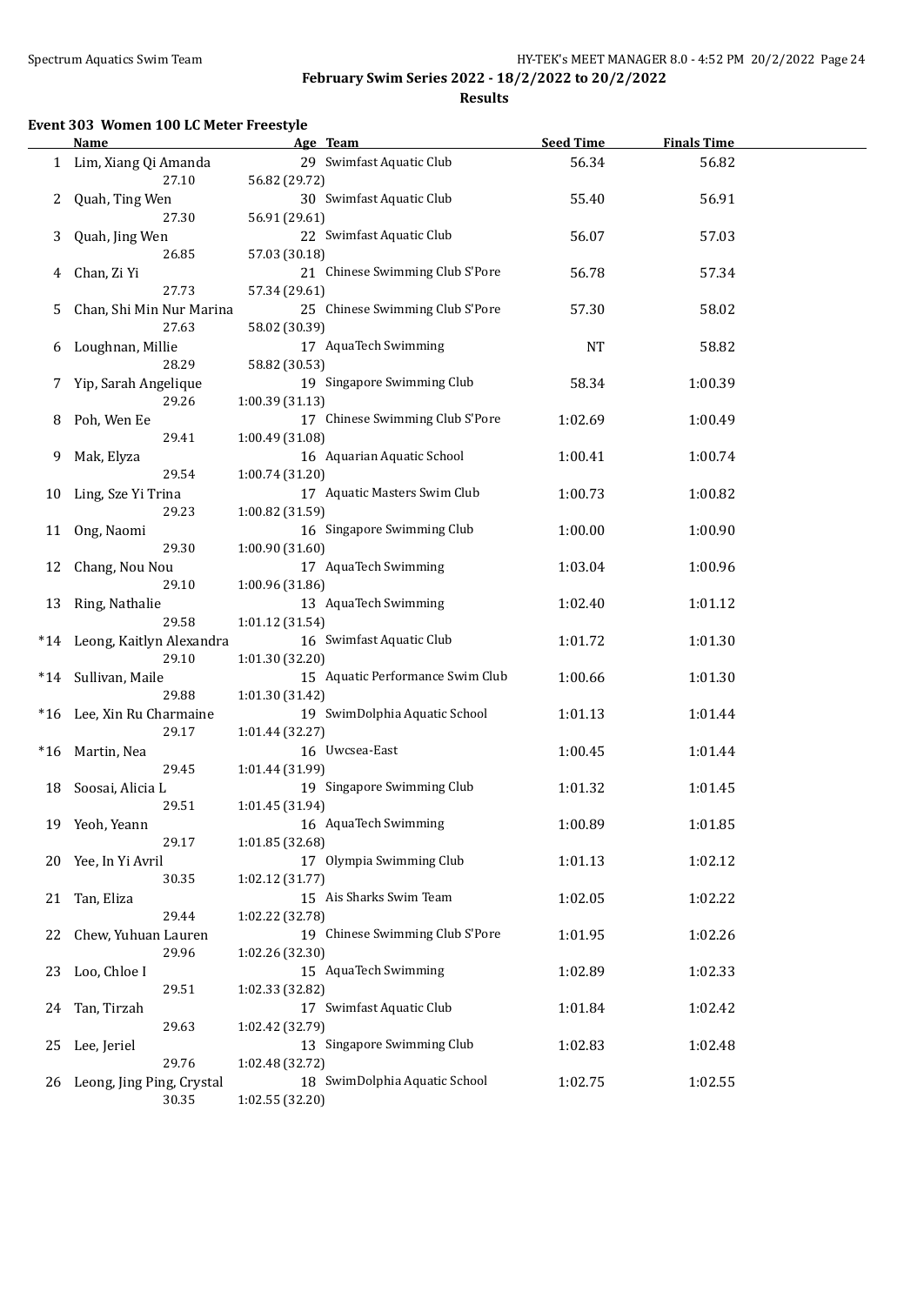**Results**

### **(Event 303 Women 100 LC Meter Freestyle)**

|     | Name                   | Age Team                        | <b>Seed Time</b> | <b>Finals Time</b> |  |
|-----|------------------------|---------------------------------|------------------|--------------------|--|
| 27  | Lim, Wan Ting          | 16 Swimfast Aquatic Club        | 1:01.80          | 1:02.62            |  |
|     | 30.28                  | 1:02.62 (32.34)                 |                  |                    |  |
| 28  | YE, Rou Jing           | 18 SwimDolphia Aquatic School   | 1:01.63          | 1:02.89            |  |
|     | 29.74                  | 1:02.89(33.15)                  |                  |                    |  |
| 29  | Low, Grace-Marie       | 19 Chinese Swimming Club S'Pore | 1:01.24          | 1:03.01            |  |
|     | 29.83                  | 1:03.01(33.18)                  |                  |                    |  |
| 30  | Chua, Xin Ting, Claire | 15 SwimDolphia Aquatic School   | 1:03.44          | 1:03.31            |  |
|     | 30.43                  | 1:03.31 (32.88)                 |                  |                    |  |
| 31  | Bretting, Avery        | 16 The American Club            | 1:02.93          | 1:03.74            |  |
|     | 30.18                  | 1:03.74 (33.56)                 |                  |                    |  |
| 32  | Gritti, Isabella       | 18 Uwcsea-East                  | 1:03.05          | 1:03.88            |  |
|     | 30.49                  | 1:03.88(33.39)                  |                  |                    |  |
| 33. | Lee, Pei Ee Chevonne   | 21 SwimDolphia Aquatic School   | 1:03.97          | 1:03.92            |  |
|     | 31.05                  | 1:03.92 (32.87)                 |                  |                    |  |
| 34  | Loy, Min Min           | 14 Singapore Swimming Club      | 1:03.88          | 1:03.96            |  |
|     | 31.15                  | 1:03.96 (32.81)                 |                  |                    |  |
| 35  | Lopin, Maia            | 16 Uwcsea-East                  | 1:04.01          | 1:04.12            |  |
|     | 30.34                  | 1:04.12(33.78)                  |                  |                    |  |
| 36  | Tan, Song Ci Charla    | 18 Chinese Swimming Club S'Pore | 1:02.86          | 1:04.46            |  |
|     | 30.90                  | 1:04.46 (33.56)                 |                  |                    |  |
| 37  | Albury, Holly          | 17 Ais Sharks Swim Team         | 1:04.15          | 1:04.79            |  |
|     | 31.58                  | 1:04.79 (33.21)                 |                  |                    |  |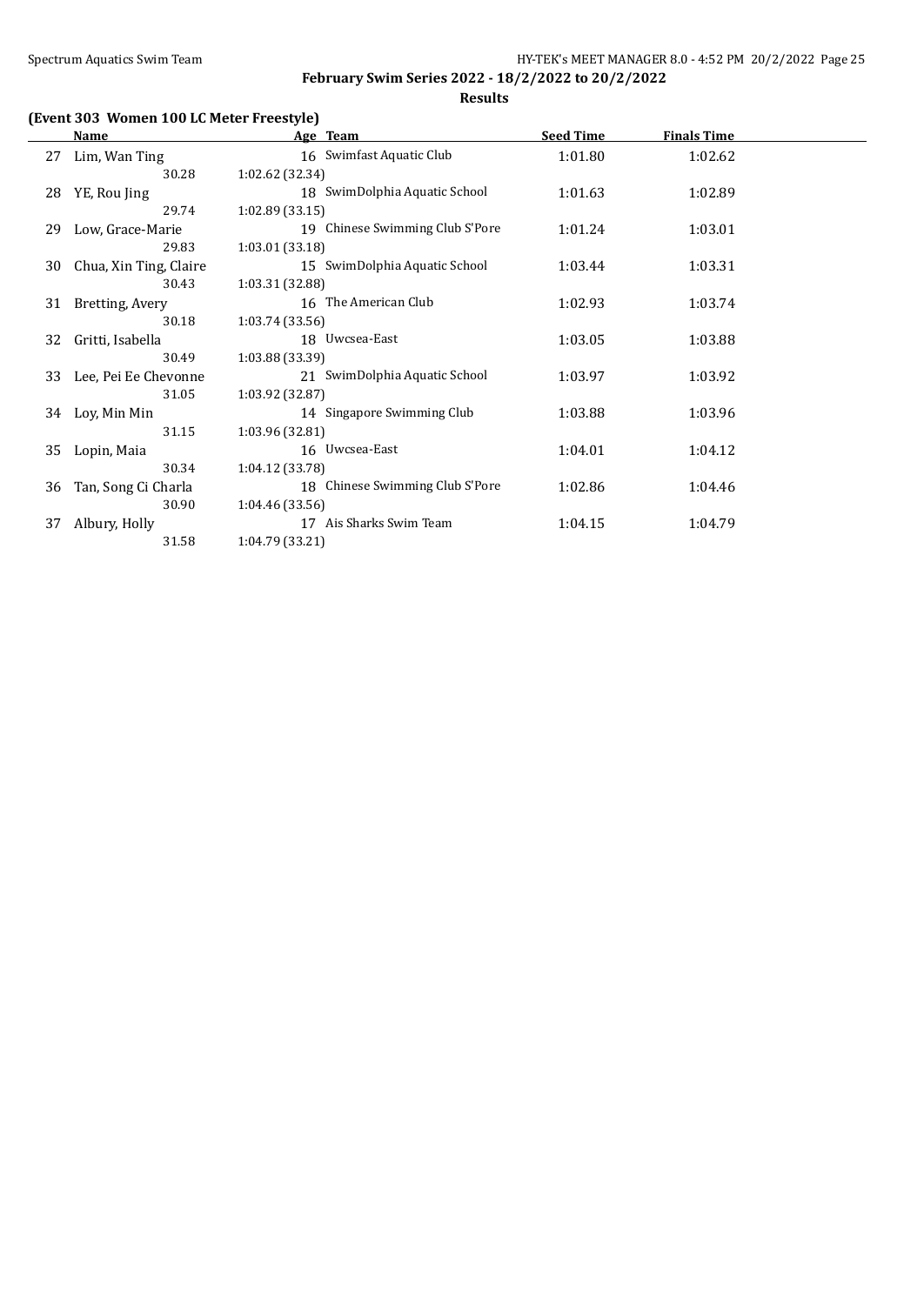$\overline{a}$ 

**February Swim Series 2022 - 18/2/2022 to 20/2/2022**

**Results**

### **Event 304 Men 100 LC Meter Freestyle**

|       | <b>Name</b>                        | Age Team                         | <b>Seed Time</b> | <b>Finals Time</b> |  |
|-------|------------------------------------|----------------------------------|------------------|--------------------|--|
|       | 1 Tan, Jonathan                    | 20 AquaTech Swimming             | 49.07            | 49.74              |  |
|       | 23.98                              | 49.74 (25.76)                    |                  |                    |  |
| 2     | Quah, Zheng Wen                    | 26 Swimfast Aquatic Club         | 49.30            | 49.95              |  |
|       | 23.96                              | 49.95 (25.99)                    |                  |                    |  |
| 3     | Lim, Glen                          | 20 AquaTech Swimming             | 50.29            | 50.77              |  |
|       | 24.71                              | 50.77 (26.06)                    |                  |                    |  |
| 4     | Azman, Ardi                        | 19 Aquarian Aquatic School       | 50.59            | 51.17              |  |
|       | 24.65                              | 51.17 (26.52)                    |                  |                    |  |
| 5     | Ang, Li Mitchell                   | 19 Aquatic Masters Swim Club     | 50.87            | 52.05              |  |
|       | 25.57                              | 52.05 (26.48)                    |                  |                    |  |
| 6     | Ang, Wei Maximillian               | 21 Aquatic Masters Swim Club     | 51.26            | 52.22              |  |
|       | 25.22                              | 52.22 (27.00)                    |                  |                    |  |
| 7     | Tang, Shaojun Samuel               | 22 Ace Swim Club                 | 52.89            | 52.23              |  |
|       | 25.34                              | 52.23 (26.89)                    |                  |                    |  |
| 8     | Mori, Motohide                     | 30 Aquatic Performance Swim Club | 49.98            | 52.30              |  |
|       | 25.05                              | 52.30 (27.25)                    |                  |                    |  |
| 9     | Loo, Russell                       | 17 AquaTech Swimming             | 53.86            | 52.39              |  |
|       | 25.01                              | 52.39 (27.38)                    |                  |                    |  |
| 10    | Neo, Wei Wen Randall               | 17 Chinese Swimming Club S'Pore  | 52.55            | 52.82              |  |
|       | 25.24                              | 52.82 (27.58)                    |                  |                    |  |
| 11    | Tan, Luke                          | 20 Elite Swim Swim               | 53.37            | 53.14              |  |
|       | 25.88                              | 53.14 (27.26)                    |                  |                    |  |
| 12    | Thorman, Harri                     | 19 AquaTech Swimming             | 55.41            | 53.93              |  |
|       | 25.63                              | 53.93 (28.30)                    |                  |                    |  |
| 13    | Lium, Jerald                       | 18 Aquatic Masters Swim Club     | 53.77            | 54.02              |  |
|       | 26.25                              | 54.02 (27.77)                    |                  |                    |  |
| 14    | Lim, Marc                          | 16 AquaTech Swimming             | 55.86            | 54.11              |  |
|       | 26.00                              | 54.11 (28.11)                    |                  |                    |  |
| 15    | Chee, Alden                        | 18 Swimfast Aquatic Club         | 54.29            | 54.26              |  |
|       | 26.49                              | 54.26 (27.77)                    |                  |                    |  |
| 16    | Chrisstoffels, Niels               | 18 Nexus Swim Team-SI            | 53.01            | 54.32              |  |
|       | 26.48                              | 54.32 (27.84)                    |                  |                    |  |
|       | Fo, En Rui                         | 17 AquaTech Swimming             | 53.81            |                    |  |
| 17    | 26.06                              | 54.37 (28.31)                    |                  | 54.37              |  |
|       |                                    | 17 AquaTech Swimming             |                  |                    |  |
|       | *18 Tan, Jon Heng Sheldon<br>26.66 |                                  | 53.50            | 54.65              |  |
|       |                                    | 54.65 (27.99)                    |                  |                    |  |
| $*18$ | Seah, Lucas                        | 16 Aquatic Performance Swim Club | 54.32            | 54.65              |  |
|       | 26.14                              | 54.65 (28.51)                    |                  |                    |  |
| 20    | Lee, Man Tim                       | 28 Singapore Swimming Club       | 53.88            | 54.68              |  |
|       | 25.96                              | 54.68 (28.72)                    |                  |                    |  |
| 21    | Yoong, Jia Zhong Jadon             | 17 Swimfast Aquatic Club         | 54.99            | 54.94              |  |
|       | 26.07                              | 54.94 (28.87)                    |                  |                    |  |
| 22    | Schlicht, Nathan                   | 18 AquaTech Swimming             | 55.37            | 55.06              |  |
|       | 27.02                              | 55.06 (28.04)                    |                  |                    |  |
| 23    | Yeoh, Justin Quinton               | 15 Aquatic Performance Swim Club | 55.91            | 55.30              |  |
|       | 25.87                              | 55.30 (29.43)                    |                  |                    |  |
| 24    | Fong, Fredrick                     | 17 Singapore Island Country Club | 55.85            | 55.31              |  |
|       | 26.24                              | 55.31 (29.07)                    |                  |                    |  |
| 25    | Donov, Kirill                      | 17 Uwcsea-East                   | 55.23            | 55.39              |  |
|       | 26.58                              | 55.39 (28.81)                    |                  |                    |  |
| 26    | Tan, Bradley                       | 20 AquaTech Swimming             | 54.02            | 55.53              |  |
|       | 27.00                              | 55.53 (28.53)                    |                  |                    |  |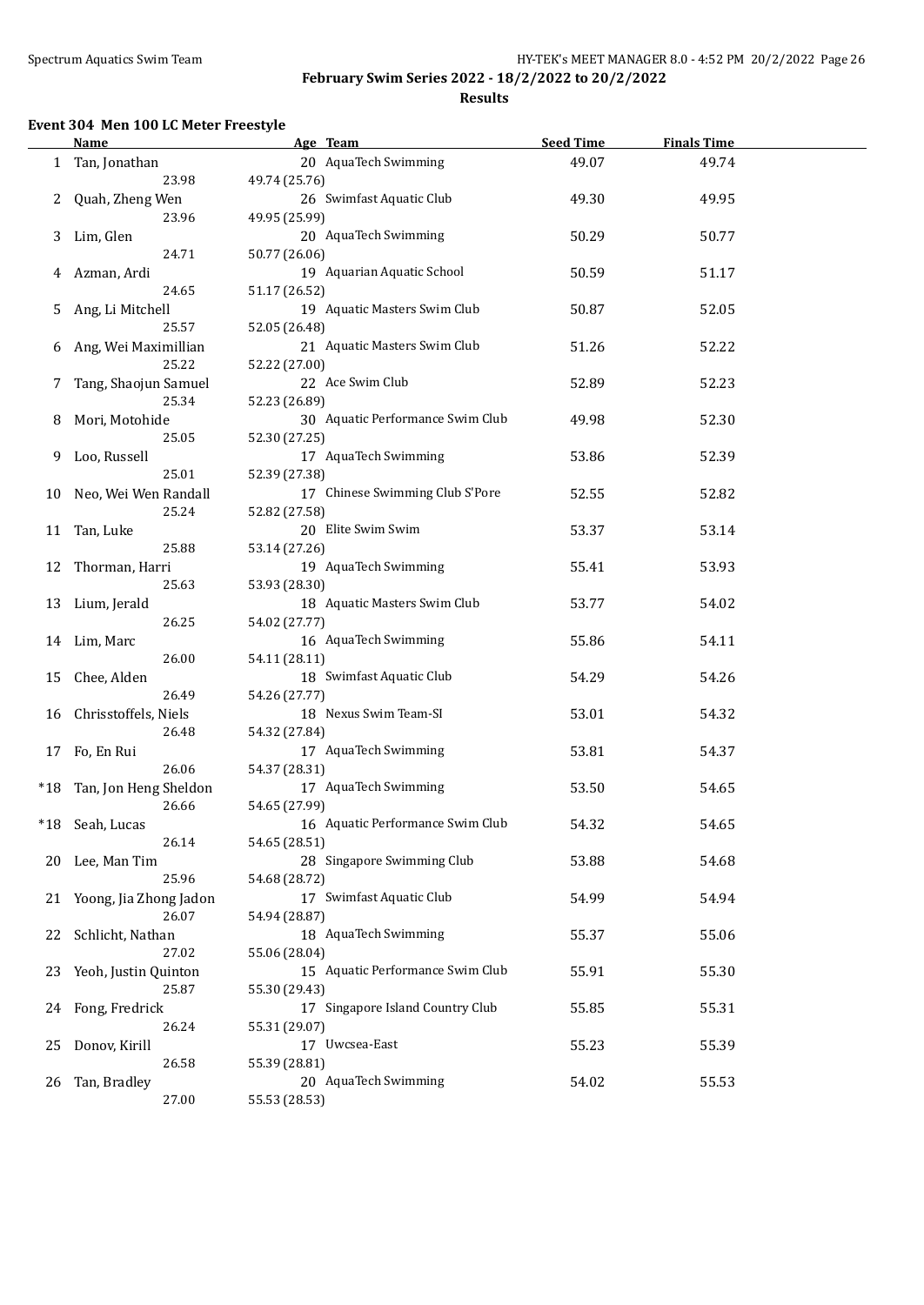### **Results**

### **(Event 304 Men 100 LC Meter Freestyle)**

|       | Name                    |                | Age Team                           | <b>Seed Time</b> | <b>Finals Time</b> |  |
|-------|-------------------------|----------------|------------------------------------|------------------|--------------------|--|
| 27    | Makela, Rasmus P        |                | 18 Uwcsea-East                     | 54.30            | 55.73              |  |
|       | 26.81                   | 55.73 (28.92)  |                                    |                  |                    |  |
| 28    | Ng, Bryan Kuan Eng      |                | 18 Swimfast Aquatic Club           | 55.66            | 57.25              |  |
|       | 27.34                   | 57.25 (29.91)  |                                    |                  |                    |  |
| 29    | Lin, Hayden             |                | AquaTech Swimming                  | 54.30            | 1:05.01            |  |
|       | 30.30                   | 1:05.01(34.71) |                                    |                  |                    |  |
| $---$ | Lee, Mikkel Jun Jie     | 20.            | Chinese Swimming Club S'Pore       | 49.96            | <b>NS</b>          |  |
| $---$ | YU, Lennon              |                | 16 SwimDolphia Aquatic School      | 56.17            | <b>NS</b>          |  |
|       | Schuster, Connor        | 17             | Aquatic Performance Swim Club      | 51.76            | <b>NS</b>          |  |
| ---   | Diermayr, Lucas         |                | 18 United World College Phoenix-ZZ | 55.52            | <b>NS</b>          |  |
| $---$ | Lai, Malcolm Cheng Han  | 18             | Elite Swim Swim                    | 55.37            | <b>NS</b>          |  |
| $---$ | Koo, Yingxuan Gabriel   | 17             | Aquatic Performance Swim Club      | 53.79            | <b>NS</b>          |  |
|       | Schooling, Joseph Isaac |                | Chinese Swimming Club S'Pore       | 49.84            | NS                 |  |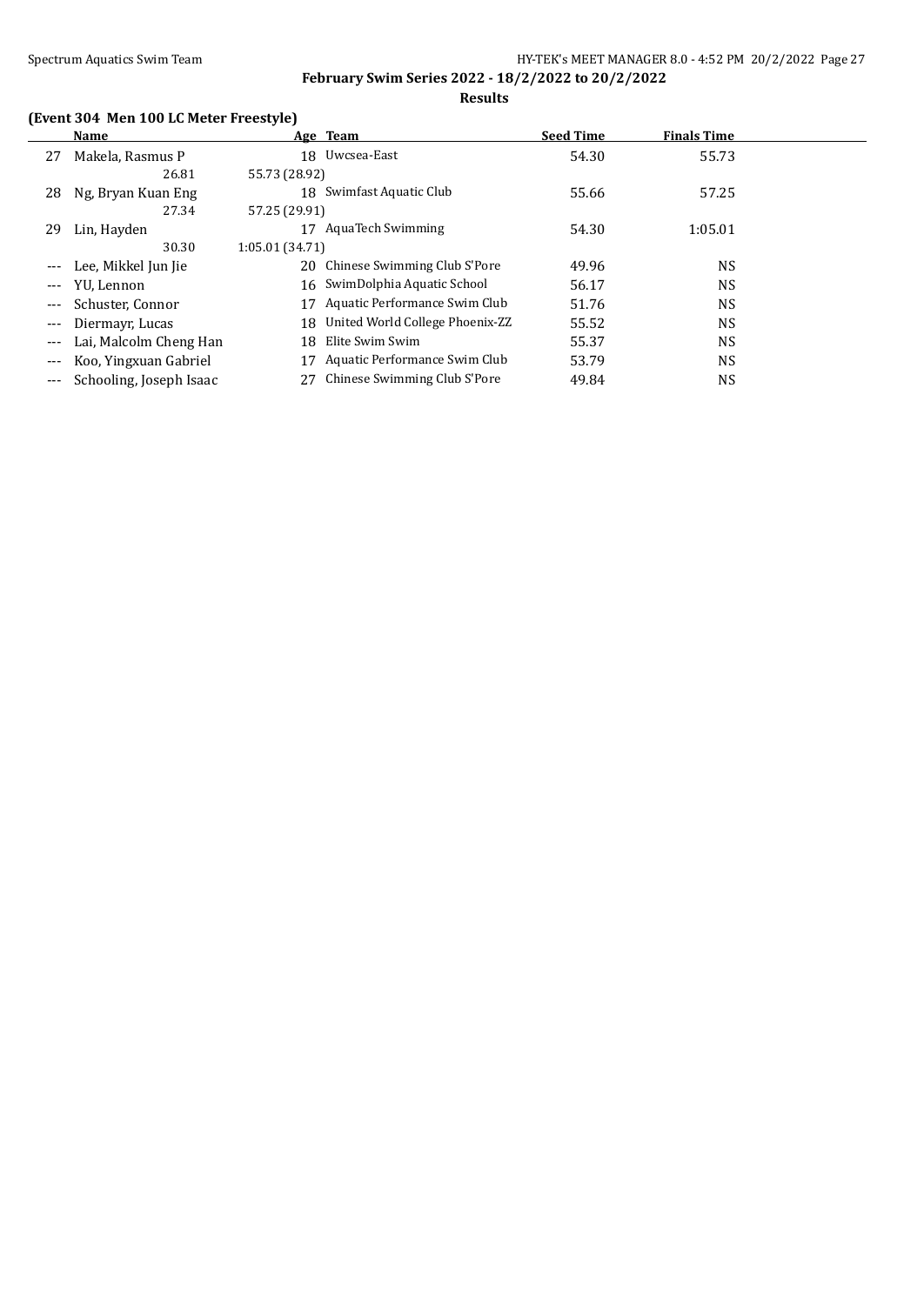**Results**

#### **Event 305 Women 200 LC Meter Backstroke**

|    | <b>Name</b>               | Age Team and the Team and the Team and the Team and the Team and the Team and the Team and the Team and the Te | <b>Seed Time</b> | <b>Finals Time</b> |  |
|----|---------------------------|----------------------------------------------------------------------------------------------------------------|------------------|--------------------|--|
|    | 1 Yeo, Bonnie             | 18 Chinese Swimming Club S'Pore                                                                                | 2:20.90          | 2:24.02            |  |
|    | 32.73                     | 1:08.73(36.00)<br>1:46.16 (37.43)                                                                              | 2:24.02 (37.86)  |                    |  |
|    | 2 Tan, Song Ci Charla     | 18 Chinese Swimming Club S'Pore                                                                                | 2:30.08          | 2:28.43            |  |
|    | 34.91                     | 1:13.11 (38.20)<br>1:51.43 (38.32)                                                                             | 2:28.43 (37.00)  |                    |  |
|    | 3 Liew, Li-Shan Chantal   | 24 Singapore Swimming Club                                                                                     | 2:18.66          | 2:28.87            |  |
|    | 34.47                     | 1:50.18 (38.10)<br>1:12.08 (37.61)                                                                             | 2:28.87 (38.69)  |                    |  |
|    | 4 Rachmadi, Carol         | 17 Aquatic Performance Swim Club                                                                               | 2:21.20          | 2:29.57            |  |
|    | 35.32                     | 1:14.05(38.73)<br>1:52.34 (38.29)                                                                              | 2:29.57 (37.23)  |                    |  |
| 5  | YE, Rou Jing              | 18 SwimDolphia Aquatic School                                                                                  | 2:39.49          | 2:31.81            |  |
|    | 34.39                     | 1:13.14(38.75)<br>1:52.91 (39.77)                                                                              | 2:31.81 (38.90)  |                    |  |
|    | 6 Talwalkar, Emiko N      | 18 United World College Phoenix-ZZ                                                                             | 2:26.89          | 2:33.34            |  |
|    | 33.37                     | 1:11.69 (38.32)<br>1:51.98 (40.29)                                                                             | 2:33.34 (41.36)  |                    |  |
|    |                           | 16 Ace Swim Club                                                                                               |                  |                    |  |
| 7. | Hau, Ryae Ning Joella     |                                                                                                                | 2:32.86          | 2:33.50            |  |
|    | 35.00                     | 1:14.04 (39.04)<br>1:53.63 (39.59)                                                                             | 2:33.50 (39.87)  |                    |  |
| 8  | Cheong, Tze Ing Chloe     | 20 Swimfast Aquatic Club                                                                                       | 2:33.48          | 2:35.13            |  |
|    | 36.07                     | 1:15.52(39.45)<br>1:55.68 (40.16)                                                                              | 2:35.13 (39.45)  |                    |  |
| 9  | Smith, Isabelle L         | 16 United World College Phoenix-ZZ                                                                             | 2:28.87          | 2:35.51            |  |
|    | 37.45                     | 1:16.66(39.21)<br>1:56.32 (39.66)                                                                              | 2:35.51 (39.19)  |                    |  |
|    | 10 Lye, Li Hui, Genevieve | 21 Swimfast Aquatic Club                                                                                       | 2:31.97          | 2:35.65            |  |
|    | 36.12                     | 1:14.96 (38.84)<br>1:55.17 (40.21)                                                                             | 2:35.65 (40.48)  |                    |  |
|    | 11 Ng, Charlotte          | 14 Swimfast Aquatic Club                                                                                       | 2:40.17          | 2:36.29            |  |
|    | 37.05                     | 1:17.17(40.12)<br>1:57.40 (40.23)                                                                              | 2:36.29 (38.89)  |                    |  |
| 12 | Ona, Kate                 | 14 Chinese Swimming Club S'Pore                                                                                | 2:34.74          | 2:36.71            |  |
|    | 35.75                     | 1:15.01(39.26)<br>1:55.78 (40.77)                                                                              | 2:36.71 (40.93)  |                    |  |
|    | 13 Yue, Shanice Joy       | 16 AquaTech Swimming                                                                                           | 2:35.34          | 2:37.00            |  |
|    | 36.83                     | 1:56.17 (40.00)<br>1:16.17(39.34)                                                                              | 2:37.00 (40.83)  |                    |  |
|    | 14 Bevan, Annabel         | 14 Nexus Swim Team-SI                                                                                          | 2:44.14          | 2:37.14            |  |
|    | 35.76                     | 1:57.23 (41.72)<br>1:15.51(39.75)                                                                              | 2:37.14 (39.91)  |                    |  |
| 15 | Koh, Rui Shan Jobey       | 15 SwimDolphia Aquatic School                                                                                  | 2:42.86          | 2:37.24            |  |
|    | 37.25                     | 1:58.41 (40.55)<br>1:17.86(40.61)                                                                              | 2:37.24 (38.83)  |                    |  |
| 16 | Zuidhoff, Noor S          | 18 United World College Phoenix-ZZ                                                                             | 2:31.14          | 2:37.26            |  |
|    | 35.72                     | 1:14.93 (39.21)<br>1:55.97 (41.04)                                                                             | 2:37.26 (41.29)  |                    |  |
| 17 | Albury, Zoe               | 18 Nexus Swim Team-SI                                                                                          | 2:30.36          | 2:37.59            |  |
|    | 37.51                     | 1:57.80 (40.66)<br>1:17.14(39.63)                                                                              | 2:37.59 (39.79)  |                    |  |
| 18 | Sin, Ying Jie             | 16 AquaTech Swimming                                                                                           | 2:32.02          | 2:38.67            |  |
|    | 35.01                     | 1:56.23 (41.36)<br>1:14.87 (39.86)                                                                             | 2:38.67 (42.44)  |                    |  |
|    | 19 Lee, Pei Ee Chevonne   | 21 SwimDolphia Aquatic School                                                                                  | 2:39.76          | 2:38.77            |  |
|    | 37.67                     | 1:17.97 (40.30)<br>1:58.90 (40.93)                                                                             | 2:38.77 (39.87)  |                    |  |
|    | 20 Lye, Li Tong Madeline  | 19 Swimfast Aquatic Club                                                                                       | 2:39.69          | 2:40.19            |  |
|    | 38.27                     | 1:59.95 (41.45)<br>1:18.50 (40.23)                                                                             | 2:40.19 (40.24)  |                    |  |
|    | 21 Yuan, Grace W          | 15 United World College Phoenix-ZZ                                                                             | 2:38.05          | 2:41.07            |  |
|    | 37.55                     | 2:00.41 (42.27)<br>1:18.14 (40.59)                                                                             | 2:41.07 (40.66)  |                    |  |
| 22 | Har, Mint                 | 14 Swimfast Aquatic Club                                                                                       | 2:38.85          | 2:41.39            |  |
|    | 37.15                     | 2:00.66 (42.19)<br>1:18.47 (41.32)                                                                             | 2:41.39 (40.73)  |                    |  |
| 23 | Hau, Jonella Ryae Ying    | 13 Ace Swim Club                                                                                               | 2:41.44          | 2:41.61            |  |
|    | 38.10                     | 2:01.00 (42.29)<br>1:18.71 (40.61)                                                                             | 2:41.61 (40.61)  |                    |  |
| 24 | Buchsbaum, Emma           | 17 United World College Phoenix-ZZ                                                                             | 2:31.76          | 2:42.86            |  |
|    | 37.13                     | 2:00.72 (42.57)<br>1:18.15 (41.02)                                                                             | 2:42.86 (42.14)  |                    |  |
| 25 | Albury, Holly             | 17 Ais Sharks Swim Team                                                                                        | 2:38.35          | 2:44.07            |  |
|    | 36.82                     | 2:00.79 (42.39)                                                                                                |                  |                    |  |
|    |                           | 1:18.40 (41.58)<br>14 Ace Swim Club                                                                            | 2:44.07 (43.28)  |                    |  |
| 26 | Lee, Xuan Ying            |                                                                                                                | 2:46.41          | 2:45.21            |  |
|    | 39.74                     | 1:22.01 (42.27)<br>2:04.44 (42.43)                                                                             | 2:45.21 (40.77)  |                    |  |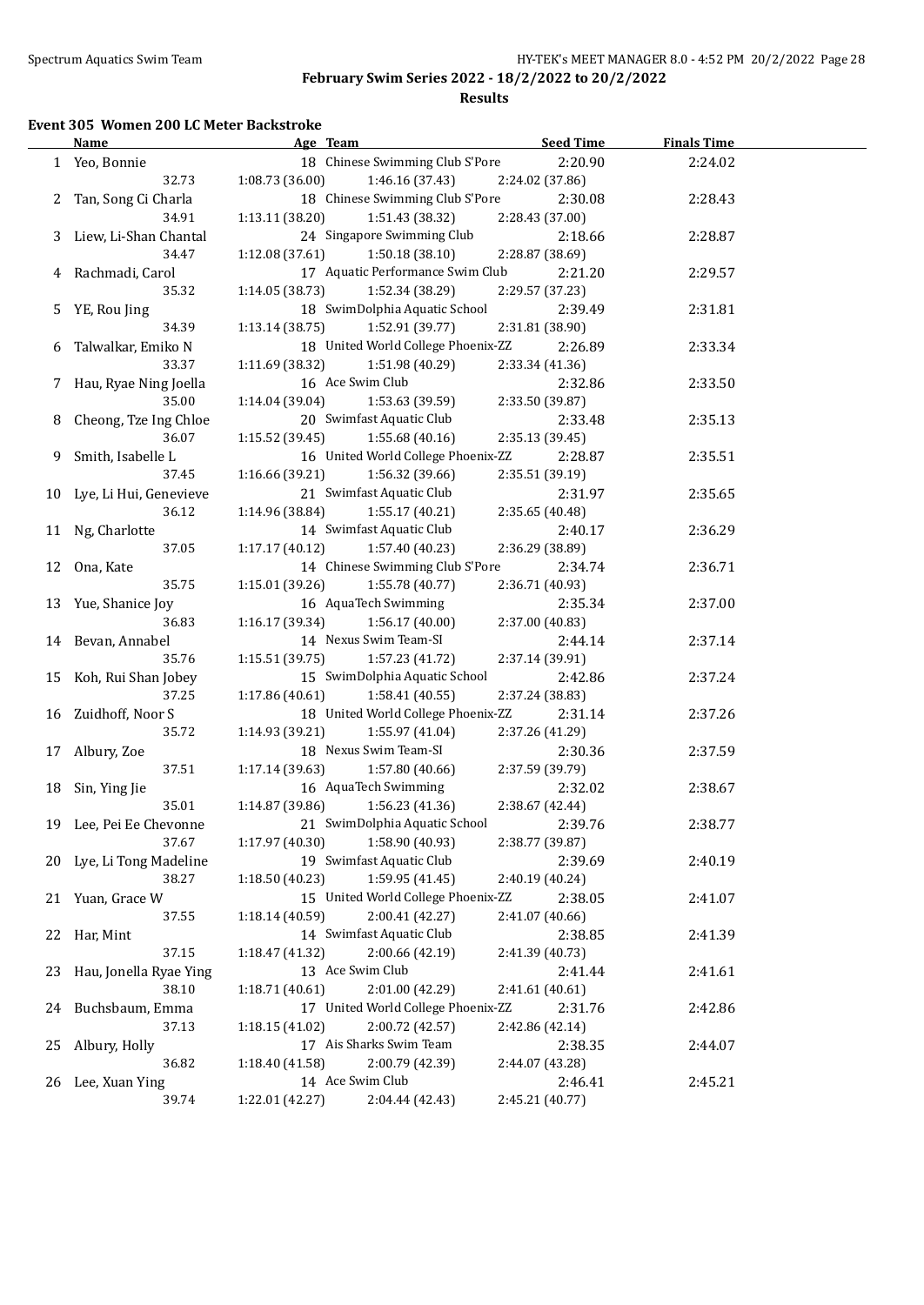### **Results**

### **(Event 305 Women 200 LC Meter Backstroke)**

|    | Name                 | Age Team        |                                  | <b>Seed Time</b> | <b>Finals Time</b> |  |
|----|----------------------|-----------------|----------------------------------|------------------|--------------------|--|
| 27 | Sim, Zhi Qi Victoria |                 | 13 Aquatic Performance Swim Club | 2:51.39          | 2:46.75            |  |
|    | 39.00                | 1:21.85(42.85)  | 2:05.17(43.32)                   | 2:46.75 (41.58)  |                    |  |
| 28 | Lee, Magdalene       |                 | 14 Swimfast Aquatic Club         | 2:46.14          | 2:48.68            |  |
|    | 39.93                | 1:23.15(43.22)  | 2:07.05(43.90)                   | 2:48.68(41.63)   |                    |  |
| 29 | Yam, Yu En           |                 | 13 Aquatic Performance Swim Club | 2:51.44          | 2:49.26            |  |
|    | 39.77                | 1:22.39 (42.62) | 2:06.13(43.74)                   | 2:49.26(43.13)   |                    |  |
| 30 | Sun. Shilian         |                 | 14 Swimfast Aquatic Club         | 2:50.60          | 2:49.48            |  |
|    | 39.28                | 1:22.06 (42.78) | 2:05.66(43.60)                   | 2:49.48 (43.82)  |                    |  |
| 31 | HO, Zi Rui Lauren    |                 | 13 Swimfast Aquatic Club         | 2:49.57          | 2:50.20            |  |
|    | 39.61                | 1:21.85 (42.24) | 2:05.94 (44.09)                  | 2:50.20(44.26)   |                    |  |
| 32 | Penney, Kirsten      |                 | 16 Ais Sharks Swim Team          | 2:47.46          | 2:51.46            |  |
|    | 37.74                | 1:20.26 (42.52) | 2:05.82(45.56)                   | 2:51.46 (45.64)  |                    |  |
|    |                      |                 |                                  |                  |                    |  |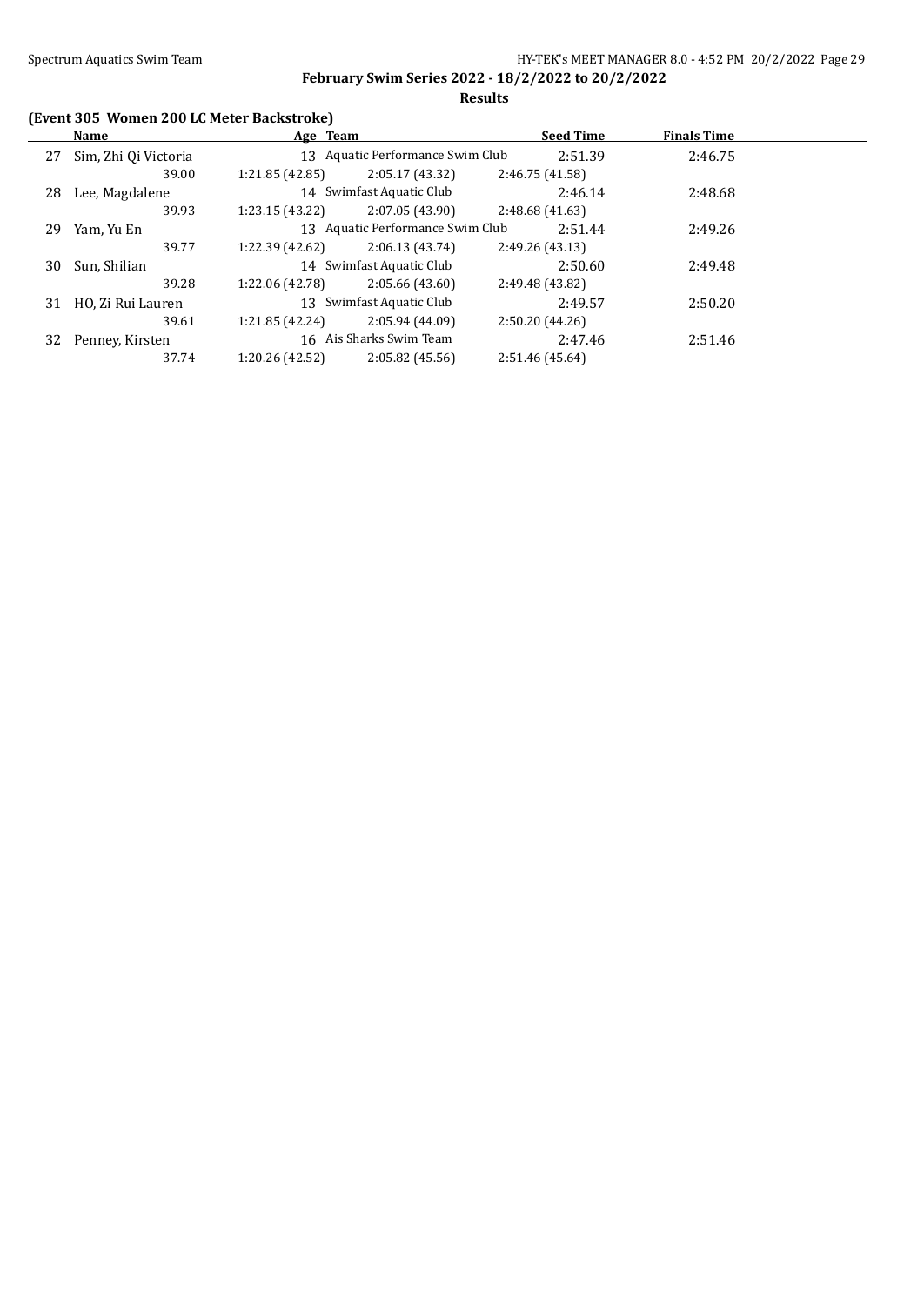**Results**

### **Event 306 Men 200 LC Meter Backstroke**

|       | <b>Name</b>                 | Age Team and the Team and the Team and the Team and the Team and the Team and the Team and the Team and the Te | <b>Seed Time</b> | <b>Finals Time</b> |  |
|-------|-----------------------------|----------------------------------------------------------------------------------------------------------------|------------------|--------------------|--|
|       | 1 Tay, Zackery Quan Long    | 17 Chinese Swimming Club S'Pore                                                                                | 2:04.24          | 2:06.55            |  |
|       | 30.23                       | 1:02.41 (32.18)<br>1:35.01 (32.60)                                                                             | 2:06.55 (31.54)  |                    |  |
| 2     | Cheng, Reagan               | 14 Chinese Swimming Club S'Pore                                                                                | 2:09.08          | 2:09.97            |  |
|       | 30.29                       | 1:37.01 (33.89)<br>1:03.12 (32.83)                                                                             | 2:09.97 (32.96)  |                    |  |
|       | 3 Cui, Yihao Steven         | 16 Swimfast Aquatic Club                                                                                       | 2:21.55          | 2:14.76            |  |
|       | 31.02                       | 1:03.79(32.77)<br>1:38.94 (35.15)                                                                              | 2:14.76 (35.82)  |                    |  |
|       | 4 Ang, YuZhe Matthew        | 15 Ace Swim Club                                                                                               | 2:12.18          | 2:15.99            |  |
|       | 31.06                       | 1:41.08 (35.48)<br>1:05.60 (34.54)                                                                             | 2:15.99 (34.91)  |                    |  |
| 5.    | Lim, Ignatius               | 17 Singapore Swimming Club                                                                                     | 2:14.34          | 2:17.37            |  |
|       | 30.77                       | 1:06.15(35.38)<br>1:42.01 (35.86)                                                                              | 2:17.37 (35.36)  |                    |  |
|       | 6 Chiam, Cohen Barron       | 16 Swimfast Aquatic Club                                                                                       | 2:13.32          | 2:17.59            |  |
|       | 32.02                       | 1:05.85(33.83)<br>1:42.07 (36.22)                                                                              | 2:17.59 (35.52)  |                    |  |
|       | 7 Tan, Jon En Sergio        | 16 AquaTech Swimming                                                                                           | 2:14.39          | 2:18.59            |  |
|       | 31.84                       | 1:06.73(34.89)<br>1:42.99 (36.26)                                                                              | 2:18.59 (35.60)  |                    |  |
| 8     | Ng, Jaden                   | 17 Singapore Swimming Club                                                                                     | 2:16.11          | 2:18.74            |  |
|       | 30.16                       | 1:42.46 (37.63)<br>1:04.83(34.67)                                                                              | 2:18.74 (36.28)  |                    |  |
| 9     | Wong, Jeng Ian              | 15 Chinese Swimming Club S'Pore                                                                                | 2:24.73          | 2:21.22            |  |
|       | 31.19                       | 1:06.48(35.29)<br>1:44.50 (38.02)                                                                              | 2:21.22 (36.72)  |                    |  |
|       | 10 Lee, Pete Xuan Xian      | 17 Aquatic Performance Swim Club                                                                               | 2:18.37          | 2:21.44            |  |
|       | 30.85                       | 1:06.24 (35.39)<br>1:45.65 (39.41)                                                                             | 2:21.44 (35.79)  |                    |  |
|       | 11 Lee, Zane Ricardo        | 15 Chinese Swimming Club S'Pore                                                                                | 2:22.18          | 2:21.70            |  |
|       | 32.77                       | 1:07.94(35.17)<br>1:45.01 (37.07)                                                                              | 2:21.70 (36.69)  |                    |  |
|       | 12 Hew, Jeffrey             | 18 Swimfast Aquatic Club                                                                                       | 2:21.35          | 2:22.09            |  |
|       | 33.18                       | 1:09.64(36.46)<br>1:47.29 (37.65)                                                                              | 2:22.09 (34.80)  |                    |  |
|       |                             | 14 Aquatic Performance Swim Club                                                                               |                  |                    |  |
|       | 13 Lee, Xing Hong Julian    |                                                                                                                | 2:24.17          | 2:22.52            |  |
|       | 32.24                       | 1:46.20 (37.39)<br>1:08.81(36.57)<br>16 AquaTech Swimming                                                      | 2:22.52 (36.32)  |                    |  |
|       | 14 Kefford, Daniel<br>32.80 |                                                                                                                | 2:18.02          | 2:22.77            |  |
|       |                             | 1:08.71(35.91)<br>1:45.82 (37.11)<br>15 Chinese Swimming Club S'Pore                                           | 2:22.77 (36.95)  |                    |  |
|       | 15 Yeo, Kai Hsuen<br>31.44  |                                                                                                                | 2:18.89          | 2:22.84            |  |
|       |                             | 1:07.91 (36.47)<br>1:46.41 (38.50)<br>15 AquaTech Swimming                                                     | 2:22.84 (36.43)  |                    |  |
|       | 16 Seah, Johnavan           |                                                                                                                | 2:29.44          | 2:24.34            |  |
|       | 33.15                       | 1:10.26(37.11)<br>1:47.78 (37.52)                                                                              | 2:24.34 (36.56)  |                    |  |
|       | 17 Mertens, Maximilian      | 15 Aquatic Performance Swim Club                                                                               | 2:22.87          | 2:24.88            |  |
|       | 32.55                       | 1:46.75 (38.05)<br>1:08.70(36.15)<br>16 Aquatic Performance Swim Club                                          | 2:24.88 (38.13)  |                    |  |
|       | 18 Wahking, Jacob           |                                                                                                                | 2:30.66          | 2:25.88            |  |
|       | 32.69                       | 1:09.51(36.82)<br>1:48.69 (39.18)                                                                              | 2:25.88 (37.19)  |                    |  |
|       | 19 Leong, Wei Sheng, Ian    | 15 SwimDolphia Aquatic School                                                                                  | 2:19.03          | 2:25.96            |  |
|       | 35.30                       | 1:48.98 (37.19)<br>1:11.79 (36.49)                                                                             | 2:25.96 (36.98)  |                    |  |
| 20    | Wu, Yang Zhi Wayne          | 16 Chinese Swimming Club S'Pore                                                                                | 2:32.14          | 2:27.13            |  |
|       | 34.03                       | 1:11.47 (37.44)<br>1:50.02 (38.55)                                                                             | 2:27.13 (37.11)  |                    |  |
| 21    | Chan, Tedd Windsor          | 13 Chinese Swimming Club S'Pore                                                                                | 2:30.92          | 2:28.15            |  |
|       | 33.38                       | 1:10.47 (37.09)<br>1:49.74 (39.27)                                                                             | 2:28.15 (38.41)  |                    |  |
| 22    | Lee, Shayne Ding Yuan       | 17 Chinese Swimming Club S'Pore                                                                                | 2:27.33          | 2:28.56            |  |
|       | 32.60                       | 1:48.64 (39.26)<br>1:09.38 (36.78)                                                                             | 2:28.56 (39.92)  |                    |  |
| 23    | Chong, Jun Wei Mika         | 16 Aquatic Masters Swim Club                                                                                   | 2:32.42          | 2:30.17            |  |
|       | 35.97                       | 1:51.82 (38.60)<br>1:13.22 (37.25)                                                                             | 2:30.17 (38.35)  |                    |  |
| 24    | Sen, Aaditya                | 19 Art Aquatics                                                                                                | 2:27.75          | 2:33.09            |  |
|       | 37.25                       | 1:55.01 (39.04)<br>1:15.97 (38.72)                                                                             | 2:33.09 (38.08)  |                    |  |
| 25    | Goh, Kai EN Josh            | 14 Singapore Swimming Club                                                                                     | 2:33.78          | 2:36.75            |  |
|       | 36.25                       | 1:57.04 (41.26)<br>1:15.78 (39.53)                                                                             | 2:36.75 (39.71)  |                    |  |
| $---$ | Kefford, Joshua             | 18 Ais Sharks Swim Team                                                                                        | 2:25.45          | <b>NS</b>          |  |
|       | Adeney, Michael             | 19 Nexus Swim Team-SI                                                                                          | 2:18.43          | <b>NS</b>          |  |
| ---   | YU, Lennon                  | 16 SwimDolphia Aquatic School                                                                                  | 2:26.35          | <b>NS</b>          |  |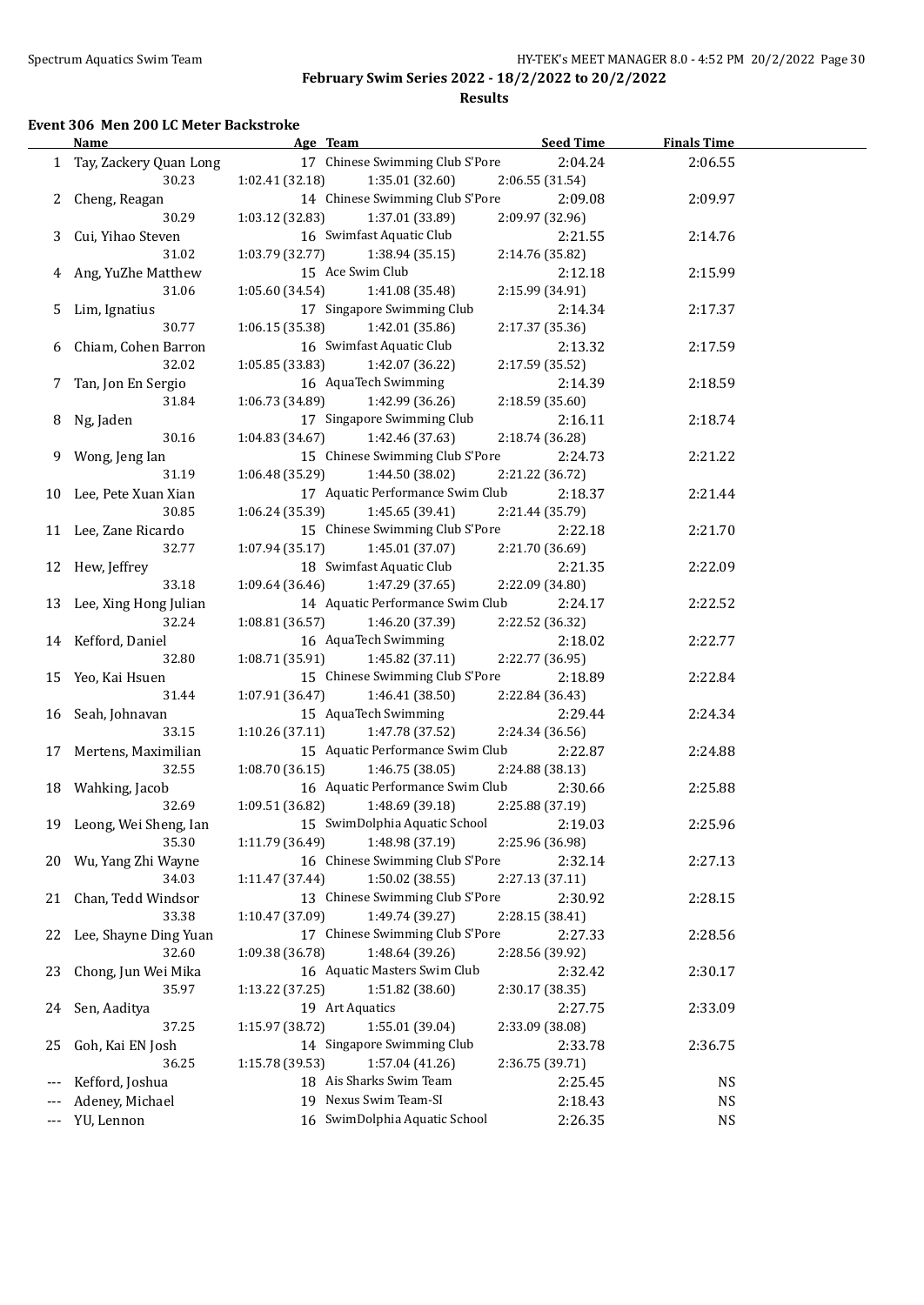### Spectrum Aquatics Swim Team **HY-TEK's MEET MANAGER 8.0 - 4:52 PM 20/2/2022** Page 31 **February Swim Series 2022 - 18/2/2022 to 20/2/2022**

**Results**

### **(Event 306 Men 200 LC Meter Backstroke)**

| <b>Name</b>               | Team<br>Age                        | <b>Seed Time</b> | <b>Finals Time</b> |  |
|---------------------------|------------------------------------|------------------|--------------------|--|
| --- Wong, Glenden         | 16 Aquatic Performance Swim Club   | 2:22.16          | NS                 |  |
| --- Koo, Yingxuan Gabriel | 17 Aquatic Performance Swim Club   | 2:04.83          | NS                 |  |
| --- Ives, George C        | 17 United World College Phoenix-ZZ | 2:25.07          | NS                 |  |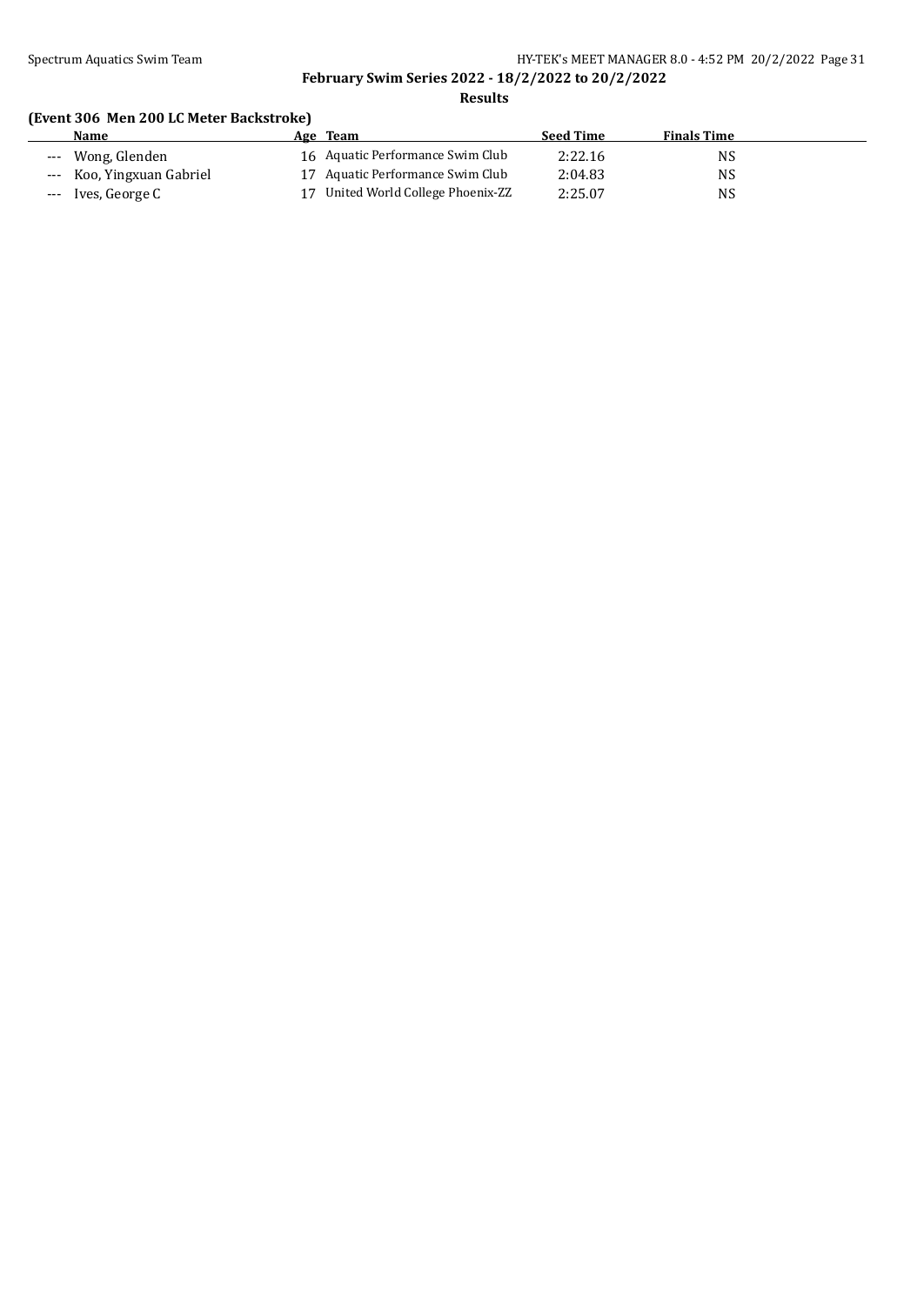**Results**

#### **Event 307 Women 400 LC Meter IM**

|    | <b>Name</b>            | Age Team                         |                                   | <b>Seed Time</b> | <b>Finals Time</b> |  |
|----|------------------------|----------------------------------|-----------------------------------|------------------|--------------------|--|
|    | 1 Chew, En Vivienne    |                                  | 14 Ace Swim Club                  | 5:21.00          | 5:19.94            |  |
|    | 32.97                  | 1:09.93 (36.96)                  | 1:52.29 (42.36)                   | 2:31.43 (39.14)  |                    |  |
|    | 3:18.09(46.66)         | 4:04.52 (46.43)                  | 4:43.86 (39.34)                   | 5:19.94 (36.08)  |                    |  |
|    | 2 Ng, Xin Li Amanda    |                                  | 15 Chinese Swimming Club S'Pore   | 5:31.56          | 5:21.46            |  |
|    | 32.97                  | 1:10.98(38.01)                   | 1:55.40 (44.42)                   | 2:38.27 (42.87)  |                    |  |
|    | 3:22.21 (43.94)        | 4:05.93 (43.72)                  | 4:45.04 (39.11)                   | 5:21.46 (36.42)  |                    |  |
|    | 3 Ang, Candice Ruo Han |                                  | 19 Aquatic Performance Swim Club  | 5:09.32          | 5:22.54            |  |
|    | 33.27                  | 1:11.46 (38.19)                  |                                   |                  |                    |  |
|    |                        |                                  | 1:53.32 (41.86)                   | 2:34.02 (40.70)  |                    |  |
|    | 3:22.09 (48.07)        | 4:10.63 (48.54)                  | 4:46.88 (36.25)                   | 5:22.54 (35.66)  |                    |  |
|    | 4 Izam, Zahra          |                                  | 13 Elite Swim Swim                | 5:28.11          | 5:23.94            |  |
|    | 33.58                  | 1:13.34 (39.76)                  | 1:56.67 (43.33)                   | 2:39.85 (43.18)  |                    |  |
|    | 3:23.23 (43.38)        | 4:07.89(44.66)                   | 4:46.73 (38.84)                   | 5:23.94 (37.21)  |                    |  |
|    | 5 Tay, Wei Hui Rachael |                                  | 17 Swimfast Aquatic Club          | 5:20.95          | 5:24.79            |  |
|    | 33.38                  | 1:12.48(39.10)                   | 1:55.89 (43.41)                   | 2:38.86 (42.97)  |                    |  |
|    | 3:24.46 (45.60)        | 4:11.09 (46.63)                  | 4:48.69 (37.60)                   | 5:24.79 (36.10)  |                    |  |
|    | 6 Rachmadi, Carol      |                                  | 17 Aquatic Performance Swim Club  | 5:25.70          | 5:27.47            |  |
|    | 35.07                  | 1:15.51(40.44)                   | 1:59.07 (43.56)                   | 2:40.87 (41.80)  |                    |  |
|    | 3:27.87 (47.00)        | 4:15.96 (48.09)                  | 4:53.46 (37.50)                   | 5:27.47 (34.01)  |                    |  |
|    | 7 Ling, Sze Yi Trina   |                                  | 17 Aquatic Masters Swim Club      | 5:12.64          | 5:27.88            |  |
|    | 34.12                  | 1:14.54 (40.42)                  | 1:57.97 (43.43)                   | 2:39.80 (41.83)  |                    |  |
|    | 3:28.26 (48.46)        | 4:16.49 (48.23)                  | 4:53.37 (36.88)                   | 5:27.88 (34.51)  |                    |  |
|    | 8 Low, Zi Qi Manda     |                                  | 15 Chinese Swimming Club S'Pore   | 5:46.25          | 5:30.57            |  |
|    | 33.72                  | 1:14.18 (40.46)                  | 1:59.19 (45.01)                   | 2:42.05 (42.86)  |                    |  |
|    | 3:28.28 (46.23)        | 4:16.36 (48.08)                  | 4:54.46 (38.10)                   | 5:30.57 (36.11)  |                    |  |
| 9. | Lim, Wan Ting          |                                  | 16 Swimfast Aquatic Club          | 5:32.07          | 5:31.26            |  |
|    | 32.84                  | 1:11.80 (38.96)                  | 1:58.18 (46.38)                   | 2:42.51 (44.33)  |                    |  |
|    | 3:30.07 (47.56)        | 4:16.95 (46.88)                  | 4:55.21 (38.26)                   | 5:31.26 (36.05)  |                    |  |
|    | 10 NG, Xin Hui         |                                  | 13 Pacific Swimming Club-ZZ       | 5:46.77          | 5:31.62            |  |
|    | 34.86                  |                                  |                                   |                  |                    |  |
|    | 3:27.58 (46.04)        | 1:15.50(40.64)<br>4:14.05(46.47) | 1:59.41 (43.91)                   | 2:41.54 (42.13)  |                    |  |
|    |                        |                                  | 4:53.45 (39.40)                   | 5:31.62 (38.17)  |                    |  |
|    | 11 Xu, Inga            |                                  | 13 Nexus Swim Team-SI             | 5:39.80          | 5:34.22            |  |
|    | 34.94                  | 1:17.14 (42.20)                  | 2:01.43 (44.29)                   | 2:43.85 (42.42)  |                    |  |
|    | 3:30.90 (47.05)        | 4:18.10 (47.20)                  | 4:56.88 (38.78)                   | 5:34.22 (37.34)  |                    |  |
|    | 12 Mastamam, Azlina    |                                  | 13 Olympia Swimming Club          | 5:38.51          | 5:34.57            |  |
|    | 33.27                  | 1:12.47 (39.20)                  | 1:56.39 (43.92)                   | 2:39.74 (43.35)  |                    |  |
|    | 3:29.40 (49.66)        | 4:19.15(49.75)                   | 4:57.74 (38.59)                   | 5:34.57 (36.83)  |                    |  |
|    | 13 Chang, Catherine    |                                  | 14 AquaTech Swimming              | 6:02.92          | 5:35.43            |  |
|    | 33.96                  |                                  | $1:14.11(40.15)$ $1:56.38(42.27)$ | 2:39.28 (42.90)  |                    |  |
|    | 3:28.25 (48.97)        | 4:17.76 (49.51)                  | 4:56.82 (39.06)                   | 5:35.43 (38.61)  |                    |  |
|    | 14 Koh, Kar Xuan Kayla |                                  | 14 Aquatic Performance Swim Club  | 5:53.89          | 5:37.25            |  |
|    | 34.67                  | 1:14.61 (39.94)                  | 2:00.40 (45.79)                   | 2:44.64 (44.24)  |                    |  |
|    | 3:31.99 (47.35)        | 4:19.26 (47.27)                  | 4:59.46 (40.20)                   | 5:37.25 (37.79)  |                    |  |
| 15 | Flosi, Kamryn          |                                  | 14 AquaTech Swimming              | 6:13.02          | 5:40.28            |  |
|    | 33.05                  | 1:14.15(41.10)                   | 1:58.11 (43.96)                   | 2:42.44 (44.33)  |                    |  |
|    | 3:33.40 (50.96)        | 4:25.12 (51.72)                  | 5:04.03 (38.91)                   | 5:40.28 (36.25)  |                    |  |
| 16 | Taguchi, Julia Chiyo   |                                  | 13 Singapore Swimming Club        | 5:30.64          | 5:44.01            |  |
|    | 34.88                  | 1:16.41 (41.53)                  | 2:04.68 (48.27)                   | 2:49.52 (44.84)  |                    |  |
|    | 3:37.17 (47.65)        | 4:25.62 (48.45)                  | 5:04.87 (39.25)                   | 5:44.01 (39.14)  |                    |  |
| 17 | Dewan, Sofie           |                                  | 14 AquaTech Swimming              | 6:13.00          | 5:46.07            |  |
|    | 35.40                  | 1:17.35 (41.95)                  | 2:02.60 (45.25)                   | 2:46.12 (43.52)  |                    |  |
|    | 3:39.22 (53.10)        | 4:30.49 (51.27)                  | 5:08.98 (38.49)                   | 5:46.07 (37.09)  |                    |  |
| 18 | Hau, Jonella Ryae Ying |                                  | 13 Ace Swim Club                  | 5:49.81          | 5:52.21            |  |
|    | 36.02                  | 1:19.88 (43.86)                  | 2:06.18 (46.30)                   | 2:50.10 (43.92)  |                    |  |
|    | 3:39.76 (49.66)        | 4:30.68 (50.92)                  | 5:12.88 (42.20)                   | 5:52.21 (39.33)  |                    |  |
|    |                        |                                  |                                   |                  |                    |  |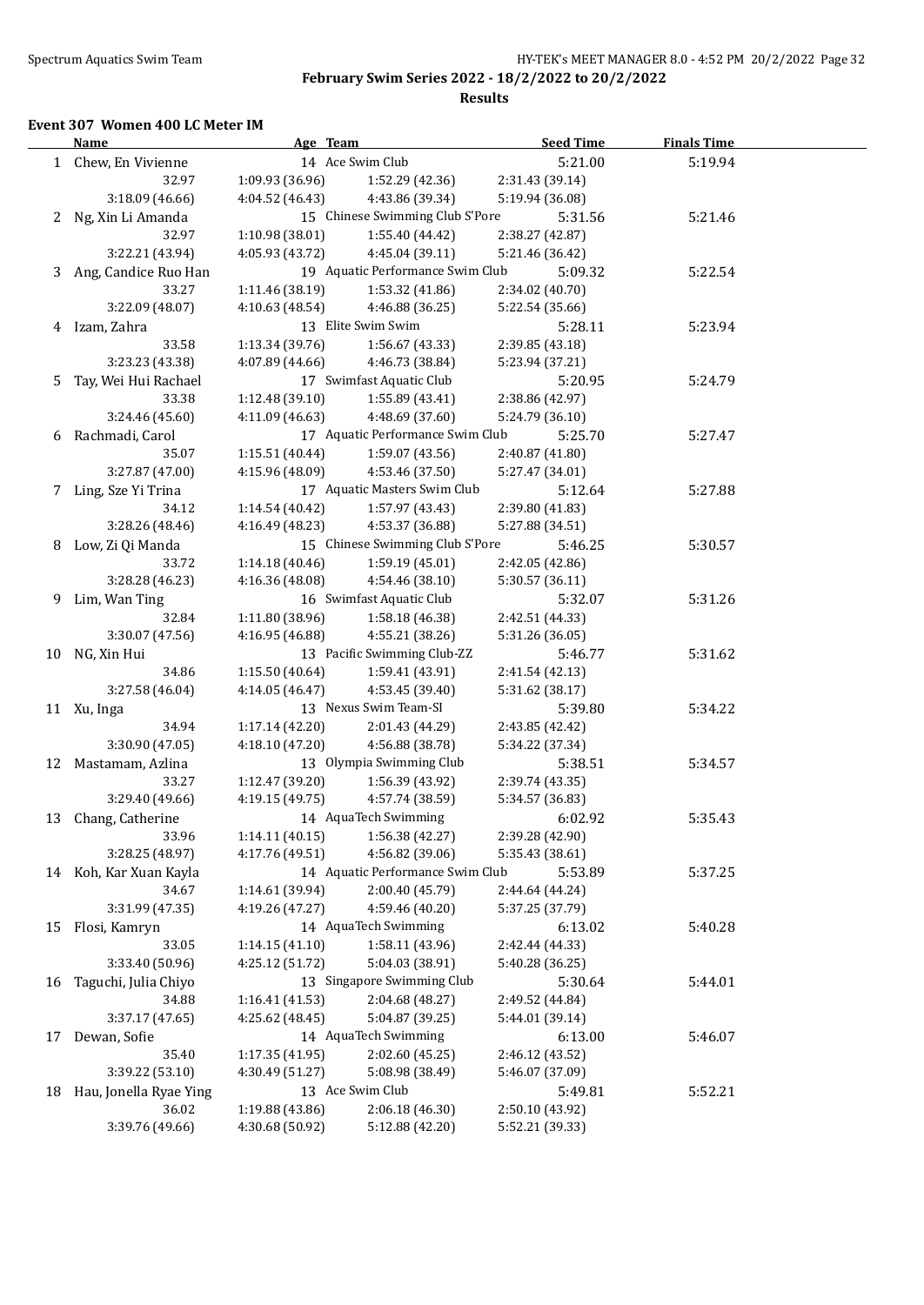**February Swim Series 2022 - 18/2/2022 to 20/2/2022 Results**

#### **(Event 307 Women 400 LC Meter IM)**

**Name Age Team Seed Time Finals Time** 19 Zhao, Qintong 14 Olympia Swimming Club 5:52.78 5:55.13 35.79 1:20.65 (44.86) 2:11.94 (51.29) 2:59.68 (47.74) 3:47.97 (48.29) 4:36.87 (48.90) 5:16.81 (39.94) 5:55.13 (38.32) 20 Law, Zeyi Amanda 14 Ace Swim Club 5:54.20 5:55.76 38.96 1:24.26 (45.30) 2:10.39 (46.13) 2:54.54 (44.15) 3:45.20 (50.66) 4:35.44 (50.24) 5:17.03 (41.59) 5:55.76 (38.73) 21 Ong, Zi Rui Ricci 14 Chinese Swimming Club S'Pore 5:50.80 5:56.53 36.50 1:21.52 (45.02) 2:09.04 (47.52) 2:55.24 (46.20) 3:43.25 (48.01) 4:31.78 (48.53) 5:14.48 (42.70) 5:56.53 (42.05) 22 Tan, Xuan En Sidney 13 Chinese Swimming Club S'Pore 6:13.81 6:02.22 35.16 1:18.70 (43.54) 2:05.48 (46.78) 2:51.54 (46.06) 3:42.76 (51.22) 4:34.85 (52.09) 5:19.55 (44.70) 6:02.22 (42.67) 23 Lim Laurie, Maia 13 AquaTech Swimming 6:26.44 6:14.22 35.99 1:22.32 (46.33) 2:09.77 (47.45) 2:57.18 (47.41) 3:51.43 (54.25) 4:49.15 (57.72) 5:33.88 (44.73) 6:14.22 (40.34) 24 Tham, Jezelle Jingyi 13 Aquatic Performance Swim Club 5:56.68 6:15.52 40.65 1:33.44 (52.79) 2:23.37 (49.93) 3:11.37 (48.00) 4:01.63 (50.26) 4:53.42 (51.79) 5:35.63 (42.21) 6:15.52 (39.89) 25 Rajenthran, Samantha Nicole 13 Swimfast Aquatic Club 6:50.34 6:16.08 39.42 1:26.58 (47.16) 2:14.20 (47.62) 3:01.84 (47.64) 3:55.43 (53.59) 4:49.12 (53.69) 5:34.66 (45.54) 6:16.08 (41.42) 26 Sweeney, Tegan A 15 Cis Huskies Swim Team-ZZ 6:33.97 6:33.50 40.39 1:31.14 (50.75) 2:23.37 (52.23) 3:13.67 (50.30) 4:13.57 (59.90) 5:14.15 (1:00.58) 5:52.86 (38.71) 6:33.50 (40.64) 27 Jain, Risha 14 AquaTech Swimming 7:01.24 6:36.03 40.03 1:36.42 (56.39) 2:28.74 (52.32) 3:18.91 (50.17) 4:14.80 (55.89) 5:10.37 (55.57) 5:53.34 (42.97) 6:36.03 (42.69) 28 Ong, Jing Yi Stephanie 15 Chinese Swimming Club S'Pore 6:34.18 6:47.26 42.30 1:36.73 (54.43) 3:15.25 ( ) 4:11.84 (56.59) 5:10.35 (58.51) 5:59.79 (49.44) 6:47.26 (47.47) --- Koh, Kai Llin 15 Aquatic Masters Swim Club 5:34.61 NS --- Cheah, Jia Ying Isabelle 15 Singapore Swimming Club 5:49.91 NS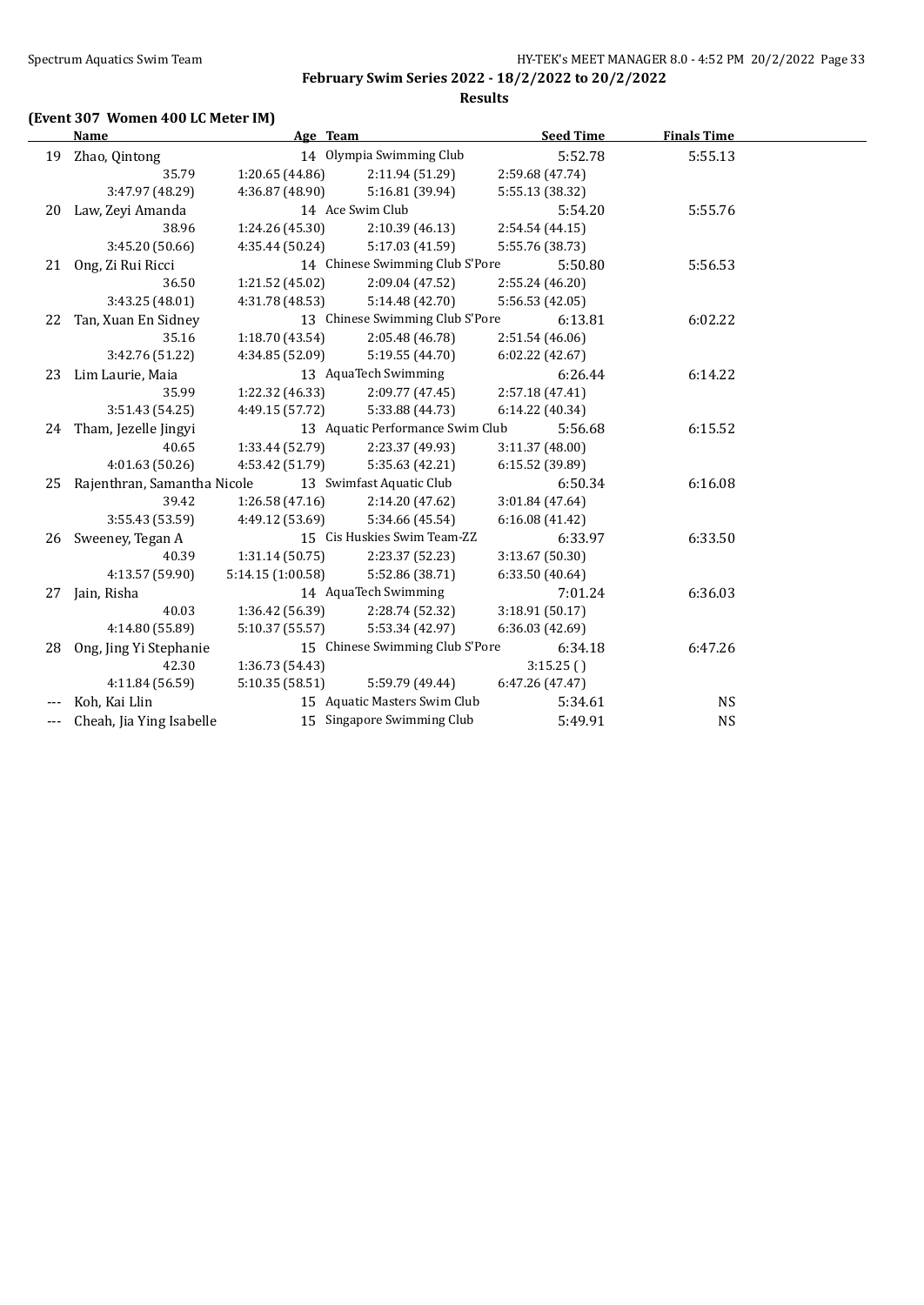**Results**

#### **Event 308 Men 400 LC Meter IM**

|    | <b>Name</b>                |                 | Age Team                                         | <b>Seed Time</b>                   | <b>Finals Time</b> |  |
|----|----------------------------|-----------------|--------------------------------------------------|------------------------------------|--------------------|--|
|    | 1 Pang, Sheng Jun          |                 | 30 AquaTech Swimming                             | 4:22.94                            | 4:32.45            |  |
|    | 28.39                      | 1:01.66(33.27)  | 1:37.45 (35.79)                                  | 2:13.94 (36.49)                    |                    |  |
|    | 2:51.24 (37.30)            | 3:30.06 (38.82) | 4:01.60 (31.54)                                  | 4:32.45 (30.85)                    |                    |  |
|    | 2 Cassin, Jack             |                 | 18 Nexus Swim Team-SI                            | 4:25.98                            | 4:33.99            |  |
|    | 27.68                      | 1:00.74 (33.06) | 1:36.72 (35.98)                                  | 2:13.19 (36.47)                    |                    |  |
|    | 2:51.41 (38.22)            | 3:31.16 (39.75) | 4:03.06 (31.90)                                  | 4:33.99 (30.93)                    |                    |  |
| 3  | Tay, Zackery Quan Long     |                 | 17 Chinese Swimming Club S'Pore                  | 4:42.79                            | 4:38.84            |  |
|    | 29.69                      | 1:04.22 (34.53) | 1:40.67 (36.45)                                  | 2:15.32 (34.65)                    |                    |  |
|    | 2:55.10 (39.78)            | 3:34.92 (39.82) | 4:08.50 (33.58)                                  | 4:38.84 (30.34)                    |                    |  |
|    | 4 Chiam, Cohen Barron      |                 | 16 Swimfast Aquatic Club                         | 4:44.11                            | 4:40.31            |  |
|    | 29.21                      | 1:02.76(33.55)  | 1:40.59 (37.83)                                  | 2:16.98 (36.39)                    |                    |  |
|    | 2:56.04 (39.06)            | 3:36.24 (40.20) | 4:09.74 (33.50)                                  | 4:40.31 (30.57)                    |                    |  |
| 5. | Oh, Rui Zhi Ritchie        |                 | 20 Aquatic Performance Swim Club                 | 4:32.61                            | 4:42.32            |  |
|    | 29.42                      | 1:03.14(33.72)  | 1:40.87 (37.73)                                  | 2:18.61 (37.74)                    |                    |  |
|    | 2:57.71 (39.10)            | 3:38.50 (40.79) | 4:10.89 (32.39)                                  | 4:42.32 (31.43)                    |                    |  |
|    | 6 Ong, Yi Hao Terence      |                 | 18 Aquatic Performance Swim Club                 | 4:37.04                            | 4:45.51            |  |
|    | 29.71                      | 1:03.82 (34.11) | 1:44.21 (40.39)                                  | 2:23.59 (39.38)                    |                    |  |
|    | 3:02.44 (38.85)            | 3:41.38 (38.94) | 4:14.33 (32.95)                                  | 4:45.51 (31.18)                    |                    |  |
|    | 7 Goh, Lachlan             |                 | 16 AquaTech Swimming                             | 4:43.71                            | 4:45.85            |  |
|    | 29.53                      | 1:03.70 (34.17) | 1:41.94 (38.24)                                  | 2:19.47 (37.53)                    |                    |  |
|    | 2:59.97 (40.50)            | 3:40.72 (40.75) | 4:14.55 (33.83)                                  | 4:45.85 (31.30)                    |                    |  |
| 8  | Tan, Ephraim               |                 | 18 Aquatic Performance Swim Club                 | 4:33.79                            | 4:48.63            |  |
|    | 28.02                      | 59.85 (31.83)   | 1:37.24 (37.39)                                  | 2:13.96 (36.72)                    |                    |  |
|    | 2:55.84 (41.88)            | 3:39.90(44.06)  | 4:14.72 (34.82)                                  | 4:48.63 (33.91)                    |                    |  |
| 9  | Ang, YuZhe Matthew         |                 | 15 Ace Swim Club                                 | 4:46.16                            | 4:53.50            |  |
|    | 30.38                      | 1:06.17 (35.79) | 1:44.04 (37.87)                                  | 2:21.21 (37.17)                    |                    |  |
|    | 3:03.76 (42.55)            | 3:47.88 (44.12) | 4:21.81 (33.93)                                  | 4:53.50 (31.69)                    |                    |  |
|    | 10 Ang, Yukai Luke         |                 | 14 Ace Swim Club                                 | 5:06.74                            | 5:02.23            |  |
|    | 31.65                      | 1:08.13 (36.48) | 1:47.51 (39.38)                                  |                                    |                    |  |
|    | 3:09.73 (43.59)            | 3:53.47(43.74)  | 4:29.14 (35.67)                                  | 2:26.14 (38.63)<br>5:02.23 (33.09) |                    |  |
|    |                            |                 | 16 AquaTech Swimming                             | 4:48.25                            |                    |  |
|    | 11 Lock, Leroy<br>28.94    |                 |                                                  |                                    | 5:03.17            |  |
|    | 3:09.37 (45.73)            | 1:03.78 (34.84) | 1:45.05 (41.27)                                  | 2:23.64 (38.59)                    |                    |  |
|    |                            | 3:55.25 (45.88) | 4:29.99 (34.74)<br>14 Singapore Swimming Club    | 5:03.17 (33.18)                    |                    |  |
|    | 12 Cheah, Timothy<br>32.27 | 1:09.99 (37.72) |                                                  | 5:16.52<br>2:29.69 (39.56)         | 5:04.39            |  |
|    | 3:10.09(40.40)             | 3:52.54(42.45)  | 1:50.13(40.14)<br>4:29.56 (37.02)                | 5:04.39 (34.83)                    |                    |  |
|    |                            |                 | 15 Chinese Swimming Club S'Pore                  | 5:29.03                            |                    |  |
|    | 13 Wong, Jeng Ian<br>28.69 |                 | 1:03.17 (34.48) 1:41.86 (38.69)                  | 2:19.76 (37.90)                    | 5:05.47            |  |
|    |                            |                 |                                                  |                                    |                    |  |
|    | 3:05.55 (45.79)            | 3:52.71 (47.16) | 4:29.07 (36.36)<br>15 SwimDolphia Aquatic School | 5:05.47 (36.40)                    |                    |  |
|    | 14 Leong, Wei Sheng, Ian   |                 |                                                  | 5:15.36                            | 5:06.57            |  |
|    | 31.97                      | 1:08.18 (36.21) | 1:48.16 (39.98)                                  | 2:27.05 (38.89)                    |                    |  |
|    | 3:13.58 (46.53)            | 3:59.38 (45.80) | 4:33.99 (34.61)<br>15 AquaTech Swimming          | 5:06.57 (32.58)                    |                    |  |
| 15 | Lee, Shi Jie               |                 |                                                  | 5:19.85                            | 5:08.71            |  |
|    | 30.07                      | 1:04.98 (34.91) | 1:48.23 (43.25)                                  | 2:29.42 (41.19)                    |                    |  |
|    | 3:13.07 (43.65)            | 3:57.29 (44.22) | 4:35.07 (37.78)                                  | 5:08.71 (33.64)                    |                    |  |
| 16 | Wee, En Xun Gabriel        |                 | 16 Art Aquatics                                  | 4:53.83                            | 5:08.87            |  |
|    | 30.66                      | 1:05.75 (35.09) | 1:50.74 (44.99)                                  | 2:32.63 (41.89)                    |                    |  |
|    | 3:17.34 (44.71)            | 4:01.53 (44.19) | 4:35.62 (34.09)                                  | 5:08.87 (33.25)                    |                    |  |
| 17 | Lim, Ryan Wei-Ming         |                 | 15 Singapore Swimming Club                       | 5:05.89                            | 5:10.35            |  |
|    | 31.83                      | 1:07.90 (36.07) | 1:53.04 (45.14)                                  | 2:35.05 (42.01)                    |                    |  |
|    | 3:17.70 (42.65)            | 4:01.11 (43.41) | 4:37.62 (36.51)                                  | 5:10.35 (32.73)                    |                    |  |
| 18 | Wong, Jeremy               |                 | 16 Aquatic Performance Swim Club                 | 5:09.18                            | 5:10.69            |  |
|    | 30.56                      | 1:07.70 (37.14) | 1:49.68 (41.98)                                  | 2:30.68 (41.00)                    |                    |  |
|    | 3:14.89 (44.21)            | 3:59.42 (44.53) | 4:35.87 (36.45)                                  | 5:10.69 (34.82)                    |                    |  |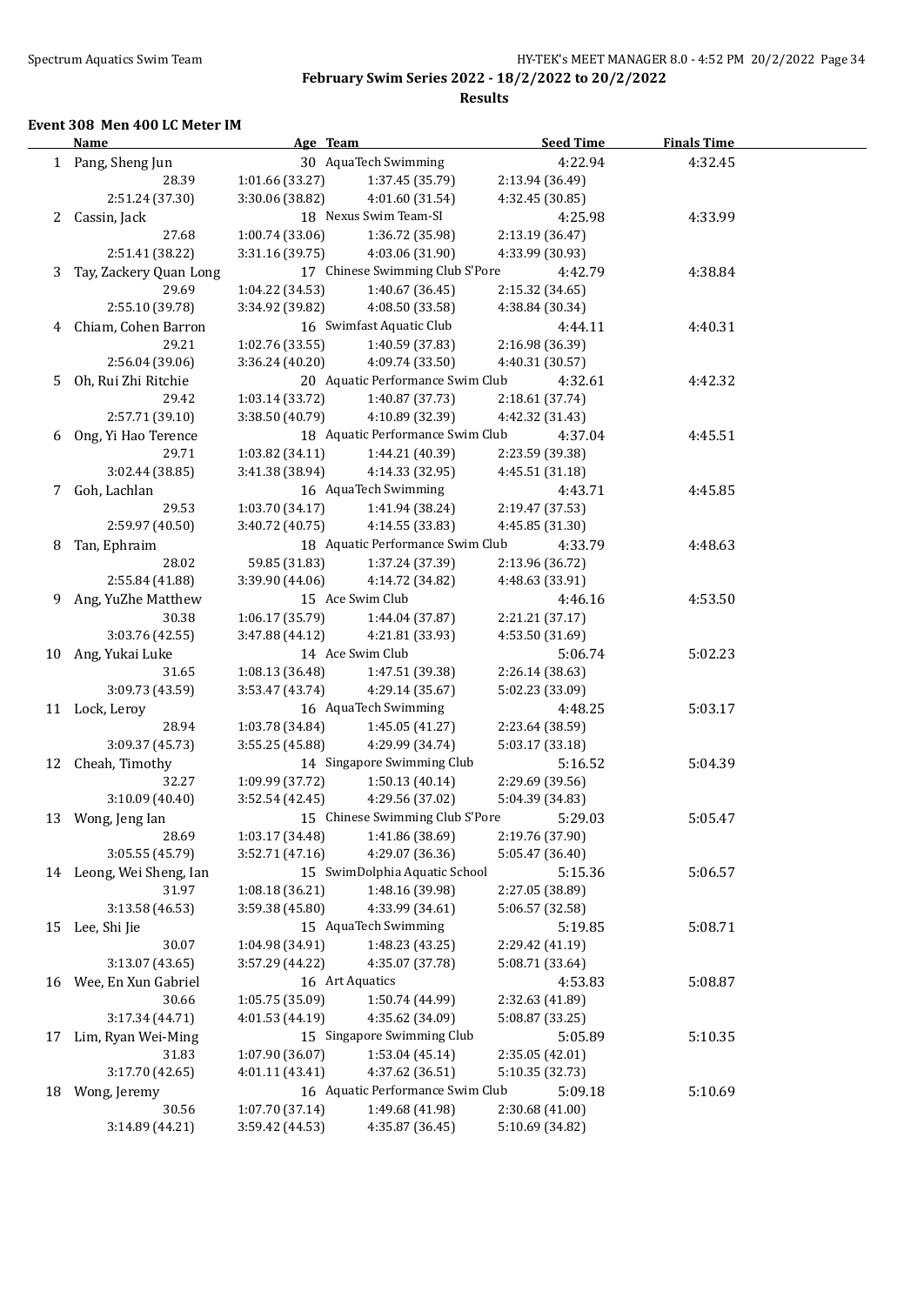### **(Event 308 Men 400 LC Meter IM)**

**Results**

|      | <b>Name</b>             | Age Team        |                                    | <b>Seed Time</b> | <b>Finals Time</b> |  |
|------|-------------------------|-----------------|------------------------------------|------------------|--------------------|--|
|      | 19 Catlin, Christian    |                 | 14 Chinese Swimming Club S'Pore    | 5:26.45          | 5:10.75            |  |
|      | 32.33                   | 1:10.61 (38.28) | 1:51.32 (40.71)                    | 2:31.68 (40.36)  |                    |  |
|      | 3:15.40 (43.72)         | 3:59.76 (44.36) | 4:36.12 (36.36)                    | 5:10.75 (34.63)  |                    |  |
|      | 20 Soh, Wei Ze Jabez    |                 | 13 Singapore Swimming Club         | 5:28.44          | 5:11.10            |  |
|      | 31.98                   | 1:09.13(37.15)  | 1:51.45 (42.32)                    | 2:31.30 (39.85)  |                    |  |
|      | 3:16.02 (44.72)         | 4:00.92 (44.90) | 4:37.44 (36.52)                    | 5:11.10 (33.66)  |                    |  |
|      | 21 Lim, Yu Le Lucas     |                 | 15 Chinese Swimming Club S'Pore    | 5:21.43          | 5:11.56            |  |
|      | 32.61                   | 1:10.35 (37.74) | 1:54.19 (43.84)                    | 2:37.33 (43.14)  |                    |  |
|      | 3:17.31 (39.98)         | 3:58.63 (41.32) | 4:35.98 (37.35)                    | 5:11.56 (35.58)  |                    |  |
|      | 22 Terao, Kento         |                 | 16 Uwcsea-East                     | 5:07.30          | 5:12.44            |  |
|      | 32.57                   | 1:10.32(37.75)  | 1:51.62 (41.30)                    | 2:31.10 (39.48)  |                    |  |
|      | 3:15.82 (44.72)         | 4:00.86 (45.04) | 4:37.12 (36.26)                    | 5:12.44 (35.32)  |                    |  |
| 23   | Ghannam, Karl           |                 | 16 Uwcsea-East                     | 5:12.32          | 5:12.67            |  |
|      | 31.26                   | 1:09.65 (38.39) | 1:50.66 (41.01)                    | 2:31.26 (40.60)  |                    |  |
|      | 3:15.72 (44.46)         | 4:01.34 (45.62) | 4:38.37 (37.03)                    | 5:12.67 (34.30)  |                    |  |
|      | 24 Lee, Joseph Jian Kai |                 | 15 Ace Swim Club                   | 5:00.07          | 5:13.19            |  |
|      | 30.58                   | 1:05.86 (35.28) | 1:47.36 (41.50)                    | 2:28.39 (41.03)  |                    |  |
|      | 3:15.46 (47.07)         | 4:02.24 (46.78) | 4:39.06 (36.82)                    | 5:13.19 (34.13)  |                    |  |
| 25   | Lim, Cheng Yu           |                 | 15 SwimDolphia Aquatic School      | 5:25.31          | 5:14.30            |  |
|      | 31.31                   | 1:09.01(37.70)  | 1:52.33 (43.32)                    | 2:34.11 (41.78)  |                    |  |
|      | 3:18.58(44.47)          | 4:04.23 (45.65) | 4:40.86 (36.63)                    | 5:14.30 (33.44)  |                    |  |
|      | 26 Karthikeyan, Aadhav  |                 | 17 Pacific Swimming Club-ZZ        | 5:16.47          | 5:14.91            |  |
|      | 32.08                   | 1:10.53(38.45)  | 1:50.59(40.06)                     | 2:29.29 (38.70)  |                    |  |
|      | 3:13.86 (44.57)         | 4:00.17 (46.31) | 4:37.98 (37.81)                    | 5:14.91 (36.93)  |                    |  |
| 27   | Shah, Rahul Viren       |                 | 15 Singapore Swimming Club         | 5:18.83          | 5:17.12            |  |
|      | 29.88                   | 1:06.81 (36.93) | 1:49.89 (43.08)                    | 2:31.34 (41.45)  |                    |  |
|      | 3:16.99(45.65)          | 4:03.78 (46.79) | 4:41.47 (37.69)                    | 5:17.12 (35.65)  |                    |  |
| 28   | Tan, Benjamin           |                 | 13 Chinese Swimming Club S'Pore    | 5:29.76          | 5:18.03            |  |
|      | 33.82                   | 1:14.80 (40.98) | 1:58.49 (43.69)                    | 2:41.15 (42.66)  |                    |  |
|      | 3:21.21 (40.06)         | 4:03.05 (41.84) | 4:42.12 (39.07)                    | 5:18.03 (35.91)  |                    |  |
| 29   | Loh, Reyes Loh          |                 | 15 Swimfast Aquatic Club           | 5:16.03          | 5:18.36            |  |
|      | 30.17                   | 1:04.57 (34.40) | 1:44.73 (40.16)                    | 2:23.70 (38.97)  |                    |  |
|      | 3:12.93 (49.23)         | 4:02.02 (49.09) | 4:40.71 (38.69)                    | 5:18.36 (37.65)  |                    |  |
| 30 - | Ong, YU Xiang Bryan     |                 | 13 Pacific Swimming Club-ZZ        | 5:23.61          | 5:19.93            |  |
|      | 32.44                   | 1:09.47 (37.03) | 1:51.82 (42.35)                    | 2:32.60 (40.78)  |                    |  |
|      | 3:17.17 (44.57)         | 4:02.92 (45.75) | 4:42.26 (39.34)                    | 5:19.93 (37.67)  |                    |  |
|      | 31 Yeo, Gong Yi Ethan   |                 | 13 Chinese Swimming Club S'Pore    | 5:32.78          | 5:22.51            |  |
|      | 33.75                   | 1:14.10 (40.35) | 1:56.56 (42.46)                    | 2:38.05 (41.49)  |                    |  |
|      | 3:23.41 (45.36)         | 4:08.82 (45.41) | 4:46.64 (37.82)                    | 5:22.51 (35.87)  |                    |  |
| 32   | Diermayr, Matthias      |                 | 16 United World College Phoenix-ZZ | 5:14.08          | 5:22.70            |  |
|      | 31.63                   | 1:09.68 (38.05) | 1:50.50 (40.82)                    | 2:31.97 (41.47)  |                    |  |
|      | 3:17.35 (45.38)         | 4:04.91 (47.56) | 4:44.21 (39.30)                    | 5:22.70 (38.49)  |                    |  |
| 33   | Chua, Isaac Wei En      |                 | 13 Pacific Swimming Club-ZZ        | 5:35.57          | 5:24.05            |  |
|      | 33.61                   | 1:12.00 (38.39) | 1:56.52 (44.52)                    | 2:40.22 (43.70)  |                    |  |
|      | 3:25.23 (45.01)         | 4:09.48 (44.25) | 4:47.72 (38.24)                    | 5:24.05 (36.33)  |                    |  |
| 34   | Fekete, Andras          |                 | 42 Singapore Swimming Club         | 5:26.31          | 5:30.73            |  |
|      | 31.74                   | 1:09.16 (37.42) | 1:51.56 (42.40)                    | 2:34.22 (42.66)  |                    |  |
|      | 3:22.66 (48.44)         | 4:11.29 (48.63) | 4:51.95 (40.66)                    | 5:30.73 (38.78)  |                    |  |
| 35   | Goh, Liam Zachariah     |                 | 13 Chinese Swimming Club S'Pore    | 5:29.66          | 5:30.77            |  |
|      | 33.47                   | 1:13.94 (40.47) | 1:59.19(45.25)                     | 2:42.62 (43.43)  |                    |  |
|      | 3:28.56 (45.94)         | 4:14.75 (46.19) | 4:53.93 (39.18)                    | 5:30.77 (36.84)  |                    |  |
|      |                         |                 |                                    |                  |                    |  |